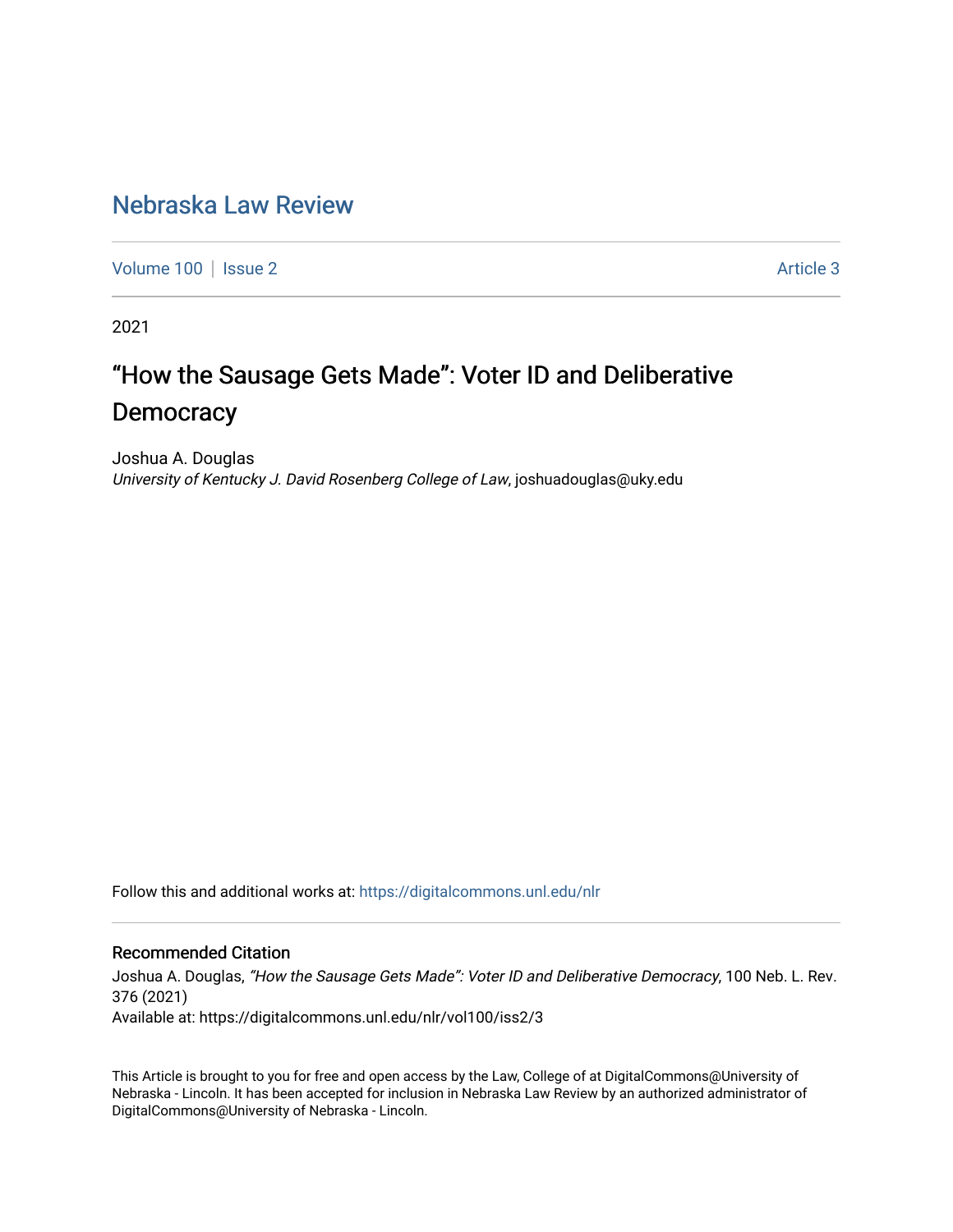Joshua A. Douglas\*

## "How the Sausage Gets Made": Voter ID and Deliberative Democracy

TABLE OF CONTENTS

|      |                                                                       | 377 |
|------|-----------------------------------------------------------------------|-----|
| II.  | The Legislation: A Tale of Sausage Making                             | 380 |
|      | A. Campaign for Kentucky Secretary of State                           | 380 |
|      | Evolution of the Bill Requiring a Photo ID To Vote.<br>$\mathbf{B}$ . | 382 |
|      | 1. Kentucky's Prior Rule                                              | 382 |
|      | Initial Introduction of S.B. 2<br>$2_{-}$                             | 384 |
|      | Substantive Changes During the Legislative<br>3.                      |     |
|      |                                                                       | 387 |
| III. | Every Good Law Story Needs Some Litigation: The                       |     |
|      | Lawsuit and the Subsequent Changes for the November                   |     |
|      | 2020 Election Due to the Pandemic                                     | 399 |
|      | IV. Lessons from the Kentucky Experience                              | 403 |
|      | A. Voter ID Laws as Inherently Partisan                               | 406 |
|      | B. Deliberative Democracy                                             | 409 |
|      |                                                                       | 411 |
|      | $2_{-}$                                                               | 414 |
|      | Judicial Review<br>$3_{-}$                                            | 417 |
|      |                                                                       | 423 |
|      |                                                                       |     |

© Copyright held by the author. If you would like to submit a response to this Article in the *Nebraska Law Review Bulletin*, contact our Online Editor at lawrev@unl.edu.

"How the Sausage Gets Made" is quoted from Lin-Manuel Miranda's *Hamilton*. LIN-MANUEL MIRANDA, *The Room Where It Happens, in* HAMILTON: AN AMERI-CAN MUSICAL (Atlantic Records 2015).

376

Ashland, Inc.-Spears Distinguished Research Professor of Law, University of Kentucky J. David Rosenberg College of Law. I received great feedback on this article from workshops at the Washington & Lee School of Law and through the AALS Section on Election Law. Michael Adams, Wilfred Codrington, Tony Gaughan, Sarah Haan, Lisa Manheim, Lori Ringhand, Chris Seaman, Michael Solimine, and Doug Spencer offered valuable comments on earlier drafts. Thank you to Olivia Morton for her research prowess and citation excellence as my research assistant. Thanks also to the *Nebraska Law Review* editors.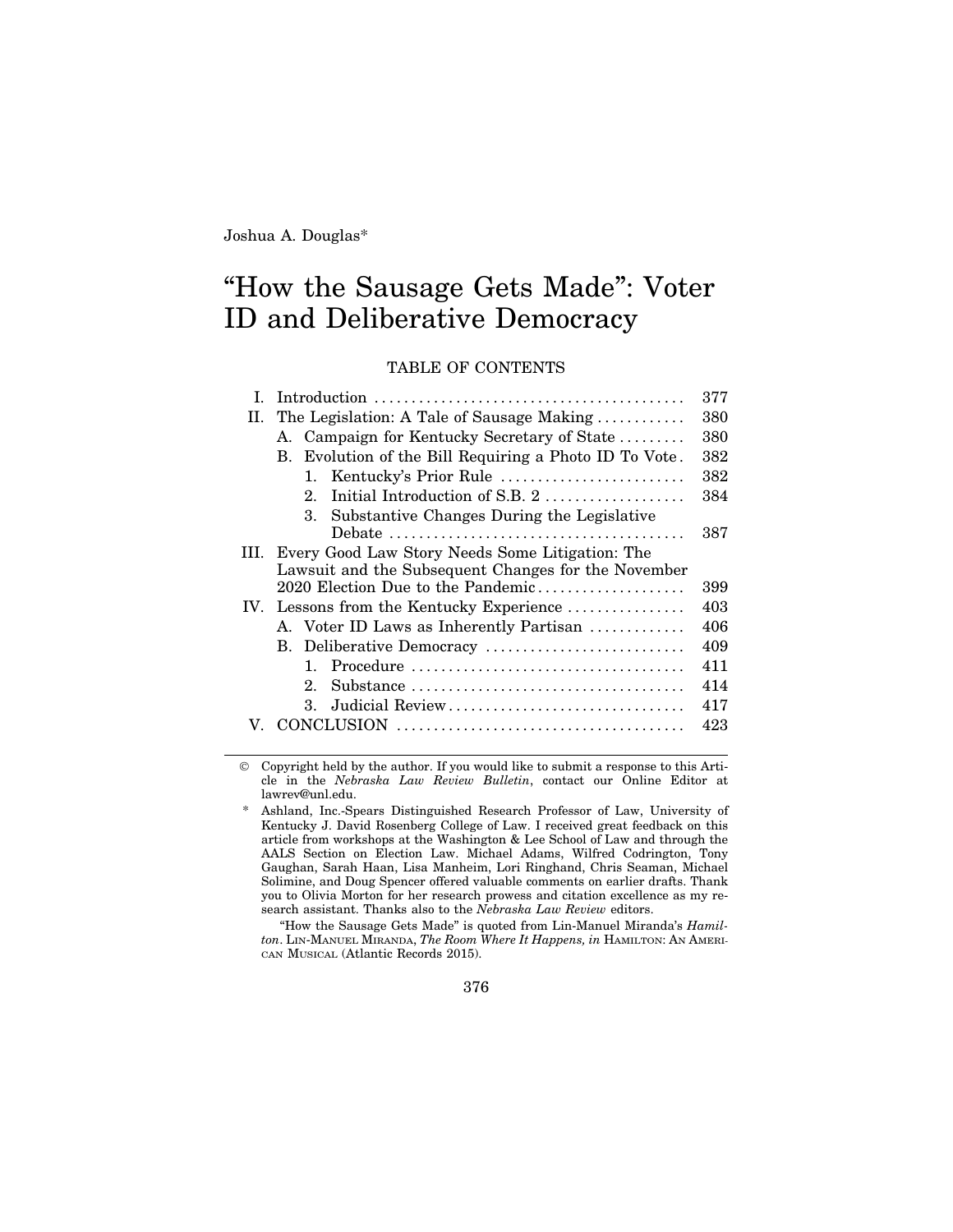#### I. INTRODUCTION

In 2020, Kentucky became the twentieth state to enact a law that requires voters to show a photo ID at the polls to vote.1 Yet the law is one of the most mild and reasonable photo ID laws to pass in recent memory. This article tells the inside story of how that law came to be. And it presents the broader story of how the process of crafting legislation, when employing a theory of deliberative democracy, can increase legitimacy and produce better results for the functioning of our elections. The Kentucky story therefore offers important lessons for election law policy during this perilous time in our nation's history.

It is a tale of mystique and intrigue, with shady characters and plenty of sex, drugs, and rock-n-roll. Okay, not really. The story I will tell is perhaps more mundane, but it provides an inside perspective on how a law such as this one came into force. It also offers my own insights as someone who was "in the room where it happens."2 I advised Kentucky Secretary of State Michael G. Adams on the bill, wrote several op-eds in Kentucky newspapers, and testified before the House committee that considered it. Yet, besides my role as a law professor at a public institution, I am not a governmental actor. In some ways, I have both an insider's and an outsider's perspective on the matter.

I have previously argued that voter ID laws are unnecessary.3 They are a solution in search of a problem, as the only kind of voter fraud that a photo ID law can prevent is in-person impersonation, and that type of fraud hardly ever occurs.4 I have explained why courts should strike down strict photo ID laws, particularly under state constitutions, and several courts have done just that.5

<sup>1.</sup> S.B. 2, 2020 Gen. Assemb., Reg. Sess. (Ky. 2020), https://apps.legislature.ky.gov/ recorddocuments/bill/20RS/sb2/bill.pdf [https://perma.cc/B8ME-JGEX]; *Voter Identification Requirements: Voter ID Laws*, NAT'L CON. STATE LEGISLATURES, https://www.ncsl.org/research/elections-and-campaigns/voter-id.aspx [https:// perma.cc/U8L3-C87P] (last visited July 6, 2021).

<sup>2.</sup> MIRANDA, *supra* note \*.

<sup>3.</sup> Joshua A. Douglas, *The False Promise of Voter ID*, GOVERNING (Mar. 29, 2017), https://www.governing.com/gov-institute/voices/col-false-promise-photo-id-voting.html [https://perma.cc/39T3-H88M].

<sup>4.</sup> Justin Levitt, *A Comprehensive Investigation of Voter Impersonation Finds 31 Credible Incidents out of One Billion Ballots Cast*, WASH. POST (Aug. 6, 2014, 6:00 AM), https://www.washingtonpost.com/news/wonk/wp/2014/08/06/a-comprehensive-investigation-of-voter-impersonation-finds-31-credible-incidents-out-of-onebillion-ballots-cast/ [https://perma.cc/2RCV-C4GT]; Pamela S. Karlan, *Bullets, Ballots, and Battles on the Roberts Court*, 35 OHIO N.U. L. REV. 445, 460 (2009) ("Whatever the anecdotal history, it really is implausible to see voter ID laws as responding effectively to an actual problem: in-person voter impersonation seems to be rare indeed, and the major forms of election fraud, which tend to rely on the use of absentee ballots, will not be detected by limits on voting in polling places.").

<sup>5.</sup> Joshua A. Douglas, *The Right To Vote Under State Constitutions*, 67 VAND. L. REV. 89 (2014); *see* Weinschenk v. State, 203 S.W.3d 201, 205 (Mo. 2006); Ap-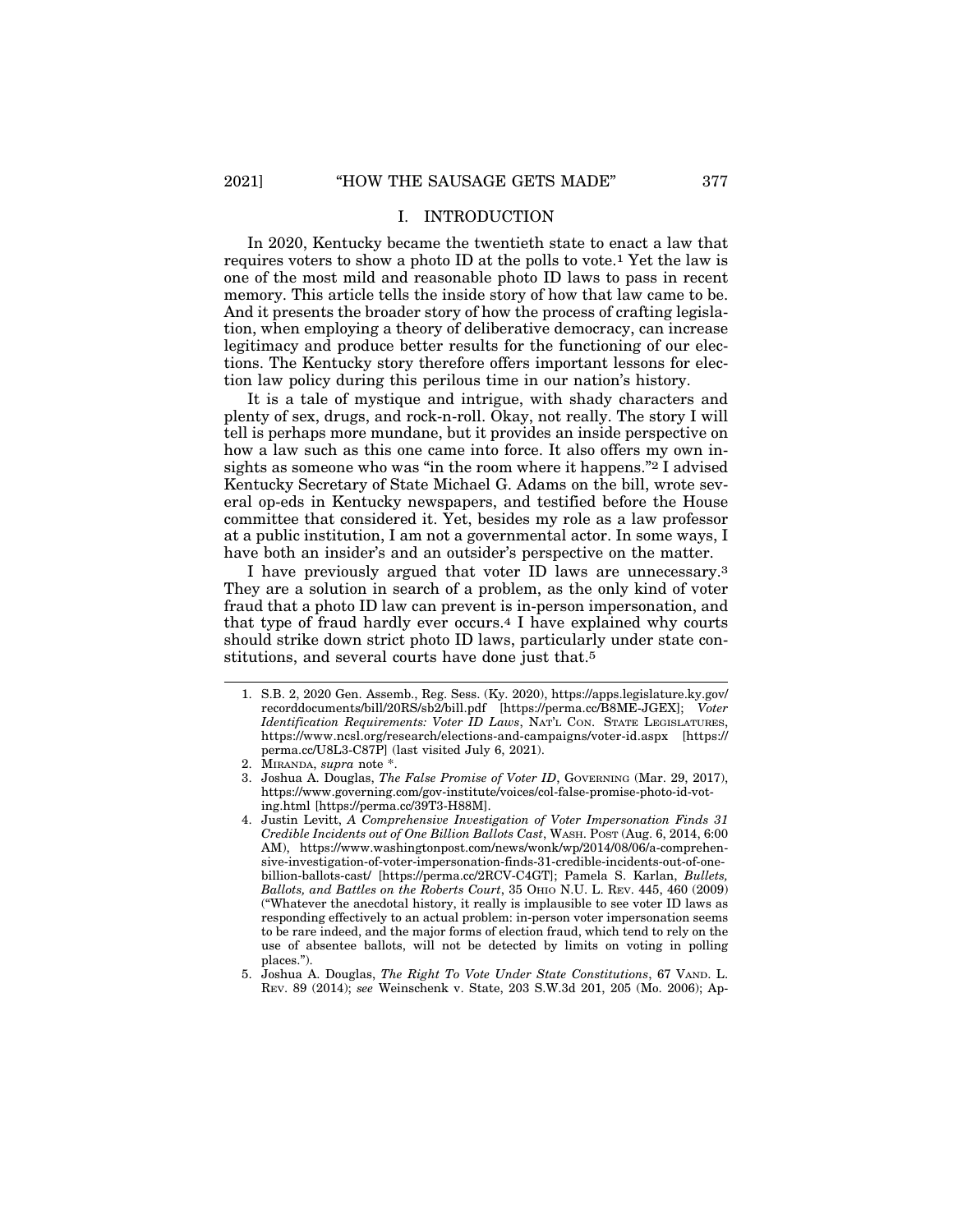So, it may seem passing strange that I did not outright oppose the enactment of a photo ID law for Kentucky elections. Instead, I advocated to moderate the law so it would negatively impact as few voters as possible. This experience can offer lessons to the broader legal and policy community about the kind of moderation that is attainable especially when one-party control assures passage of a new voting rule—and the ways to approach thorny, inherently partisan policy questions about election administration. Indeed, the passage of the photo ID law in 2020 opened the door to the broader, voter-friendly plan to administer the election during the pandemic: the Republican secretary of state could point to this legislative achievement to placate his side while working with the Democratic Governor to expand voter access.

These days, debates about election policy seem like fights to the death, with no ability to compromise. The gulf between the need to expand the right to vote and the desire to respond to allegations of voter fraud—however unfounded those claims may be—seems insurmountable. When viewed within the broader context of long-term electoral reform and best practices for the legislative process, the Kentucky story offers a way out of the morass. The Kentucky plan also offers lessons for election law legislation and suggests a way to bridge the divide between the two sides. The experience is an example, at least in part, of a legislative theory of deliberative democracy, which posits that laws are more legitimate when the legislative process is open to all stakeholders and when opponents can have a meaningful influence on the final outcome.6

Kentucky's new law, as enacted, is likely one of the mildest forms of a photo ID requirement for voting in the country. I still do not support photo ID laws as a general matter, and I do not think this law was necessary. But thanks to various amendments to the bill, the law will likely harm far fewer voters, at least as compared to the proposal when initially introduced. If there is going to be a photo ID law which, to be clear, there should not—then this bill is a model for other states to follow. Ultimately, the debate on the bill offers lessons for how we, as a society, should expect the legislative process to occur—as well as a few pitfalls to avoid.

plewhite v. Commonwealth, No. 330 M.D. 2012, 2014 WL 184988, at \*27 (Pa. Commw. Ct. Jan. 17, 2014); Martin v. Kohls, 444 S.W.3d 844, 852 (Ark. 2014). *But see In re* Request for Advisory Op. Concerning Constitutionality of 2005 PA 71, 740 N.W.2d 444, 447 (Mich. 2007) (rejecting claim under state constitution); City of Memphis v. Hargett, 414 S.W.3d 88, 111 (Tenn. 2013) (same).

<sup>6.</sup> Jon Green, Jonathon Kingzette & Michael Neblo, *Deliberative Democracy and Political Decision Making*, OXFORD RSCH. ENCYC. POLS., May 2019, at 1, https:// polisci.osu.edu/sites/default/files/OxfordEncDelibDecisionMake.pdf [https:// perma.cc/A9CP-Y9WK].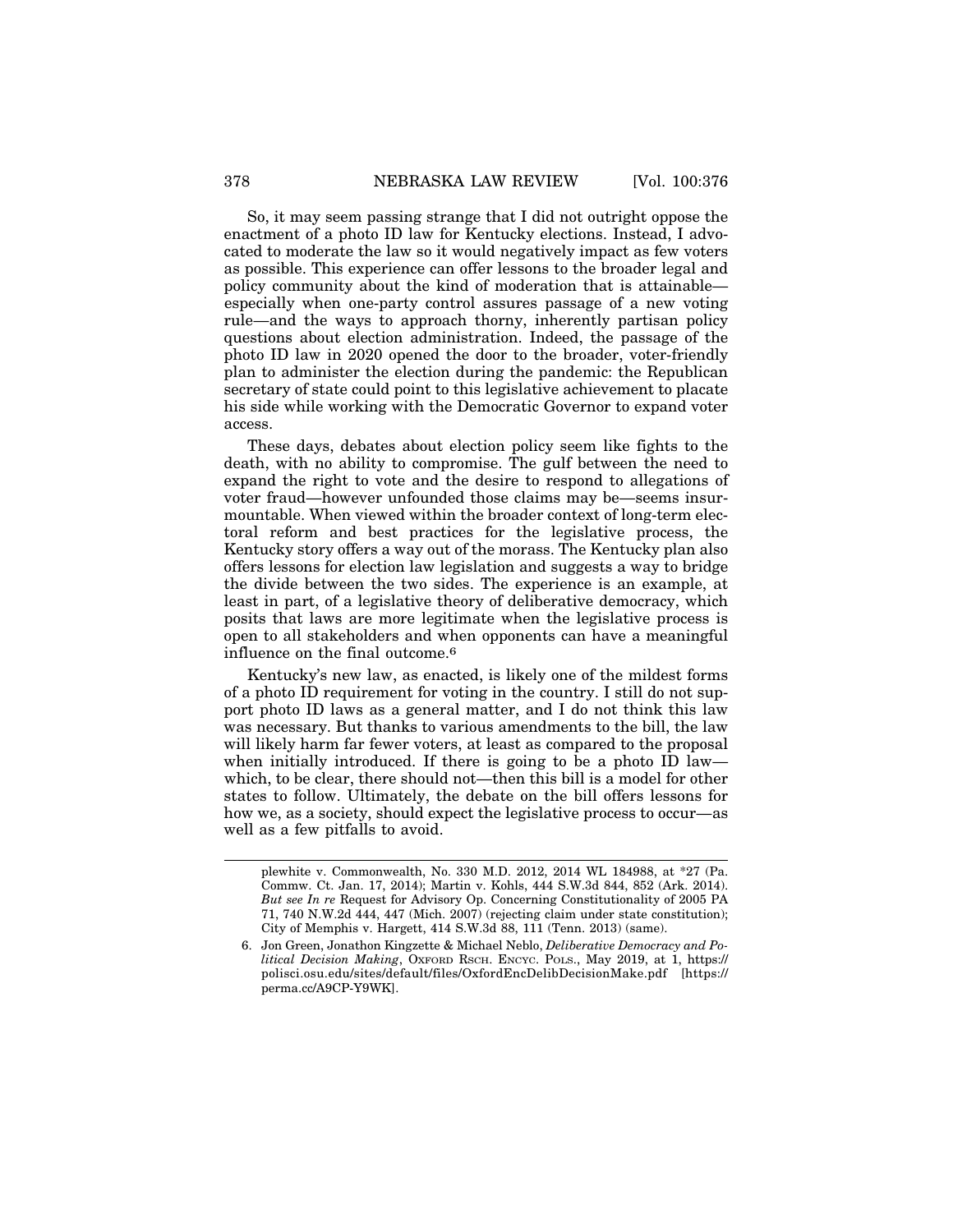This Article has three goals, corresponding to its three main Parts. After this introduction as Part I, Part II tells the history of the passage of Kentucky's new photo ID law for voting, explaining that Republicans initially introduced a very strict measure and showing that the final law is much more reasonable thanks to meaningful amendments during the legislative deliberation. Part III recounts the litigation over the new photo ID bill, which the state implemented in November 2020 during the COVID-19 pandemic. Importantly, the lawsuits did not challenge the law's general features but sought only to delay its implementation. That fact suggests that even opponents did not believe the law would have a huge disenfranchising effect without the added burdens of the pandemic—or at least that they did not think they could win the argument in court. Emergency regulation ultimately eased some of the provisions for the November 2020 election, causing the plaintiffs to drop their suits. Finally, Part IV offers key takeaways from this story, discussed through the legislative theory of deliberative democracy. The Kentucky process mostly worked because even though Republicans had the votes to pass the most stringent law possible, they instead moderated in response to opposition from Democrats and advocacy organizations. That moderation made the process more legitimate and created a better substantive outcome. Part IV also suggests a way to encourage a similar legislative process on voting rights issues: courts might give slightly more deference to a state that passes an election law with indicia of deliberative democracy.

I do not support Kentucky's new photo ID requirement for voting. I do not mean to be an apologist for a law that could make it harder to vote, especially for minorities and other marginalized communities.7 I do not mean to legitimize voter suppression tactics. And I recognize the scourge of racially discriminatory voting laws, both historically and in the present day. But given that the passage of a new law was inevitable, I am generally satisfied with the specific contours of the final version of Kentucky's photo ID law—though the state went too far in trying to implement it so quickly, especially during a pandemic. If Republicans were going to push through a photo ID law for voting no matter what, then the Kentucky law is about as good as it could be. The question, then, is what made the Kentucky process better than the result in other states that have enacted stricter photo ID requirements? The broader lesson is that compromise is possible, even on the most contentious voting rights issues, through a legislative theory of deliberative democracy.

<sup>7.</sup> Unfortunately, the Supreme Court essentially gave the green light for states to enact photo ID laws when it refused to invalidate Indiana's law in 2008. Crawford v. Marion Cty. Election Bd*.*, 553 U.S. 181 (2008).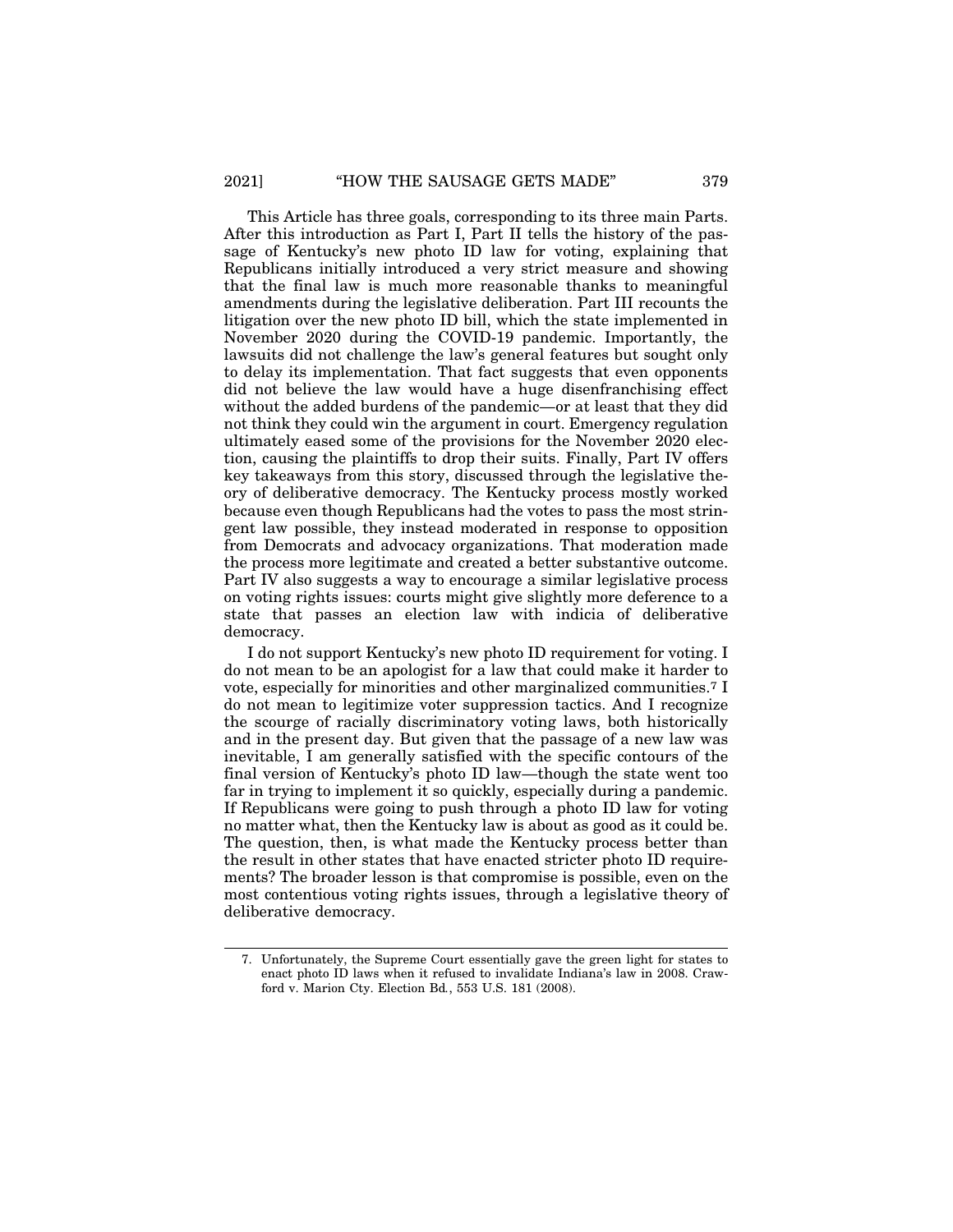#### II. THE LEGISLATION: A TALE OF SAUSAGE MAKING

Our story begins with a campaign promise to enact a new photo ID law and the election of Kentucky's new secretary of state. It culminates with the passage of the bill during a global pandemic. In the middle, we see a lot of back-and-forth about the details of the law. As Part IV explains, the process mostly exemplifies a form of deliberative democracy, which helped to produce both a better legislative procedure and a stronger substantive outcome.

#### **A. Campaign for Kentucky Secretary of State**

Kentucky elected a new secretary of state in 2019, as the prior officeholder, Democrat Alison Lundergan Grimes, was ineligible to run again after serving two terms in office.8 The two major party nominees were Republican Michael G. Adams, an election lawyer and former member of the Kentucky State Board of Elections, and Democrat Heather French Henry, who ran the state's Department of Veterans Affairs and was Miss America 2000.9 Adams won with about fifty-two percent of the vote.10

Adams's number one campaign promise was to enact a photo ID requirement for Kentucky elections.11 Kentucky's prior law was of the non-photo-ID variety: it required voters to show some documentation of their identity and allowed items without a photograph such as a credit card or Social Security card.12 Poll workers could also verify a voter's identity based on personal recognizance.13 Adams wanted to change the law to require all voters to show a photo ID at the polls,

<sup>8.</sup> *The Latest: Adams Elected Kentucky Secretary of State*, AP NEWS (Nov. 5, 2019), https://apnews.com/article/6e907a4688384a0fb40e614886b35075 [https:// perma.cc/52WT-MCTJ].

<sup>9.</sup> *Id.*

<sup>10.</sup> Bill Estep, *Republican Michael Adams Defeats Heather French Henry for Kentucky Secretary of State*, LEXINGTON HERALD-LEADER (Nov. 5, 2019, 8:50 PM), https://www.kentucky.com/news/politics-government/election/ article237033189.html.

<sup>11.</sup> Michael Adams, Opinion, *Michael Adams: I Will Clean up the Mess in the Secretary of State's Office*, LOUISVILLE COURIER J. (Oct. 18, 2019, 7:18 AM), https:// www.courier-journal.com/story/opinion/2019/10/18/kentucky-secretary-staterace-adams-says-hell-clean-up-office/3981666002/ [https://perma.cc/Q4NP-WQHV]. For her part, Democratic nominee Heather French Henry also said she supported a photo ID requirement but wanted the state to send free voter IDs to all registered voters. *See* Morgan Watkins, *Get To Know Kentucky's Secretary of State Candidates Heather French Henry, Michael Adams*, LOUISVILLE COURIER J. (May 22, 2019, 12:02 PM), https://www.courier-journal.com/story/news/politics/ 2019/05/22/kentucky-secretary-state-candidates-heather-french-henry-michaeladams/3765747002/ [https://perma.cc/K4VN-ECTA].

<sup>12.</sup> KY. REV. STAT. ANN. § 117.227 (West 2016) (amended 2020).

<sup>13.</sup> *Id.*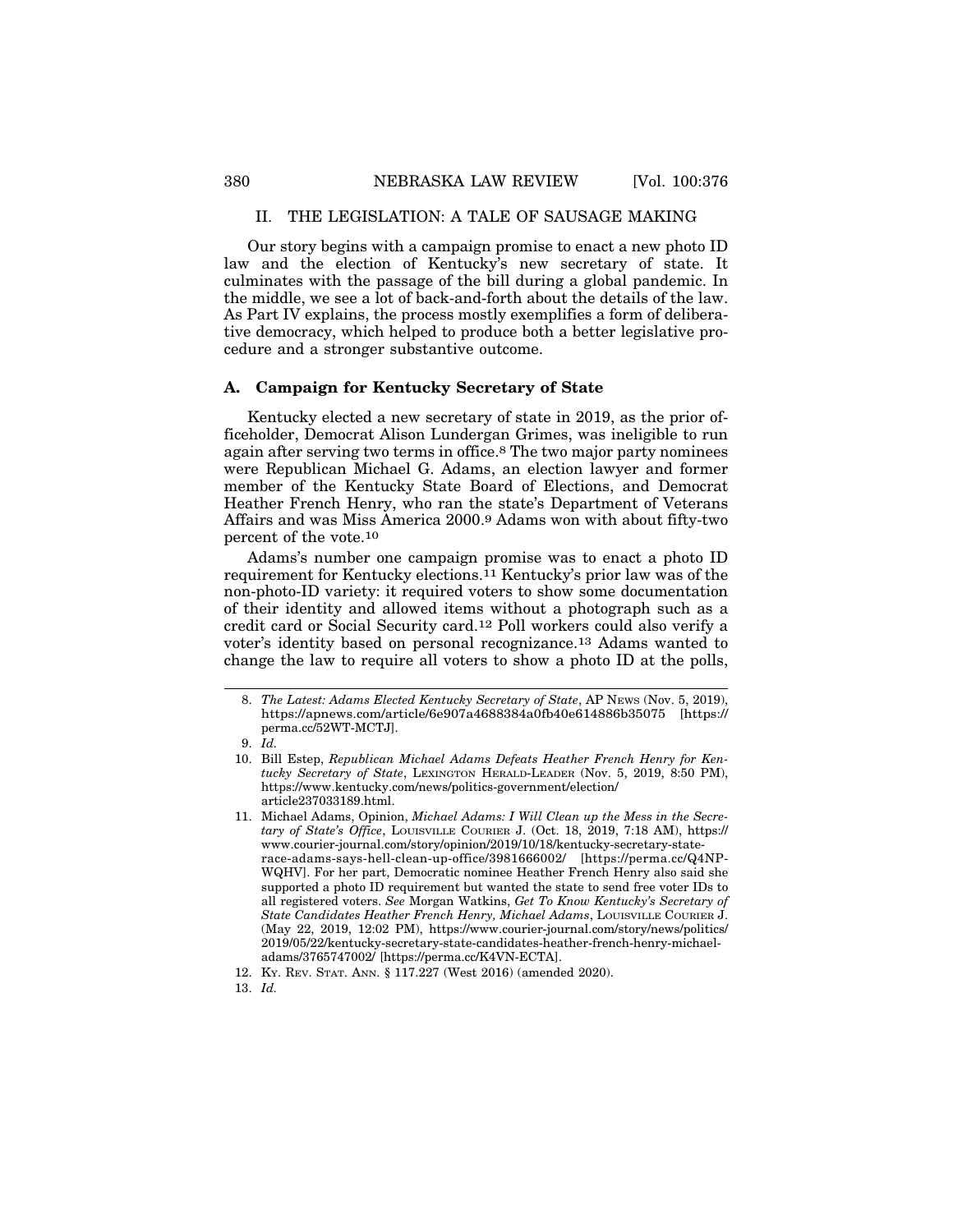naming it his top priority.14 His overall platform was that he wanted to make it "easy to vote and hard to cheat," and he believed that a photo ID law would help on the "hard to cheat" front.15

Adams and I have known each other for a few years, initially simply by following each other on Twitter. He recognizes, therefore, that I oppose photo ID laws. As I wrote in my 2019 book, *Vote for US*, "[f]ar from an abstract concern, real voters struggle to satisfy the requirements of a strict voter ID mandate."16 Adams told me that he read my book in summer 2019, in the middle of the campaign. Later that year, I moderated a candidate discussion with Adams in which we discussed his support for a photo ID law.

So I was honored, yet also surprised, when Adams sent me a message shortly after he won the secretary of state race that fall: would I consider serving on his transition team? He explained that he wanted to create a team of Democrats, Republicans, and independents with a wealth of election expertise to help guide him as he took over the office. I pointed out that I opposed his stance on photo ID laws, which was his number one campaign promise. He responded that he purposefully wanted a group of advisors that included people who disagreed with him. That was the first indication that we might be able to accomplish meaningful, positive changes to Kentucky's election laws. I issued this statement after Adams announced me as part of his transition team:

I'm honored to join [Secretary-elect Adams] to help in his transition. We disagree on a few things but agree on a whole lot more: the need to make Kentucky elections as strong as possible. I'm looking forward to help him improve voter turnout and Kentuckians['] confidence in our elections.17

As part of the transition team, I went to the state capitol to meet with the then-current secretary of state's office and the state board of elections to learn about their processes. I helped interview candidates for top-level positions on the new secretary's staff. Through this process, Adams noted his goal of hiring the best people, not necessarily those who were his complete political clones. We also discussed the photo ID law that he hoped to shepherd through the Kentucky legislature.

<sup>14.</sup> Michael G. Adams, Opinion, *Michael Adams: As Secretary of State, I Would Require Photo ID To Vote*, LOUISVILLE COURIER J. (May 5, 2019, 1:17 PM), https:// www.courier-journal.com/story/opinion/2019/05/05/kentucky-secretary-state-can didates-michael-adams/3632480002/ [https://perma.cc/ANH3-UGV7].

<sup>15.</sup> *Id.*

<sup>16.</sup> JOSHUA A. DOUGLAS, VOTE FOR US: HOW TO TAKE BACK OUR ELECTIONS AND CHANGE THE FUTURE OF VOTING 100 (2019).

<sup>17.</sup> Joshua A. Douglas (@JoshuaADouglas), TWITTER (Nov. 18, 2019, 6:24 PM), https:/ /twitter.com/JoshuaADouglas/status/1196569817496596481 [https://perma.cc/ 7PVL-KGP2].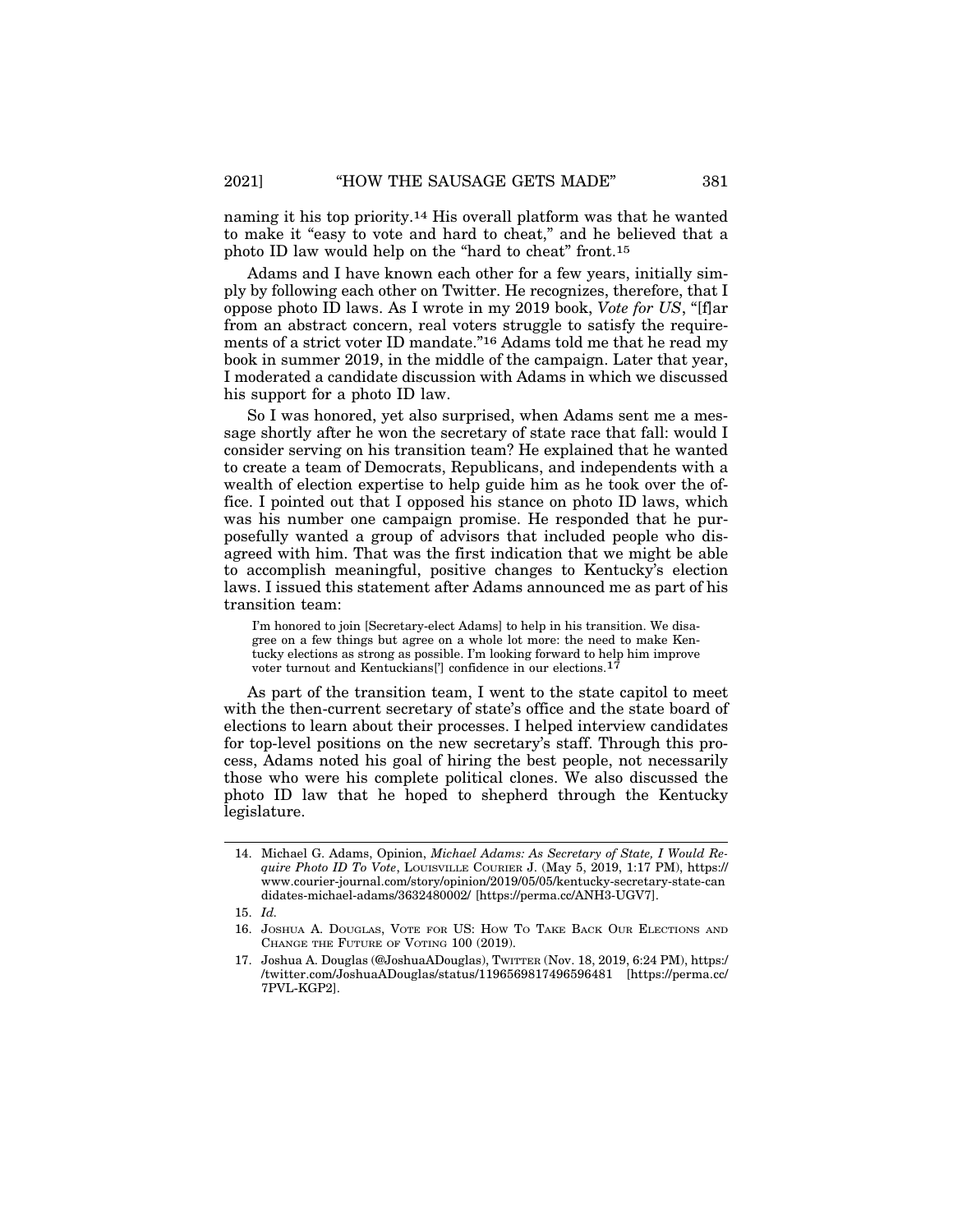#### **B. Evolution of the Bill Requiring a Photo ID To Vote**

#### *1. Kentucky's Prior Rule*

Before 2020, Kentucky had a non-strict, non-photo ID requirement for voting: voters were required to show a driver's license, Social Security card, another county-issued card, or even a credit card to prove their identity.18 Poll workers could also check off a voter based on personal acquaintance without the voter showing anything.19 Thus, unless the poll worker knew the voter, the voter had to present some form of identification, but a photo ID was not required.

Kentucky first enacted an identification law for voting in 1988. The impetus for the law seems to be a *Louisville Courier Journal* eight-day investigative report in October 1987 about corruption in Kentucky elections and a subsequent special commission on election reform.20 The newspaper's investigation focused on vote buying and campaign finance corruption. The series also mentioned fraud in the use of absentee ballots as a tool of vote-buyers, who can "easily verify for whom the ballot is cast."21 Notably, the investigative series did not mention in-person voter fraud—the only kind of fraud a voter ID law can prevent.

Based on this series, the Kentucky Legislative Research Commission created a Special Commission on Election Reform to study vote buying and selling as well as campaign finance issues.22 On December 19, 1987, the *Lexington Herald-Leader* reported on the commission's preliminary recommendations, which included "[a]llow[ing] local election officers to require prospective voters to produce identification as a condition for voting if the election officials do not know the voters."23 This recommendation—which went beyond the *Louisville Courier*

- 20. Richard Whitt & R.G. Dunlop, *Winning at Any Cost: How Money Poisons Kentucky's Elections*, LOUISVILLE COURIER J., Oct. 11, 1987, at A15; *Task Force Formed on Election Fraud*, LEXINGTON HERALD-LEADER, Nov. 5, 1987, at B2.
- 21. Whitt & Dunlop, *supra* note 20, at A16.
- 22. LEGIS. RSCH. COMM'N., FINAL REP. OF THE SPECIAL COMM'N. ON ELECTION REFORM, No. 240 (Ky. 1988).
- 23. *Vote-Fraud Panel Recommends Changes*, LEXINGTON HERALD-LEADER, Dec. 19, 1987, at B2.

<sup>18.</sup> KY. REV. STAT. ANN. § 117.227 (West 2016) (amended 2020, 2021) ("Election officers shall confirm the identity of each voter by personal acquaintance or by a document, such as a motor vehicle operator's license, Social Security card, any identification card that has been issued by the county and which has been approved in writing by the State Board of Elections, any identification card with picture and signature, any United States government-issued identification card, any Kentucky state government-issued identification card with picture, or credit card. The election officer confirming the identity shall sign the precinct voter roster and list the method of identification.").

<sup>19.</sup> *Id.*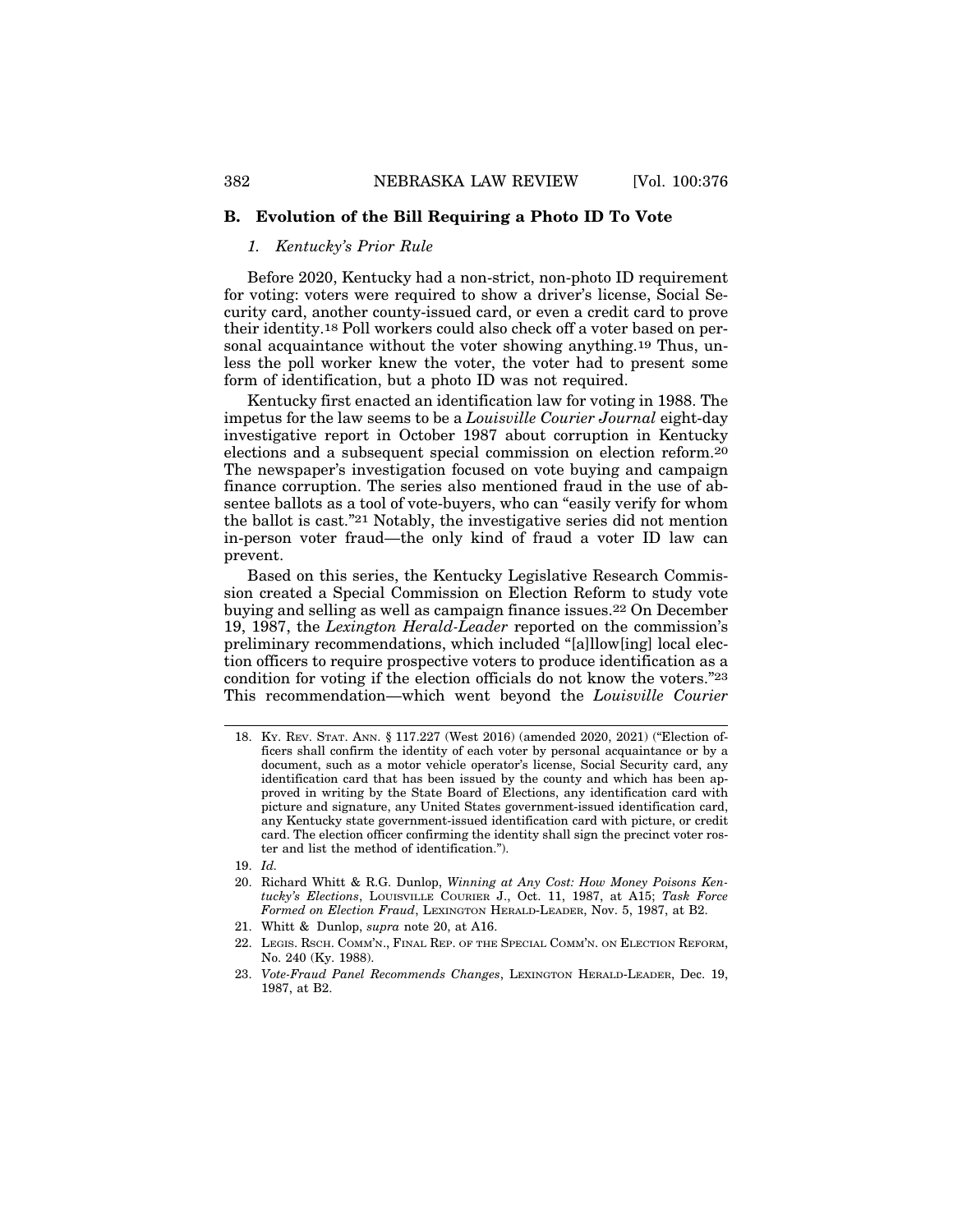*Journal*'s ideas for reform at the end of its series<sup>24</sup>—appears to be the first mention of an ID requirement for Kentucky voters.

The Kentucky legislature then passed a bill to enact the special commission's recommendations.25 The bill focused on rooting out vote buying and campaign finance corruption, but House Floor Amendment 3 to Senate Bill 268 added "language to a newly created section of KRS Chapter 116 to specify that a voter who is not known by an election officer and who lacks identification may vote after completing the affidavit which is required to be completed by a voter whose right to vote is challenged."26 After legislative negotiations, the overarching election reform bill—which included the amendment to add the voter ID language—passed both houses by significant margins.27 Governor Wallace Wilkinson signed the bill into law on April 10, 1988.28 The new voter ID law read:

Election officers shall confirm the identity of each voter by personal acquaintance or by a document, such as a motor vehicle operator's license, Social Security card, or credit card. If the voter has no identification in his possession, the election officer shall require the voter to complete the affidavit which is required to be completed by a voter whose right to vote is challenged. The election officer confirming the identity shall sign the precinct voter roster and list the method of identification.29

A 2002 amendment to the law removed the middle sentence that allowed someone to vote if they did not have any identification but filled out a voter identity affidavit.30 In 2016, the legislature expanded the kinds of identifications that were permissible to vote to include any ID card with a picture and signature, any U.S. government identification, and any Kentucky ID with a picture.31

28. Ky. S.B. 268.

<sup>24.</sup> Whitt & Dunlop, *supra* note 20, at A16.

<sup>25.</sup> S.B. 268, 1988 Gen. Assemb., Reg. Sess. (Ky. 1988).

<sup>26.</sup> *Id.*

<sup>27.</sup> *Id.*; Jacqueline Duke, *House Saves Part of Election Reform Bill Measure Narrowly Ok'd as Amendment to 2nd Bill*, LEXINGTON HERALD-LEADER, Mar. 29, 1988, at B1.

<sup>29.</sup> Confirmation of Voter's Identity, 1988 Ky. Acts ch. 341, § 9 (current version at KY. REV. STAT. § 117.227).

<sup>30.</sup> H.R. 33, 2002 Gen. Assemb., Reg. Sess. (Ky. 2002) (amending KY. REV. STAT. § 117.227 (1988)) (deleting: "If the voter has no identification in his possession, the election officer shall require the voter to complete the affidavit which is required to be completed by a voter whose right to vote is challenged").

<sup>31.</sup> S.B. 169, 2016 Gen. Assemb., Reg. Sess. (Ky. 2016) (amending KY. REV. STAT. § 117.227 (2002)) (adding "any identification card that has been issued by the county and which has been approved in writing by the State Board of Elections, any identification card with picture and signature, any United States government-issued identification card, any Kentucky state government-issued identification card with picture" to list of permissible IDs for voting).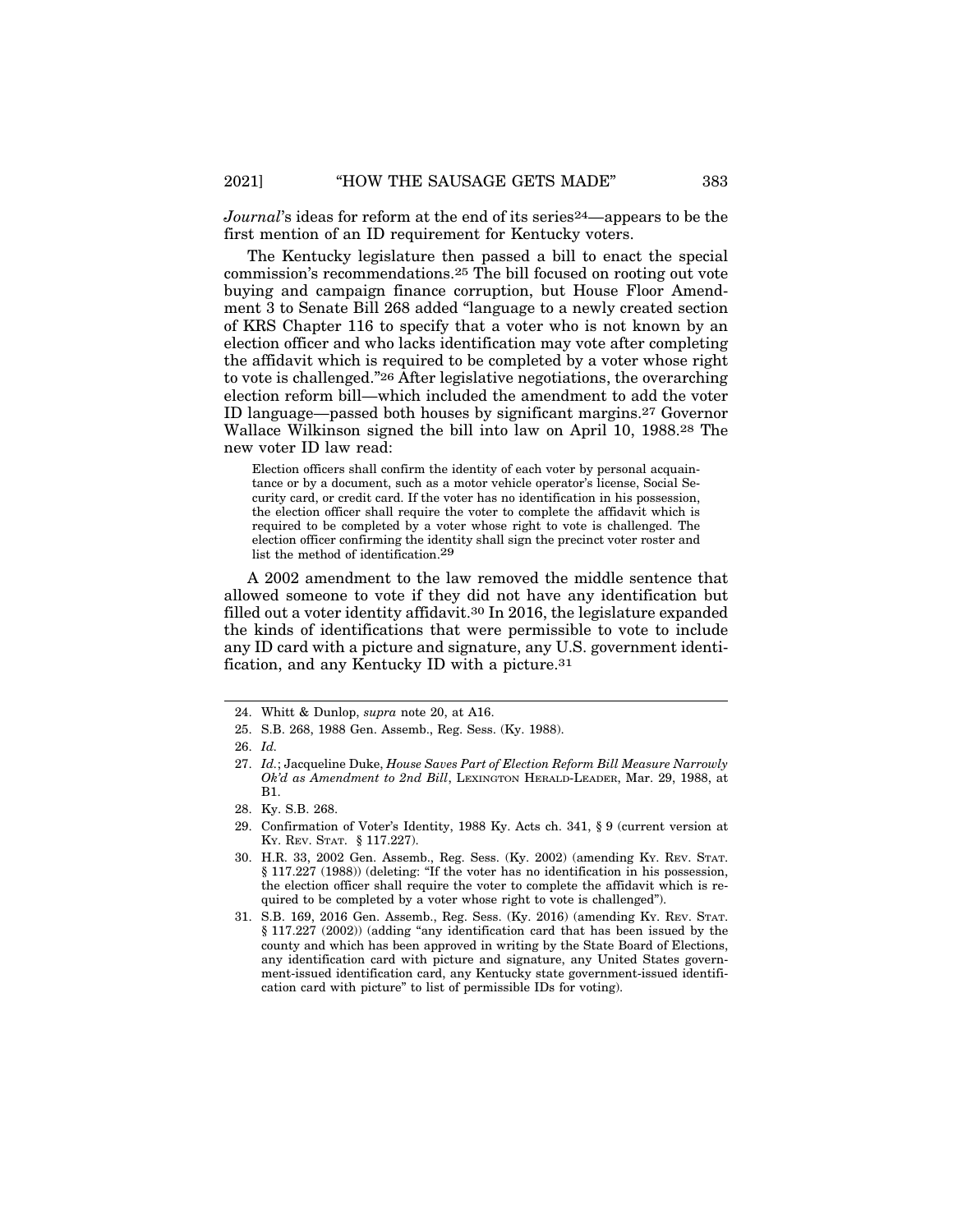Secretary Adams, who took office on January 6, 2020, sought to change that law to eliminate the allowable non-photo IDs and require all Kentuckians to show a photo ID to vote.

#### *2. Initial Introduction of S.B. 2*

Adams worked with legislators, including Republican Senator Robby Mills, to introduce Senate Bill 2—the photo ID bill.32 Republicans designated the bill as "S.B. 2" to signify it as a top legislative priority (S.B. 1 was about immigration law and sanctuary cities).33 Adams said he modeled the bill after Indiana's law, which the U.S. Supreme Court refused to invalidate in 2008 in *Crawford v. Marion County Election Board*.34 Importantly, the Court in *Crawford* did not uphold Indiana's law against any legal attack; it instead found that the plaintiffs had not introduced enough evidence to make the law unconstitutional on its face.35 In rejecting a facial challenge, the Court opened the door for future plaintiffs to offer better evidence about the harms of a photo ID law. That said, Adams believed that the Indiana model was a good starting place for Kentucky's bill given that the Supreme Court had allowed the Indiana law to go into force.

Under Indiana's photo ID requirement, voters must show a photo identification that has their name and picture. This ID either cannot be expired or must expire after the most recent general election, and it must be issued by the United States or the State of Indiana.36 U.S. military IDs without an expiration date are also permissible.37 A voter who does not have a photo ID can cast a provisional ballot but then must appear before the county clerk within ten days of the election to either show an ID or fill out an affidavit saying that the voter has a religious objection to being photographed or is too indigent to obtain a photo ID.38 Otherwise, the ballot will not count.

In my early discussions with Secretary Adams about the Kentucky photo ID proposal, I pointed out that Indiana's law should not be a model, at least in all respects. I noted that judicial consideration of voter ID laws did not end in 2008 with the Supreme Court's decision

37. *Id.*

<sup>32.</sup> S.B. 2, 2020 Gen. Assemb., Reg. Sess. (Ky. 2020), https://apps.legislature.ky.gov/ recorddocuments/bill/20RS/sb2/bill.pdf [https://perma.cc/B8ME-JGEX].

<sup>33.</sup> Joe Sonka, *Controversial Immigration Bill Given Top Priority by Kentucky Senate Republicans*, LOUISVILLE COURIER J. (Jan. 7, 2020, 5:06 PM), https://www.courierjournal.com/story/news/politics/ky-legislature/2020/01/07/kentucky-legislatureimmigration-bill-top-priority-gop/2834132001/ [https://perma.cc/ZY28-YCUT].

<sup>34.</sup> Crawford v. Marion Cty. Election Bd*.*, 553 U.S. 181, 199 (2008).

<sup>35.</sup> Joshua A. Douglas, *The History of Voter ID Laws and the Story of* Crawford v. Marion County Election Board, *in* ELECTION LAW STORIES 453 (Joshua A. Douglas & Eugene D. Mazo eds., 2016).

<sup>36.</sup> IND. CODE ANN. § 3-5-2-40.5 (West 2014).

<sup>38.</sup> *Id*.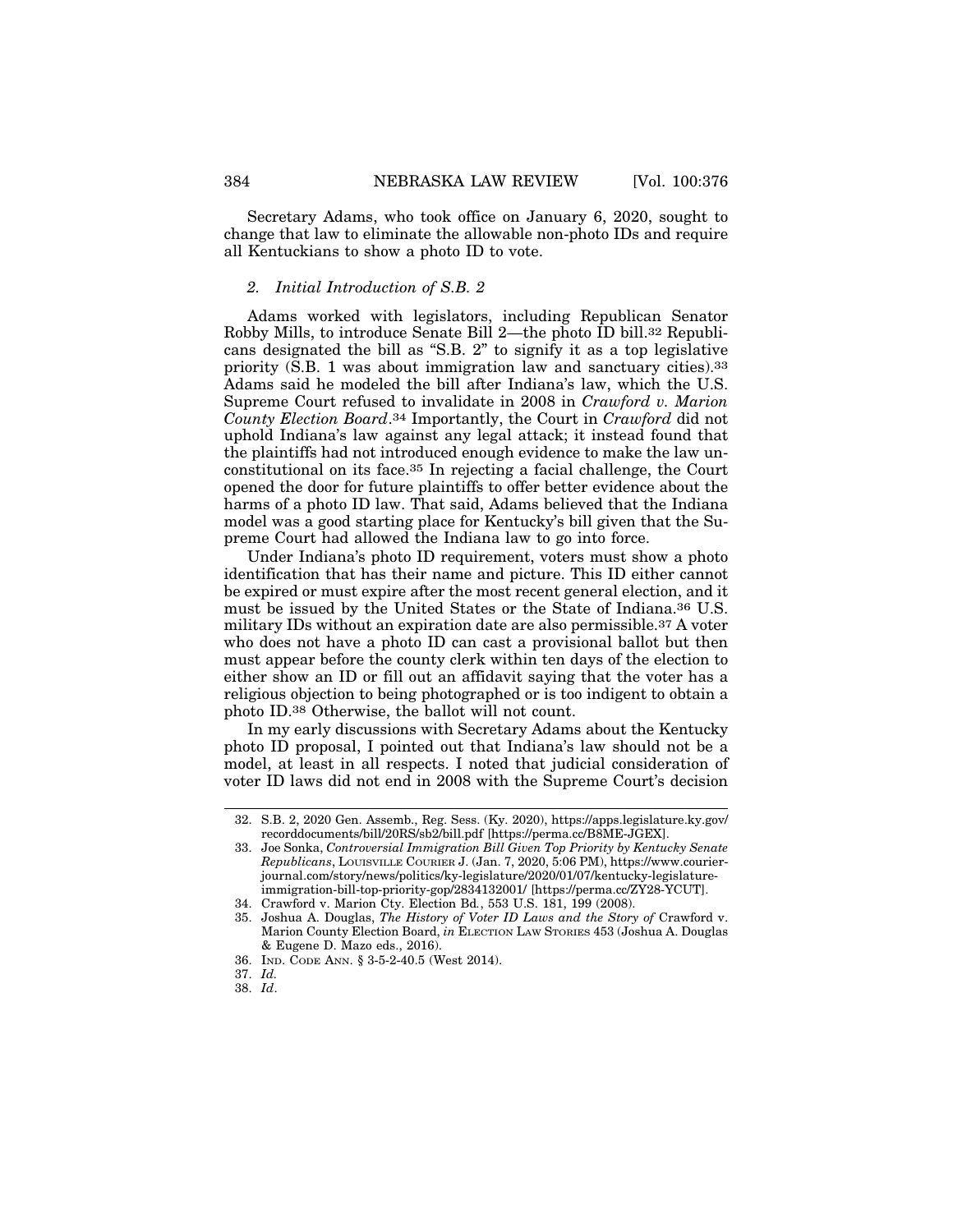in *Crawford* and that, to avoid both disenfranchisement and costly litigation, the Kentucky version needed to be more expansive in the kinds of IDs that would suffice and more forgiving for voters without a photo ID. In particular, several courts have upheld photo ID laws only after the states adopted a "reasonable impediment" provision that allows voters to sign, under penalty of perjury, an affidavit that attests to their identity and indicates why they cannot obtain a photo ID.39 For instance, a three-judge federal district court approved South Carolina's law, with then-Judge Brett Kavanaugh authoring the opinion, only because the law included a reasonable impediment provision that would allow voters to designate their own reason for not having a photo ID when voting.40

The initial version of the Kentucky bill, introduced in January 2020, used Indiana's law as a model but included a reasonable impediment provision.41 Yet the bill was still too restrictive. The proposed law would have required voters to show a U.S.- or Kentucky-issued photo ID but would not have permitted IDs from other states.42 The law also would have allowed university IDs, but only from universities within the state.43 The name on the ID had to "conform[ ] to the name in the individual's voter registration record."44 Unless it was a military ID, the identification also had to have an expiration date that was at least after the date of the most recent regular election.45

There were several problems with the types of IDs allowed for voting. The list of acceptable IDs included only those issued by the United States or the State, not local governments. The law would have required IDs to have an expiration date, but student IDs from most universities in Kentucky do not include expiration dates—meaning that university IDs would not actually qualify as valid for voting. And a voter who possessed an ID listing a name that did not match the name on the registration list—perhaps because the ID used a nickname—could not use that ID.

Under the initial version of S.B. 2, voters without a photo ID would be allowed to fill out an affidavit attesting to their identity but then would have to cast a provisional ballot.<sup>46</sup> That provisional ballot would not count unless the voter appeared personally at the county clerk's office within three days to present a photo ID or show a nonphoto identifying document and fill out an additional form choosing,

<sup>39.</sup> *See, e.g.*, Veasey v. Abbott, 888 F.3d 792, 796 (5th Cir. 2018).

<sup>40.</sup> South Carolina v. United States, 898 F. Supp. 2d 30, 51 (D.D.C. 2012).

<sup>41.</sup> S.B. 2, 2020 Gen. Assemb., Reg. Sess. (Ky. 2020), https://apps.legislature.ky.gov/ recorddocuments/bill/20RS/sb2/bill.pdf [https://perma.cc/B8ME-JGEX].

<sup>42.</sup> *Id.* at § 24(12)(a).

<sup>43.</sup> *Id.* at § 24(12)(c).

<sup>44.</sup> *Id.* at § 24(12)(a)(1).

<sup>45.</sup> *Id.* at §§ 24(12)(a)(3)–(b)(2).

<sup>46.</sup> *Id.* at § 1(1)(c).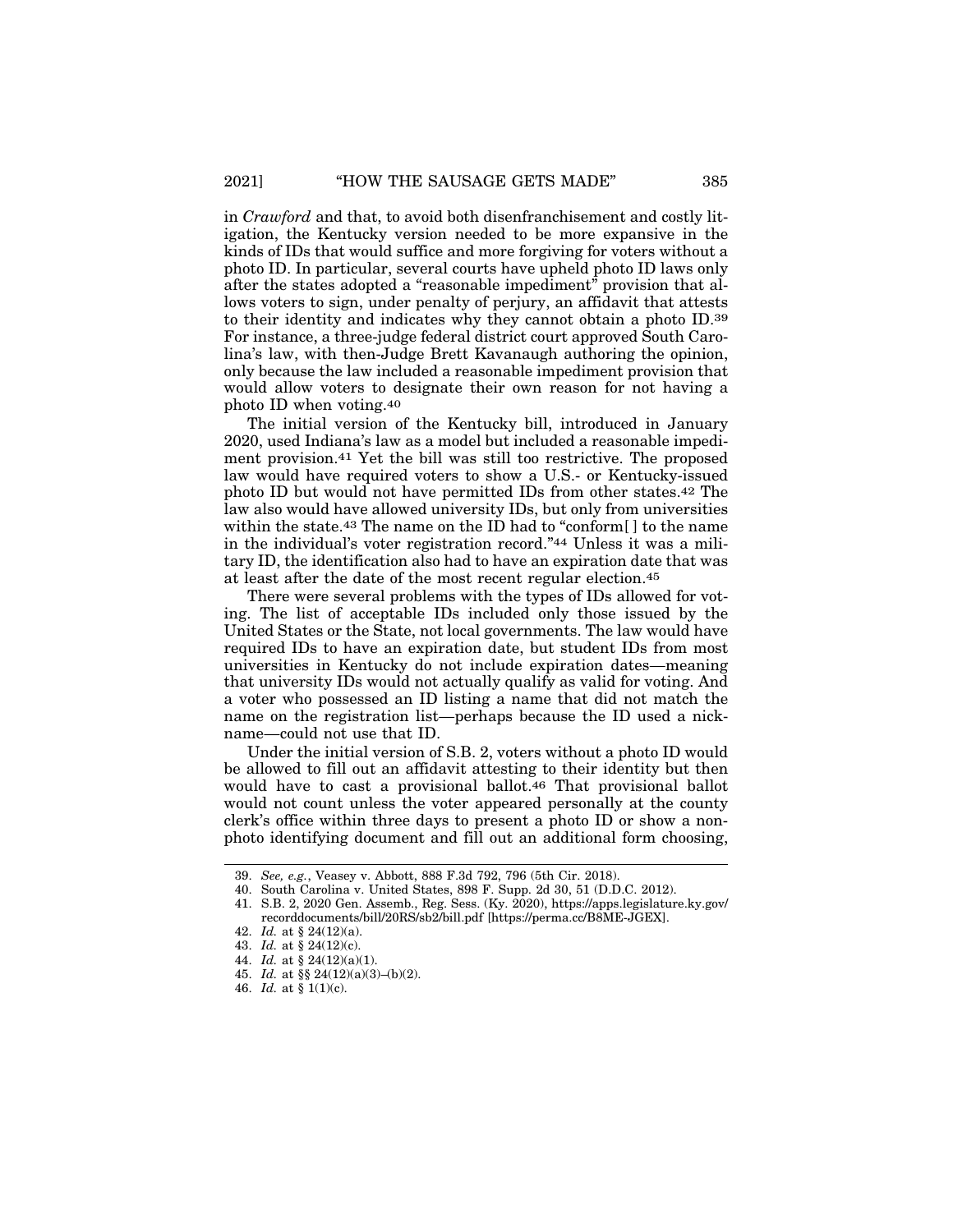among a set list, the reasonable impediment that precluded the voter from having a photo ID.47 Those reasons included, for example, a lack of transportation, lack of birth certificate, or religious objection to being photographed.48 This list was somewhat nonsensical: if a voter lacks transportation to obtain an ID, the voter would also likely lack the means to travel to the county clerk's office within three days after election day to fill out the reasonable impediment form to attest to their lack of transportation! In addition, if a voter's reason did not fall under one of the listed explanations, the voter could not use the reasonable impediment form to have the ballot count.

Indeed, few voters—especially those who already do not have a photo identification—are likely to take the further step of traveling to the county clerk's office within three days of election day to show an ID or fill out an additional form. One study, looking at the effect of Indiana's photo ID law—which gives voters who cast a provisional ballot up to ten days after election day to visit the county clerk's office found that "out of the roughly 2.8 million persons who cast ballots during Indiana's 2008 general election, 1,039 arrived at the polls without valid identification and then cast a provisional ballot.<sup> $\bar{v}_4$ 9 "Of those</sup> 1,039 persons without valid identification who cast a provisional ballot, 137 ultimately had their provisional ballot counted" because they appeared at the county clerk's office after election day.50 Thus, although the impact was relatively small in terms of overall percentage, over 900 voters still did not have their ballots count. The same issue voters who likely would not jump through the hoops of the provisional balloting process—would have affected Kentucky elections under the initial version of S.B. 2.

The proposed Kentucky law, as first introduced, also created unnecessary hurdles for voters using absentee ballots. Voters would have to include a copy of their photo ID along with an application for an absentee ballot.51 If the voter did not send a copy of their photo ID, then the county clerks would include the reasonable impediment affidavit along with the absentee ballot.<sup>52</sup> But to use the reasonable impediment form, the voter would need to have it notarized.53 Thus, an absentee voter who did not have a photo ID, or faced a hard time ob-

<sup>47.</sup> S.B. 2 § 2(1)(b)(2), 2020 Gen. Assemb., Reg. Sess. (Ky. 2020), https:// apps.legislature.ky.gov/recorddocuments/bill/20RS/sb2/orig\_bill.pdf [https:// perma.cc/W9DE-R539].

<sup>48.</sup> *Id*.

<sup>49.</sup> Michael J. Pitts & Matthew D. Neumann, *Documenting Disenfranchisement: Voter Identification During Indiana's 2008 General Election*, 25 J.L. & POL. 329, 330 (2009).

<sup>50.</sup> *Id.*

<sup>51.</sup> Ky. S.B. 2 § 6(2).

<sup>52.</sup> *Id.* at § 6(3)(b).

<sup>53.</sup> *Id.*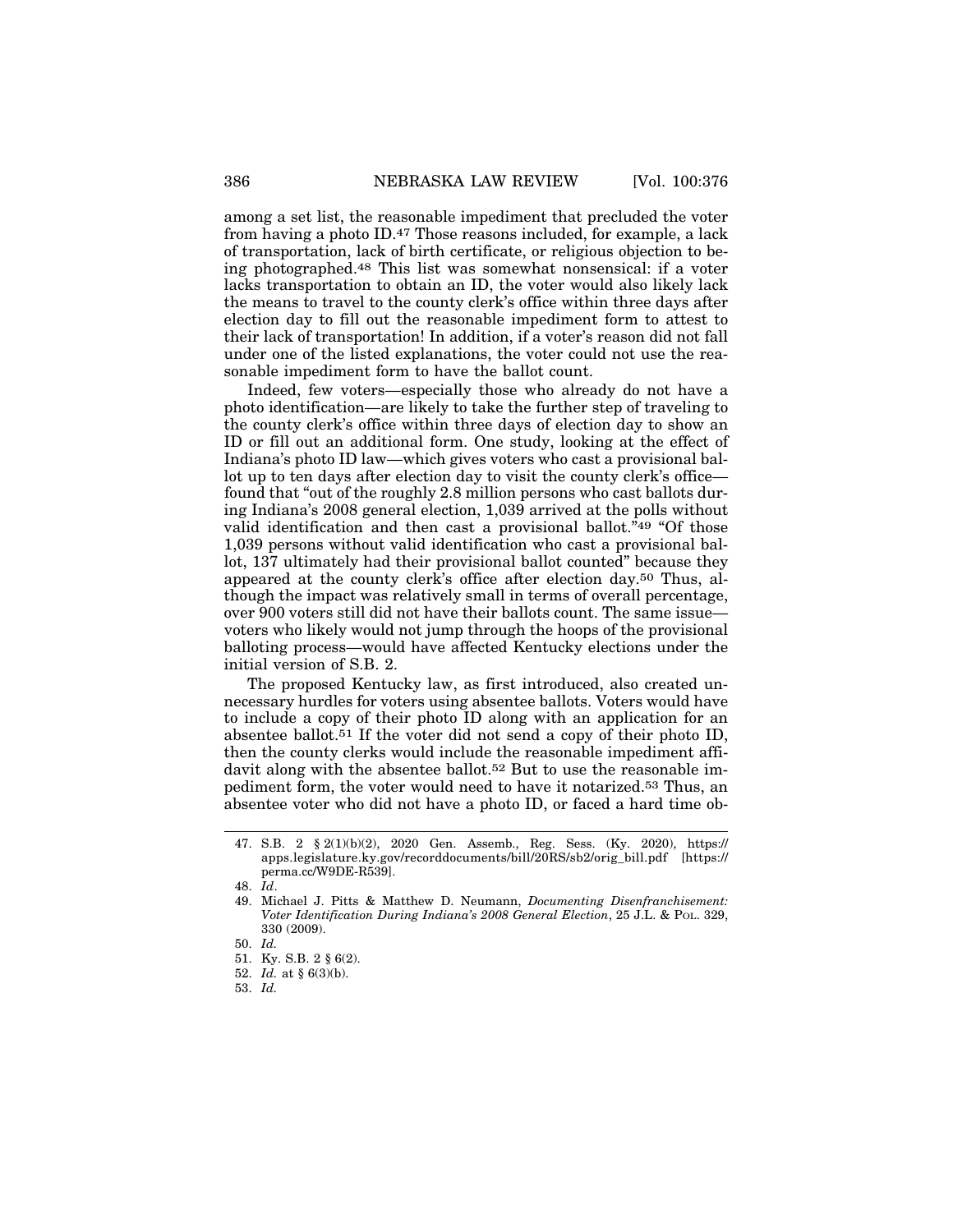taining a photocopy of it, would have had to find a notary to notarize the reasonable impediment affidavit—not something many voters would likely do.

Thus, the initial version of S.B. 2 had several fatal flaws: the kinds of permissible IDs were too restrictive; IDs would have to include an expiration date, but student IDs from universities in Kentucky did not have that information; voters with a reasonable impediment that prevented them from presenting a photo ID would have to fill out a provisional ballot and then travel to the county clerk's office within three days to have that ballot count; and voters using absentee ballots would need to provide a photocopy of their ID or find a notary to verify their reasonable impediment form.54 It is quite possible that, had that version passed, a court would have invalidated the law as essentially disenfranchising many voters, as the law would have been among the strictest photo ID laws in the country.

#### *3. Substantive Changes During the Legislative Debate*

Luckily, the legislature amended the law significantly during the legislative process. Of course, those changes do not take away the fact that the law is unnecessary and the reality that the law will make it harder for some people to vote, with a likely disproportionate impact on poor and minority voters.55 But at least the law is better than it otherwise might have been. And, as we will see from Part IV, the process exhibited deliberative democracy through robust debate and meaningful changes in direct response to input from various voices.

After reading the original version of S.B. 2, I met with Secretary Adams and his staff to discuss my concerns, so I know that he was a driving force behind this initial set of alterations. First came the Committee Substitute in the Senate.56 That amended version made several important changes. The new version eliminated the expiration date requirement, meaning that university IDs—which typically do not have an expiration date—would suffice.57 But the other require-

<sup>54.</sup> Joshua A. Douglas, Opinion, *Kentucky's Proposed Photo ID Law Would Make It Harder To Vote, Not Stop Fraud*, LOUISVILLE COURIER J. (Jan. 9, 2020, 10:07 AM), https://www.courier-journal.com/story/opinion/2020/01/09/kentuckys-proposedphoto-id-law-would-make-harder-vote/4418267002/ [https://perma.cc/ZKK3- CFWC].

<sup>55.</sup> *See, e.g.*, John Kuk, Zoltan Hajnal & Nazita Lajevardi, *A Disproportionate Burden: Strict Voter Identification Laws and Minority Turnout*, Pol. GRPS. & IDENTI-TIES, June 4, 2020, at 1, https://www.tandfonline.com/doi/full/10.1080/ 21565503.2020.1773280 [https://perma.cc/78EV-8BSE] (conducting an empirical analysis of county turnout statistics to find that states with stricter photo ID laws had lower turnout in more racially diverse counties).

<sup>56.</sup> S. Comm. Substitute 1, 2020 Gen. Assemb., Reg. Sess. (Ky. 2020), https:// apps.legislature.ky.gov/recorddocuments/bill/20RS/SB2/SCS1.pdf [https:// perma.cc/9DBQ-9QBW] (proposing to amend Ky. S.B. 2).

<sup>57.</sup> *Id.* at § 24(12)(a).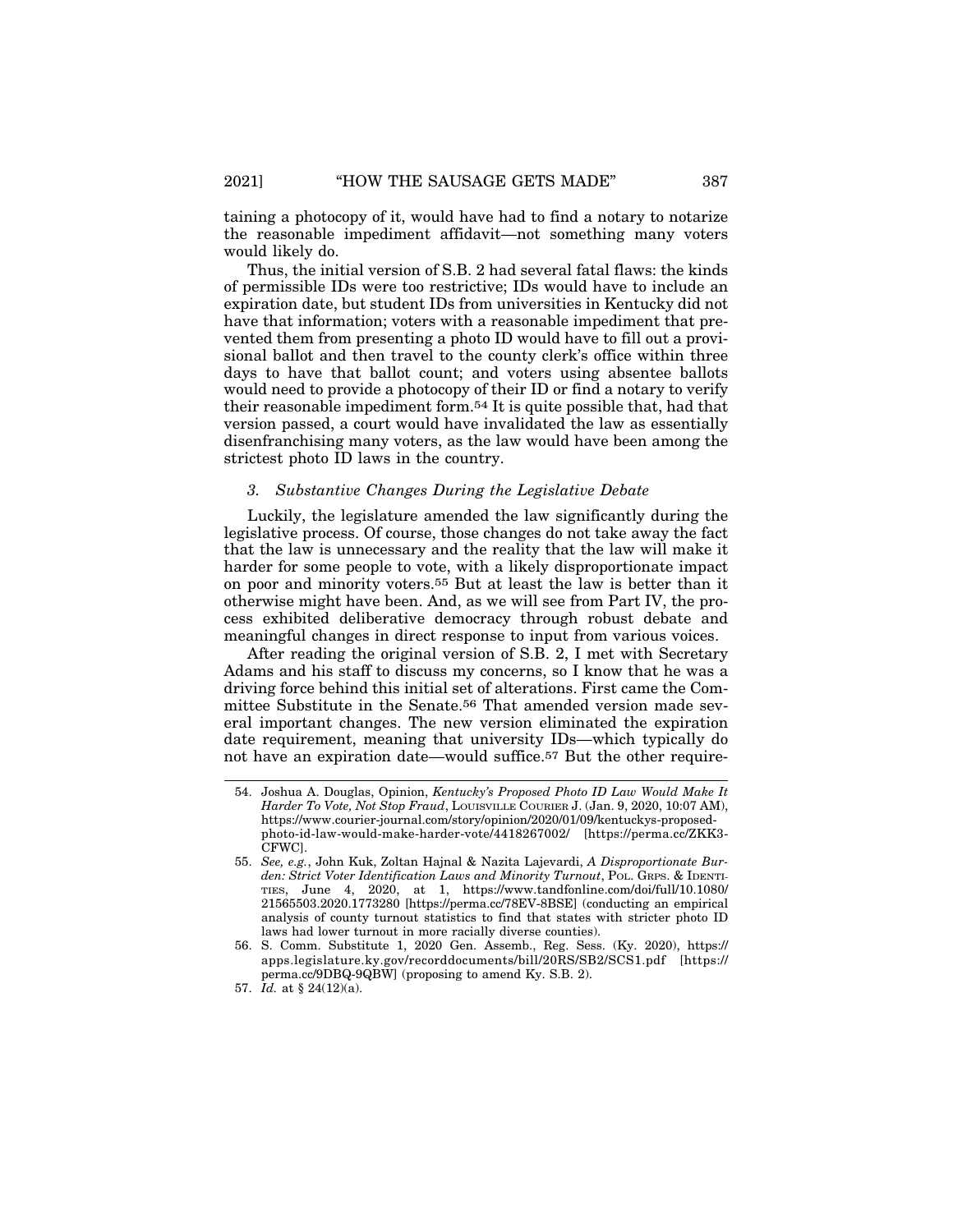ments of ID cards remained, including that they are issued by either the U.S. or Kentucky and that the name conformed with the name on the voter registration list.58 In addition, voters without a photo ID at the polls would no longer have to use a provisional ballot.59 So long as they showed a non-photo ID, such as a credit card or Social Security card, they could fill out the reasonable impediment affirmation at the polls and then vote using a regular ballot.60 But the reasons listed on the reasonable impediment form changed slightly in a negative direction. The initial version said that one possible impediment was "lack of" a birth certificate or other documents required to obtain an ID, but the Senate Committee Substitute changed that language to "inability to financially afford" a birth certificate or other documents.61 That change was concerning because a voter might lack the documents necessary to obtain a photo ID for another reason besides an inability to afford them.

The Senate Committee Substitute also included changes for voters who do not have a photo ID and also do not bring a non-photo ID or cannot claim a reasonable impediment: Those voters could cast a provisional ballot, which would count only if the voter appeared at the county clerk's office within three days to show a photo ID or fill out the reasonable impediment affidavit.62 Previously, Kentucky used provisional ballots only in federal elections, so this provision would expand provisional ballots to all elections in the state.

The absentee balloting rules also changed in the Senate Committee Substitute. A voter still would be required to provide proof of identification with a request for an absentee ballot, and if the voter did not do so, then election officials would include the reasonable impediment form along with the mailed ballot.63 A voter would then return the ballot either with a copy of their photo ID or the reasonable impediment form, but in a change from the initial version, the voter would not need to have that form notarized.64

Thus, the Senate Committee Substitute represented a meaningful, positive advancement of the bill to minimize the negative impact on voters. As I wrote in both the *Louisville Courier Journal* and the *Lexington Herald-Leader*, the state's two largest newspapers, "[t]hese changes are significant in turning the law from what would have been among the strictest in the nation to a milder form that should have

<sup>58.</sup> *Id.*

<sup>59.</sup> *Id.* at § 1(2).

<sup>60.</sup> *Id.*

<sup>61.</sup> *Id.* at § 1(1)(c)(8).

<sup>62.</sup> *Id.* at § 2.

<sup>63.</sup> *Id.* at § 5(2).

<sup>64.</sup> *Id.* at § 6(3).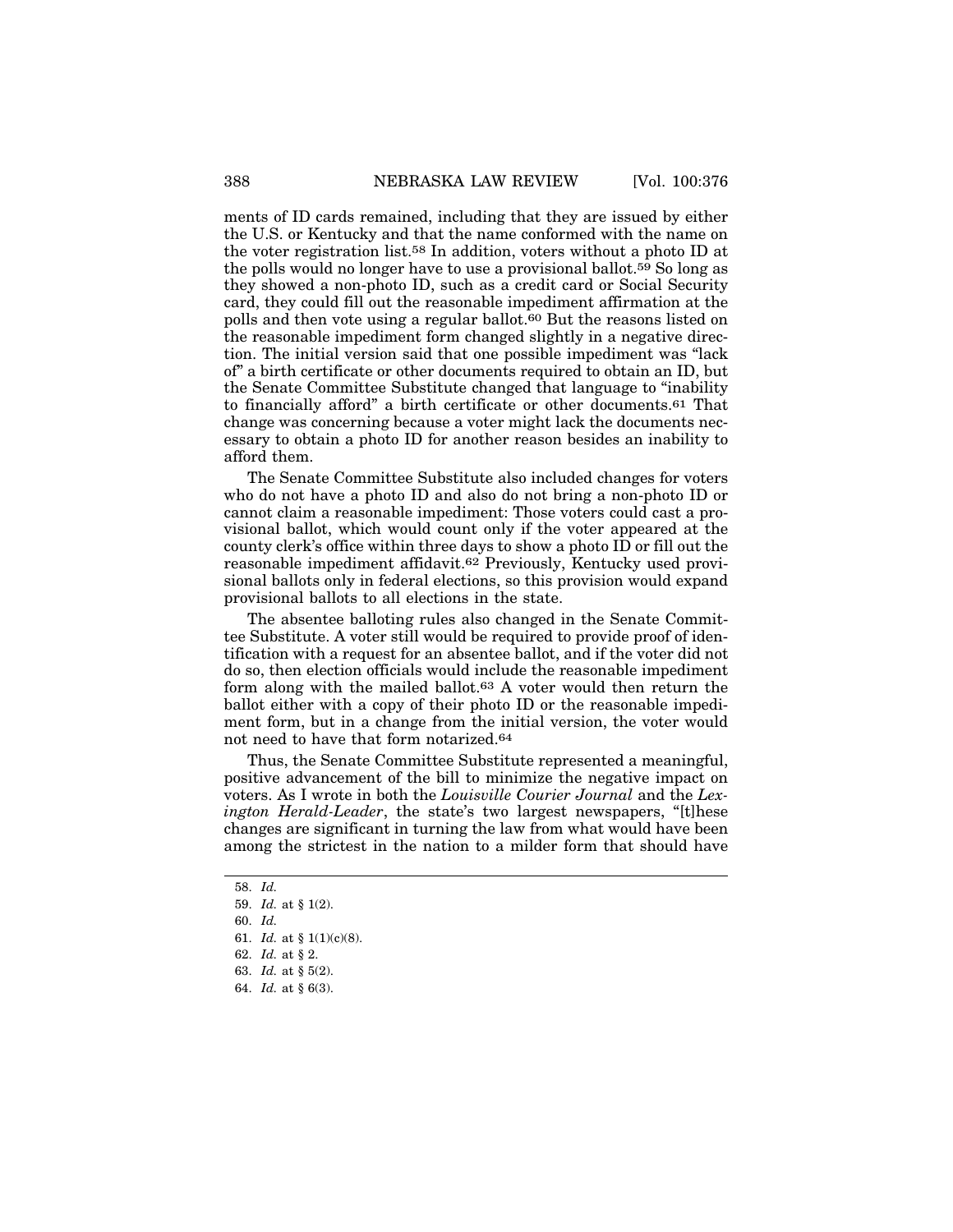adverse effects on far fewer voters."65 Yes, it is backward to celebrate a policy development that would merely disenfranchise fewer people than it otherwise might have, but that was the reality given the political landscape at the time.

The Senate State and Local Government Committee passed this version of the bill, and the full Senate approved it along party lines by a 29–9 vote.66 The tenor of the debate in the Senate was fairly mild, especially as compared to the rhetoric to come in the House, yet Democrats and advocacy groups spoke out against the measure as unnecessary. Of course, with solid majorities in both chambers, Republicans in the state would not heed the pleas to scuttle the bill entirely.

The next stop was the House Committee on Elections, Constitutional Amendments, and Intergovernmental Affairs. As delivered, the bill still had several problems. However, the sponsors made changes even before the House Elections Committee considered the bill. Most significantly, this newer version—the House Committee Substitute expanded the kinds of permissible photo IDs a voter could use. Instead of allowing only an ID issued by the United States or Kentucky, the House Committee Substitute would have allowed a photo ID from *any* state as well as from local governments within Kentucky.67 University identifications could also come from any educational institution in the United States, not just Kentucky.68 And the amendment eliminated language requiring the name on a photo ID to "conform" to the voter registration record, instead now simply requiring IDs to have the voter's name and photograph.69

But, although the House Committee Substitute eased some of the rules from the Senate version, it still had its own problems. First, in a significant change from prior practice, this latest proposal did not allow poll workers to verify a voter's identity based on personal recognizance.70 Rural voters in particular use this mechanism, as everyone

<sup>65.</sup> Joshua A. Douglas, Opinion, *Kentucky Photo ID Bill Needs More Work and Should Take Effect After 2020 Election*, LOUISVILLE COURIER J. (Jan. 28, 2020, 9:20 AM), https://www.courier-journal.com/story/opinion/2020/01/28/kentuckyvoting-laws-photo-id-bill-should-delayed-until-2021/4587852002/ [https:// perma.cc/J6S6-SM36].

<sup>66.</sup> Vote History, S.B 2, 2020 Gen. Assemb., Reg. Sess. (Ky. 2020), https:// apps.legislature.ky.gov/record/20rs/sb2/vote\_history.pdf [https://perma.cc/8LAM-BD54] (Senate vote on the proposed changes implemented in the Senate Committee Substitute version).

<sup>67.</sup> H.R. Comm. Substitute 1 § 23(12)(a), 2020 Gen. Assemb., Reg. Sess. (Ky. 2020), https://apps.legislature.ky.gov/recorddocuments/bill/20RS/SB2/HCS1.pdf [https:// perma.cc/T6T3-MQCE] (proposing to amend S.B 2, 2020 Gen. Assemb., Reg. Sess. (Ky. 2020), https://apps.legislature.ky.gov/recorddocuments/bill/20RS/sb2/ bill.pdf) [https://perma.cc/B8ME-JGEX]).

<sup>68.</sup> *Id.* at § 23(12)(c).

<sup>69.</sup> *Id.* at § 23(12)(a)(1).

<sup>70.</sup> *Id.* at § 1.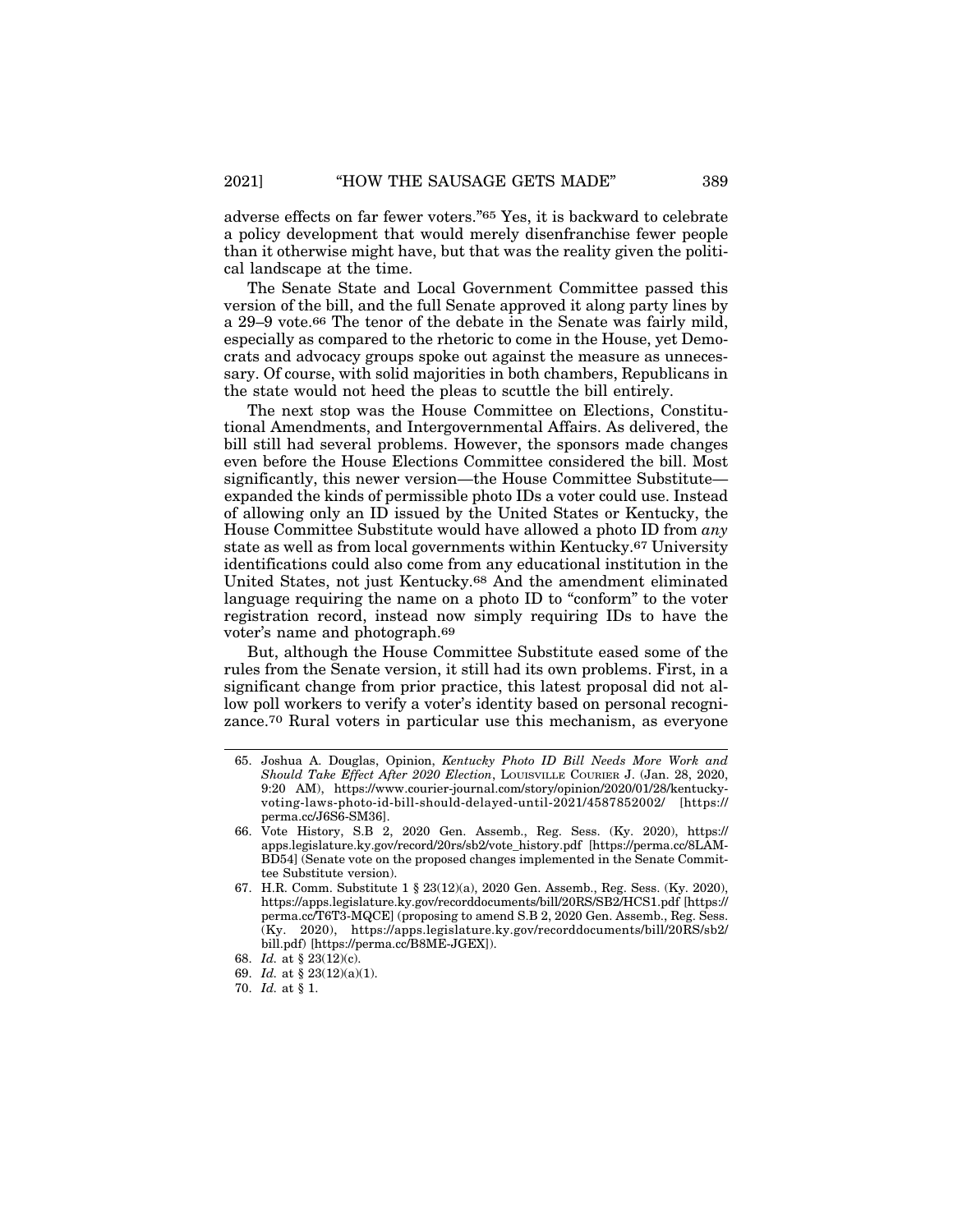knows everyone else in these small communities, such that poll workers can simply check off the neighbors they recognize at the polls. The House Committee Substitute completely eliminated any use of personal recognizance.71 Data from the state board of elections revealed that, at least in the counties that used e-poll books, which accounted for over 800,000 voters in the 2019 gubernatorial election, 0.61% of voters (just under 5,000 voters) checked in based on personal recognizance.72 Second, the bill provided that all reasonable impediment forms—like other election documents such as the "oath of voter" form a person might fill out if they are not on the precinct roster—would be referred to the commonwealth's attorney and county attorney, meaning a potential grand jury investigation.73 Although opponents argued that this provision might deter voters from using the form, it remained throughout the rest of the legislative process and is part of the enacted law. Secretary Adams insisted that referral of these forms to law enforcement was routine and that the new law simply brought the handling of reasonable impediment forms in conformity with the process used for other election documents.74 Third, the list of possible reasonable impediments a voter could select still said "inability to financially afford" a birth certificate or other documents, instead of the original "lack of."75 That minor difference could have had a big impact: Imagine a voter who could financially afford to pay for a birth certificate but simply requested one too late, perhaps from a different state. That person could not validly indicate an inability to financially afford a birth certificate and therefore could not use the reasonable impediment form, which voters sign under penalty of perjury. Fourth, unlike the reasonable impediment mechanisms in other states such as North Carolina and South Carolina, the Kentucky form would not have a catch-all option, where a voter could fill in another reason not already preprinted on the list.76 That omission could impact voters facing an

<sup>71.</sup> *Id.*

<sup>72.</sup> E-mail from Jared Dearing, Exec. Dir., Ky. State Bd. of Educ., to Joshua A. Douglas, L. Prof., J. David Rosenberg Coll. of L. (Feb. 4, 2020 5:39 P.M.) (on file with author).

<sup>73.</sup> H.R. Comm. Substitute 1 § 1(4), 2020 Gen. Assemb., Reg. Sess. (Ky. 2020), https:/ /apps.legislature.ky.gov/recorddocuments/bill/20RS/SB2/HCS1.pdf [https:// perma.cc/T6T3-MQCE] (referencing § 17) (amending S.B 2, 2020 Gen. Assemb., Reg. Sess. (Ky. 2020), https://apps.legislature.ky.gov/recorddocuments/bill/20RS/ sb2/bill.pdf [https://perma.cc/B8ME-JGEX]).

<sup>74.</sup> Interview with Secretary of State Michael G. Adams (Dec. 15, 2020).

<sup>75.</sup> H.R. Comm. Substitute 1 § 1(8)(b), 2020 Gen. Assemb., Reg. Sess. (Ky. 2020), https://apps.legislature.ky.gov/recorddocuments/bill/20RS/SB2/HCS1.pdf [https:// perma.cc/T6T3-MQCE] (proposing to amend S.B 2, 2020 Gen. Assemb., Reg. Sess. (Ky. 2020), https://apps.legislature.ky.gov/recorddocuments/bill/20RS/ sb2/bill.pdf [https://perma.cc/B8ME-JGEX]).

<sup>76.</sup> N.C. GEN. STAT. ANN. § 163-166.16 (West 2020) ("Other reasonable impediment. If the registered voter checks the 'other reasonable impediment' box, a further brief written identification of the reasonable impediment shall be required, in-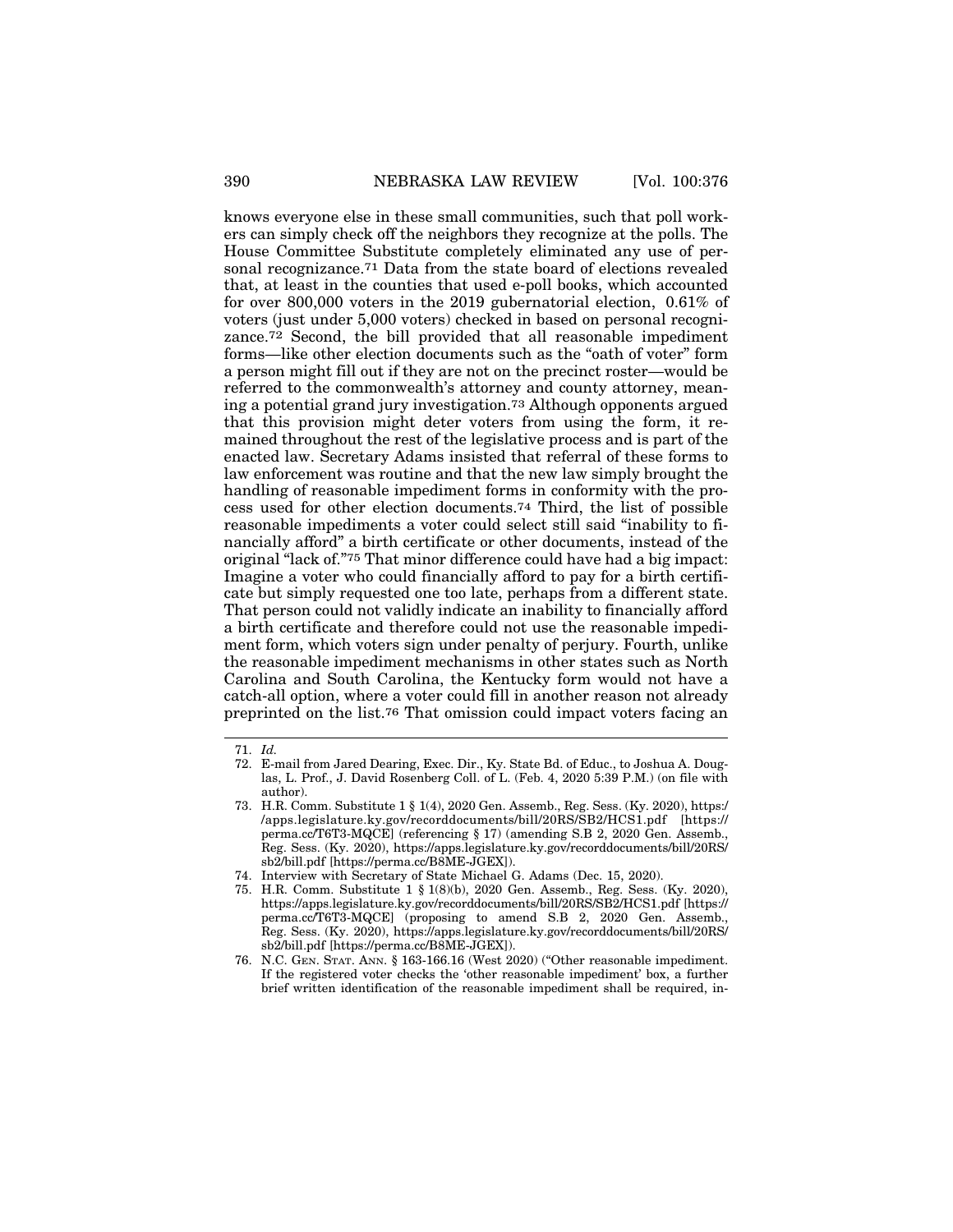issue that the legislature did not contemplate—such as, as it turned out, complications in obtaining an ID during a pandemic. Finally, the law would go into effect for the November 2020 election, a short time period even without changing election procedures due to COVID-19. Elsewhere, courts have put photo ID laws on hold when states have tried to implement them through too close to an election.77

On February 20, 2020, I testified before the House Elections Committee and argued that, even though a photo ID law was unnecessary and could harm voters, the legislature should at least address these five issues. The questioning was heated, with many Republicans on the committee expressing skepticism about a photo ID law's disenfranchising effects and many Democrats focusing on the lack of voter fraud to highlight how the law would not combat any actual problem in Kentucky elections.78 Opponents also noted the potential racially discriminatory impact of a new photo ID requirement for voting.79

The House Elections Committee also heard from other advocates, including representatives of the ACLU of Kentucky, the League of Women Voters, and the NAACP.80 These individuals explained the harms that a photo ID law can impose, especially on marginalized communities, and asked the legislators what problems they were trying to solve given that there is no evidence of in-person impersonation.81 The ACLU of Kentucky, for instance, explained why, in the bill's current form, litigation would be necessary to challenge some of the law's substantive problems and delay it until after 2020 so the State could have time to implement it properly.82

cluding the option to indicate that State or federal law prohibits listing the impediment."); S.C. CODE ANN. § 7-13-710 (West 2011) ("[T]he elector suffers from a reasonable impediment that prevents him from obtaining photograph identification. The elector also shall list the impediment, unless otherwise prohibited by state or federal law.").

<sup>77.</sup> Applewhite v. Commonwealth, No. 330 M.D. 2012, 2014 WL 184988, at \*27 (Pa. Commw. Ct. Jan. 17, 2014); South Carolina v. United States, 898 F. Supp. 2d 30, 49 (D.D.C. 2012) (approving the new photo ID law for future elections but not the upcoming election); Frank v. Walker, 574 U.S. 929 (2014) (vacating Seventh Circuit's stay of district court decision that had enjoined new Wisconsin photo ID law).

<sup>78.</sup> *House Elections, Constitutional Amendments and Intergovernmental Affairs Committee* (Kentucky Educational Television broadcast Feb. 20, 2020), https:// www.ket.org/legislature/archives/?nola=WGAOS+021122&stream=AHR0cHM 6Ly81ODc4ZmQxZWQ1NDIyLnN0cmVhbWxvY2submV0L3dvcmRwcmVzcy9 fZGVmaW5zdF8vbXA0OndnYW9zL3dnYW9zXzAyMTEyMi5tcDQvcGxheWxpc3 QubTN1OA=&jwsource=CL [https://perma.cc/TZA2-7E3Y].

<sup>79.</sup> *Id.*

<sup>80.</sup> *Id.*

<sup>81.</sup> *Id.*

<sup>82.</sup> *Id.*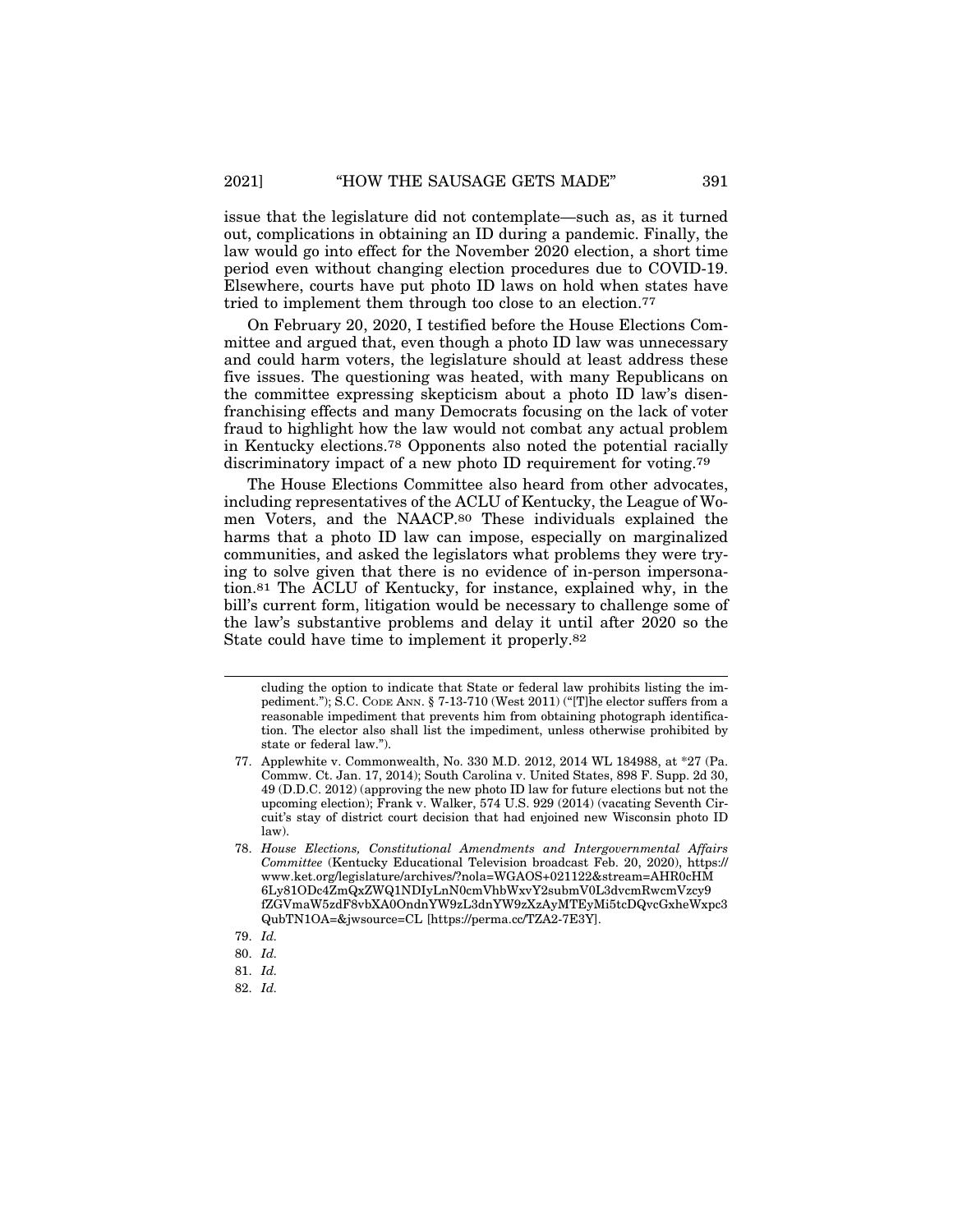Although Democrats sought a delay of the committee vote to incorporate some of the suggested changes, the committee passed the House Committee Substitute on a party-line vote.83

The process up to this point was collaborative but also opaque. The legislature should improve its transparency by releasing new versions of a law it will consider in advance of a hearing so that the public can actually comment on the law. Often, the legislative sponsors would release a new version of the bill right as lawmakers were set to address it at a hearing, and the public was unable to consider the changes ahead of time. For example, representatives of the advocacy groups had not seen the House Committee Substitute before the hearing during which they were to testify about the bill. Thus, these individuals could not comment on the significant substantive changes within the latest version. The same was true of the next iteration, House Floor Amendment 40, which incorporated at least three of my suggested changes—it simply appeared on the House floor without advance public notice.

Representative James Tipton, the original sponsor of the photo ID law in the House, introduced House Floor Amendment 40 on March 2, 2020, just a week and a half after the committee sent the bill to the full House.84 Again, this process lacked transparency, as Representative Tipton simply introduced the amendment right as the House was set to consider it, making it difficult for the public to weigh in. Representative Tipton's amendment incorporated many of the changes suggested in numerous amendments that Democrats had introduced (which largely tracked the recommendations from my testimony), rendering those amendments moot.85 The bill, at this stage, included some significant improvements. First, it re-introduced personal recognizance as a method of proving a voter's identity: a voter would not need to show any ID if the poll worker personally knew the voter.86 That provision reinstated prior Kentucky law, which is used especially in rural communities where everyone knows each other. The only difference from prior practice is that poll workers would have to fill out an election officer affirmation for that voter.87 Second, the list of excuses for not having a photo ID on the reasonable impediment form changed back to inability to obtain a birth certificate or other docu-

<sup>83.</sup> Vote History, S.B 2, 2020 Gen. Assemb., Reg. Sess. (Ky. 2020), https://apps.legisla ture.ky.gov/record/20rs/sb2/vote\_history.pdf [https://perma.cc/8LAM-BD54].

<sup>84.</sup> H. Floor Amend. 40, 2020 Gen. Assemb., Reg. Sess. (Ky. 2020), https://apps.legis lature.ky.gov/record/20rs/sb2.html#HFA40 [https://perma.cc/WCR4-3BR7] (proposing to amend S.B 2, 2020 Gen. Assemb., Reg. Sess. (Ky. 2020), https://apps.leg islature.ky.gov/recorddocuments/bill/20RS/sb2/bill.pdf [https://perma.cc/B8ME-JGEX]).

<sup>85.</sup> *Id.*

<sup>86.</sup> *Id.* at § 1(4).

<sup>87.</sup> *Id.*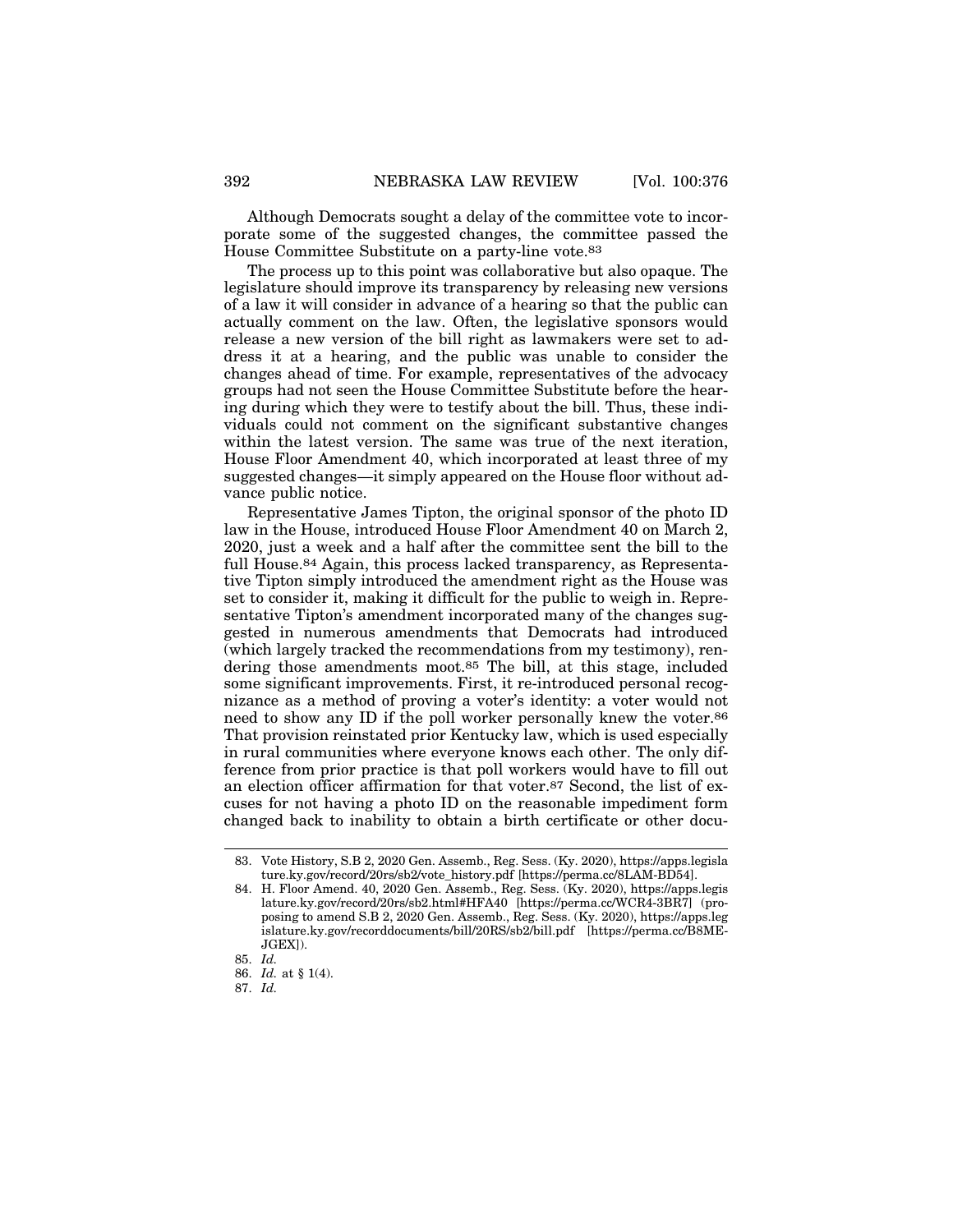ments instead of an inability to *afford* a birth certificate or other documents.88 Third, House Floor Amendment 40 included a catch-all in the reasonable impediment provision, so a voter could provide another reason for not having a photo ID that was not preprinted on the list.89 The amendment also eliminated provisional voting for non-federal elections, reverting back to prior practice, which uses provisional ballots only for elections that include federal offices.90 Thus, House Floor Amendment 40 was mostly good news for advocates of a relaxed bill: it re-inserted personal recognizance as a permissible way to confirm a voter's identity and expanded the ability of voters without a photo ID to use the reasonable impediment form. But the amendment did not address the concerns about the implementation date, such that the new law would still go into effect for November 2020.

The House engaged in a vigorous debate over the bill on March 3, 2020. Representative Charles Booker, a Black Democrat who ran in the Democratic primary for U.S. Senate that year,91 gave an impassioned speech in which he extolled, "this is going to block people from voting. Just call it plain. It's going to block people from voting. Even if you don't want that to happen. That will be a result. And we can't afford that. We need to be breaking down barriers to democracy, not building them up."92 Representative Booker, invoking his grandfather's experience in being forced to count the number of beans in a jar to vote, equated the photo ID requirement to the country's prior efforts to disenfranchise minority voters.93 By contrast, Representative Tipton, the law's sponsor in the House, responded to criticism that the bill was a solution in search of a problem given that there is no in-person voter fraud by noting, "my home has never been broken into, but I still lock the doors at night."94

Republicans were frustrated by the tenor of the debate on the House floor, especially when some Democrats asserted that the Republican push for a photo ID law was racially motivated. One high-

<sup>88.</sup> *Id.* at § 1(1)(c)(8)(b).

<sup>89.</sup> *Id.* at § 1(1)(c)(8)(i).

<sup>90.</sup> *Id.* at § 3.

<sup>91.</sup> Booker lost the Democratic primary to Amy McGrath, who then lost the general election to Republican Mitch McConnell. Adam Edelman, *McGrath Defeats Booker in Kentucky Senate Democratic Primary, NBC News Projects,* NBC NEWS (June 30, 2020, 5:06 PM), https://www.nbcnews.com/politics/2020-election/ charles-booker-amy-mcgrath-neck-neck-kentucky-senate-democratic-primaryn1232513 [https://perma.cc/PH82-QUBP].

<sup>92.</sup> Charles Booker (@Booker4KY), TWITTER (Mar. 3, 2020, 9:50 PM), https://twitter.com/booker4ky/status/1235019878345605124 [https://perma.cc/C3A7-LBQC].

<sup>93.</sup> *Id.*

<sup>94.</sup> Joe Sonka, *Kentucky House Passes Amended Bill Requiring Photo Identification To Vote*, LOUISVILLE COURIER J. (Mar. 4, 2020, 6:23 AM), https://www.courierjournal.com/story/news/politics/2020/03/03/kentucky-voter-id-bill-house-passesamended-legislation/4939138002/# [https://perma.cc/9ACX-CZVG].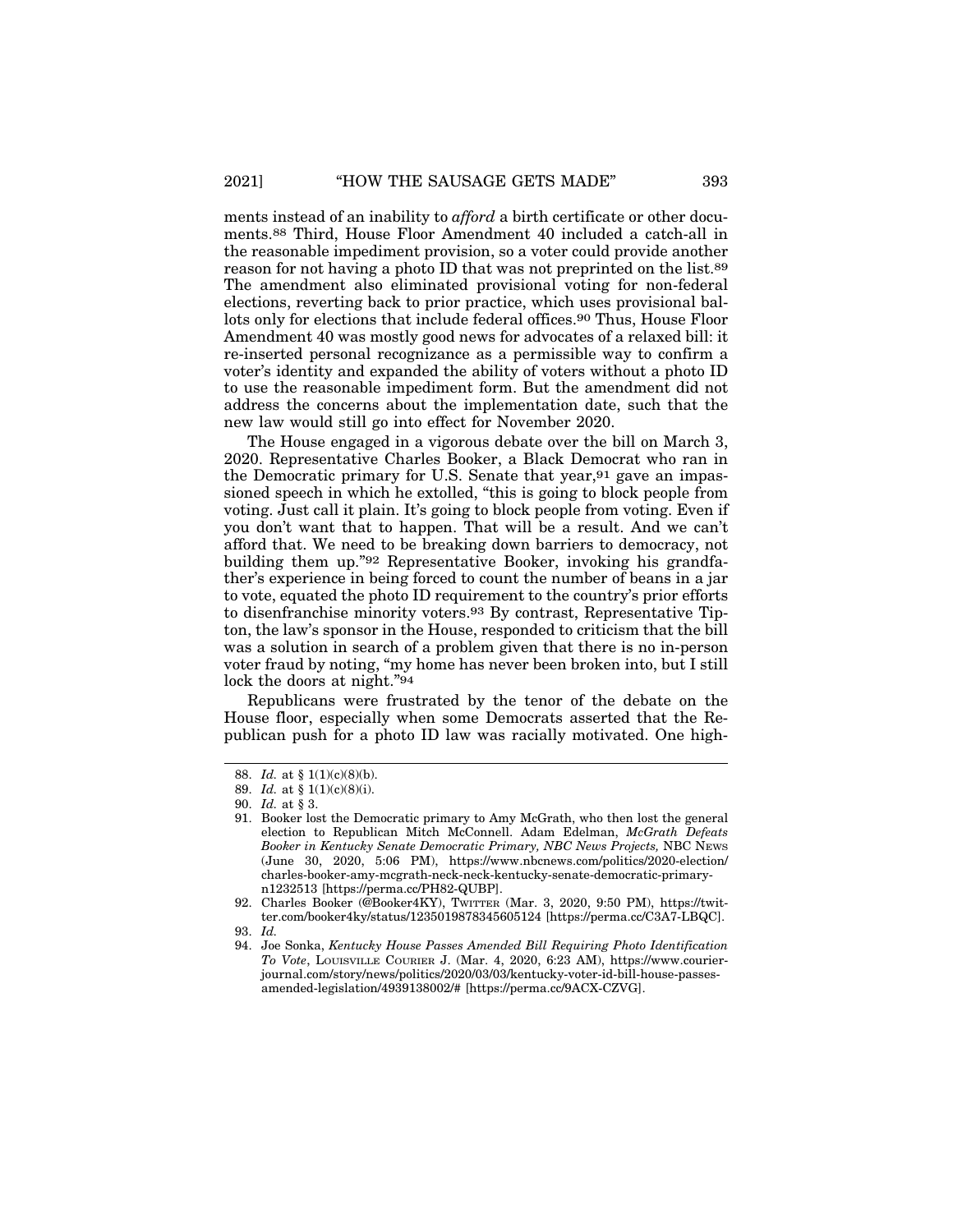level Republican involved in the negotiations said that "the end product would have been friendlier to the Democratic perspective if they hadn't trashed the integrity of the Republicans."95 The rhetoric, this Republican told me, made Republicans fearful of additional compromise because they worried that Democrats would still brand them as racist regardless of whether they made any further changes. This Republican also said that the political goal was not to suppress votes but instead was to create a wedge issue that would energize their base. Of course, Democrats believed that the only point was to make it harder for some people who skewed Democratic, including racial minorities, to vote.

The bill passed the House by a 62–35 vote, with all Republicans voting yes and all but two Democrats voting no.96

Because the Senate and House passed different versions, either the Senate had to concur with the House version, or the two houses would have to appoint a conference committee to work out the differences. During all of these proceedings, many individuals engaged in both public and private conversations with Secretary Adams and legislators about the bill's details. For instance, before the amendments that came next, a lawyer for the ACLU of Kentucky indicated that if the Senate would agree to the House version of the bill, the organization would not challenge the substantive portions of the law in court, but still might bring a lawsuit to delay the implementation of the bill until after 2020.97

Yet, the Senate quickly refused to concur. The bill then went to a Free Conference Committee, comprised of members of both chambers, that could make any changes it wanted to the law. The committee included three legislators from each chamber with a total of four Republicans and two Democrats.98 The committee did not really meet,

<sup>95.</sup> Personal interview with Republican official (this comment was not for specific attribution).

<sup>96.</sup> *See*, Vote History, S.B 2, 2020 Gen. Assemb., Reg. Sess. (Ky. 2020), http://kftc.org/ sites/default/files/docs/sb\_2\_house\_floor\_vote.pdf [https://perma.cc/B2C4-F8XV] (voting history of the House of Representatives on the Senate Committee Substitute) (indicating that three representatives did not vote); Sonka, *supra* note 94.

<sup>97.</sup> E-mail from Corey Shapiro, Legal Dir., ACLU of Ky., to Joshua A. Douglas, Professor of L., J. David Rosenberg Coll. of L. (Mar. 9, 2020, 12:04 PM) (forwarding email from Shapiro to Secretary Adams) (on file with author).

<sup>98.</sup> Free Conf. Comm. Rep., 2020 Gen. Assemb., Reg. Sess. (Ky. 2020) https:// apps.legislature.ky.gov/recorddocuments/bill/20RS/SB2/FCCR1.pdf [https:// perma.cc/23VP-BX9B] (reporting on S.B. 2, 2020 Gen. Assemb., Reg. Sess. (Ky. 2020), https://apps.legislature.ky.gov/recorddocuments/bill/20RS/sb2/bill.pdf [https://perma.cc/B8ME-JGEX]); H. Floor Amend. 40, 2020 Gen. Assemb., Reg. Sess. (Ky. 2020), https://apps.legislature.ky.gov/record/20rs/sb2.html#HFA40 [https://perma.cc/WCR4-3BR7] (proposing to amend S.B. 2, 2020 Gen. Assemb., Reg. Sess. (Ky. 2020), https://apps.legislature.ky.gov/recorddocuments/bill/20RS/ sb2/bill.pdf [https://perma.cc/B8ME-JGEX]).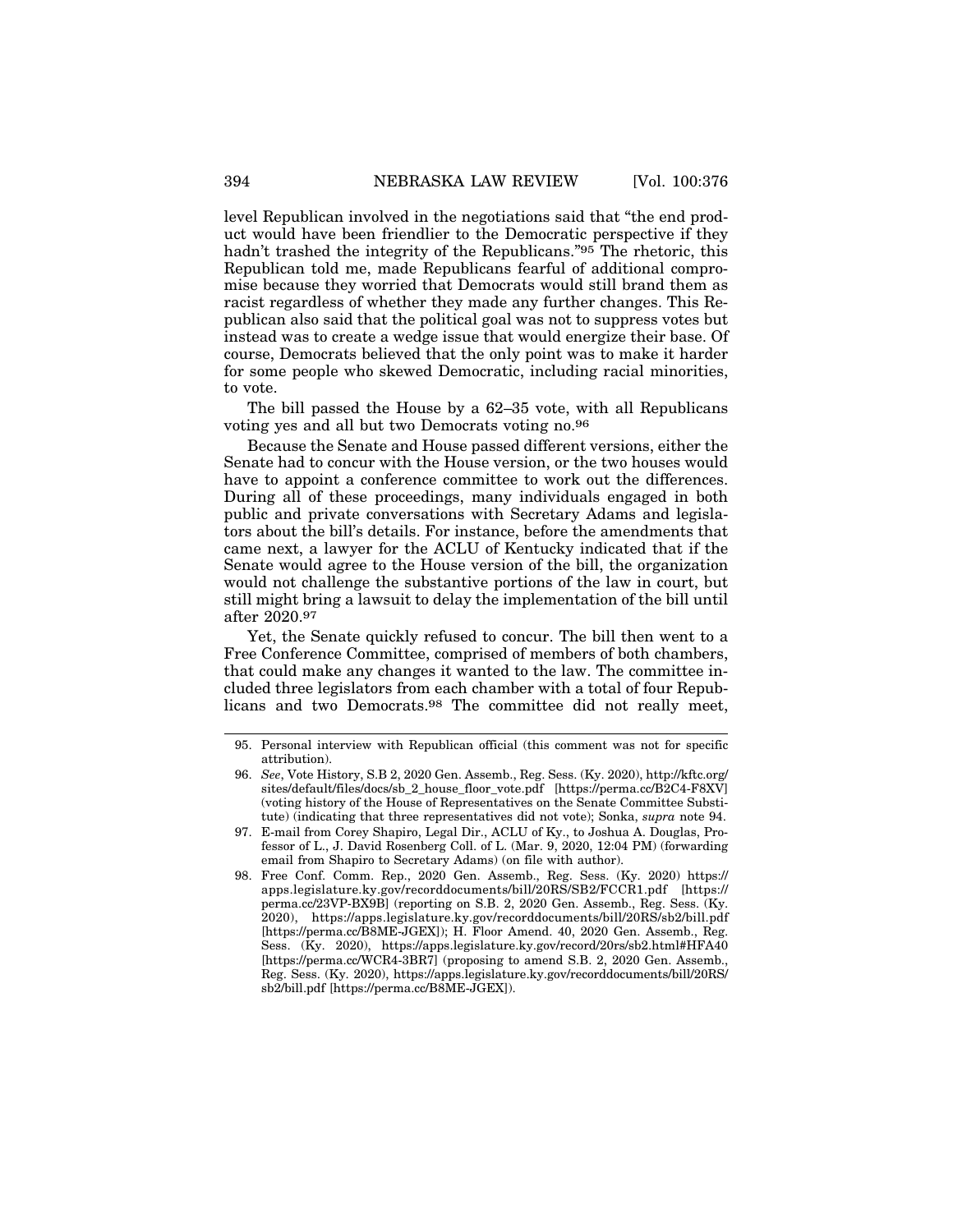according to Dallas Hurley, the general counsel for the House Democratic caucus, or at least the committee did not include the two Democratic members in its discussions.99 Hurley said that Representative Tipton simply told Democratic lawmakers what the committee had decided just before the revisions went to the floor of the House. Hurley indicated that "there was no real actual meeting with any minority [Democratic] members present" and that "[t]hey didn't even give the appearance of process."100 Once again, the behind-the-scenes deliberations lacked transparency.

The Free Conference Committee report made three changes.101 First, it removed the ability to use an out-of-state ID as a permissible identification for voting, although out-of-state student IDs are still allowed.102 Second, the committee report slightly altered the personal recognizance provision: a poll worker who checks in a voter without a photo ID based on personal recognizance must affirm on an affidavit that the poll worker "knows the voter's name and that the voter is a resident of the community."103 Finally, the amended bill removed the catch-all line from the reasonable impediment form; a voter without a photo ID, but who shows a non-photo identification, no longer would have the opportunity to provide an excuse not already listed on the form.104

Importantly, the Free Conference Committee made these changes just as the coronavirus pandemic began to sweep the nation. Governor Andy Beshear had declared a state of emergency on March 6, 2020.105 However, the legislature pushed forward undeterred, considering the three changes within the Free Conference Committee report on March 19. The committee report passed by party-line votes in both chambers. The final bill passed on March 19 in the House by a vote of 58–25 and the Senate by a vote of 25–2, with seventeen members of the House

<sup>99.</sup> E-mail from Dallas Hurley, Gen. Couns., Ky. H. Democratic Caucus, to Joshua A. Douglas, Professor of L., J. David Rosenberg Coll. of L. (Mar. 18, 2020, 3:04 PM) (on file with author).

<sup>100.</sup> *Id.*

<sup>101.</sup> Free Conf. Comm. Rep., 2020 Gen. Assemb., Reg. Sess. (Ky. 2020) https:// apps.legislature.ky.gov/recorddocuments/bill/20RS/SB2/FCCR1.pdf [https:// perma.cc/23VP-BX9B] (reporting on S.B. 2, 2020 Gen. Assemb., Reg. Sess. (Ky. 2020), https://apps.legislature.ky.gov/recorddocuments/bill/20RS/sb2/bill.pdf [https://perma.cc/B8ME-JGEX]).

<sup>102.</sup> *Id.*

<sup>103.</sup> *Id.*

<sup>104.</sup> *Id.*

<sup>105.</sup> Executive Order from Andy Beshear, Governor of Kentucky, Executive Order 2020-215 (Mar. 6, 2020), https://governor.ky.gov/attachments/20200306\_Executive-Order\_2020-215.pdf [https://perma.cc/R5A7-E7H6].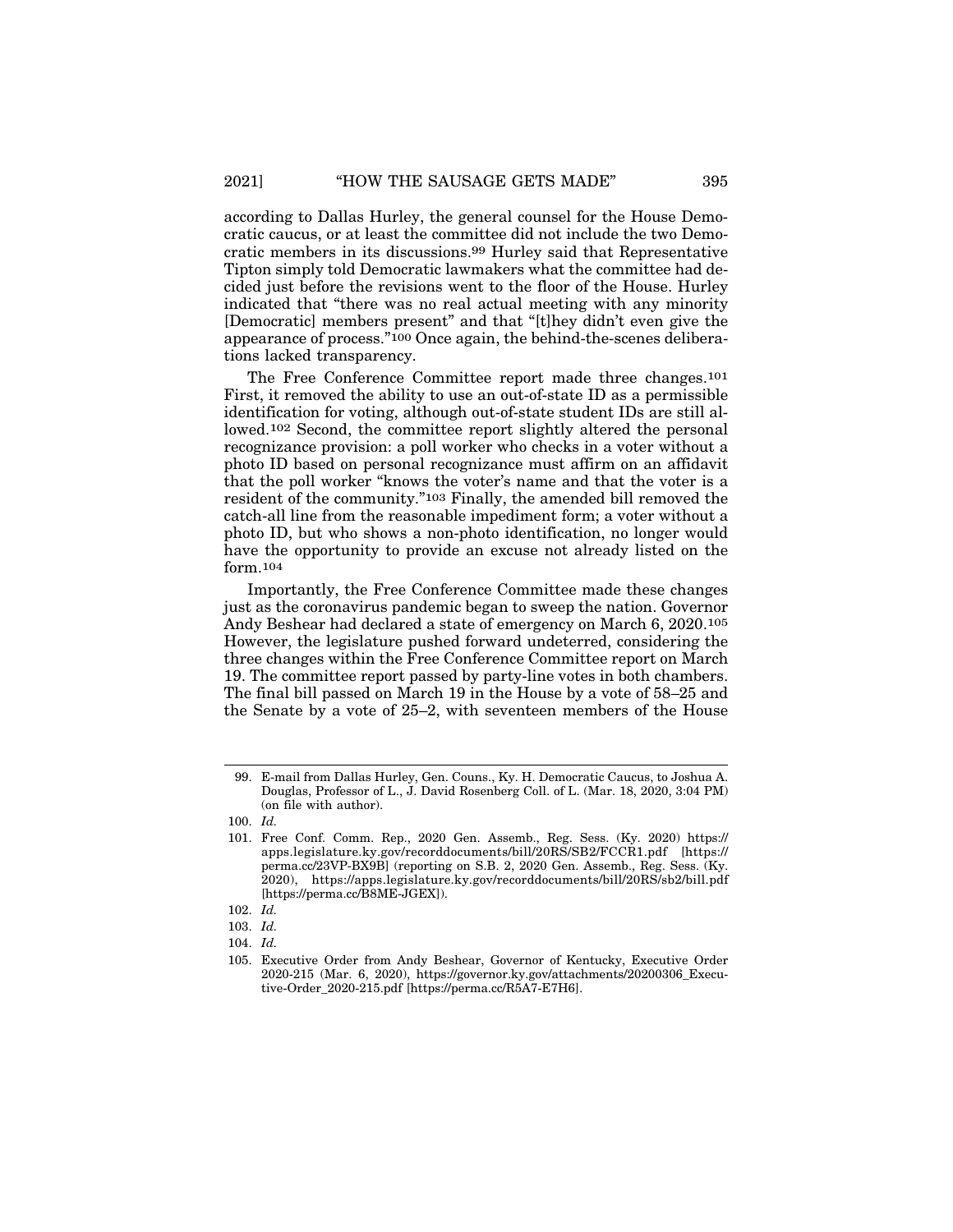and eleven members of the Senate not voting.106 Three Democrats joined all of the Republicans in favor of the final bill.107 The legislature took this action even though advocates strongly criticized lawmakers for moving forward with a measure to make it harder to vote during a pandemic.108 As I wrote at the time, "Why is the legislature even considering the bill at all in this environment? It would be absurd—and likely unconstitutional—to pass a photo ID law right now when Kentuckians without an ID cannot even visit a state office to obtain an identification."109

Nevertheless, both houses of the Kentucky legislature passed a final bill to impose a photo ID requirement for voting, although the bill is milder than the stricter laws in other states.110 Under the law, as passed, voters now must show a photo ID to vote. Permissible IDs include a U.S. or Kentucky-issued ID, a U.S. military or Kentucky National Guard ID, a university or professional school ID from any state, or a Kentucky city or county ID. The IDs must have the name of the voter and a photograph, though the legislature removed the language requiring the name to conform to the name on the voter registration list.111 As an alternative, an individual may vote based on personal recognizance if the poll worker knows the voter's name and that the voter resides in the community, but the poll worker must now fill out a form attesting to this knowledge. Voters without a photo ID, but with a non-photo ID such as a credit card or Social Security card, can fill out the reasonable impediment form—which lists eight possible impediments from which the voter can choose—and then cast a regular ballot. Voters without any form of ID whatsoever can fill out a provisional ballot if there is a federal election, but they are out of luck in election years with only state races. That provisional balloting process represents no change to the prior practice. Absentee voters also have to comply with the photo ID requirement by either providing a copy of their photo ID with their ballot request form or with the ballot itself, or by including the reasonable impediment form with their completed

<sup>106.</sup> Vote History, S.B. 2, 2020 Gen. Assemb., Reg. Sess. (Ky. 2020), https:// apps.legislature.ky.gov/record/20rs/sb2/vote\_history.pdf [https://perma.cc/8LAM-BD54].

<sup>107.</sup> *Id.*

<sup>108.</sup> Joshua A. Douglas*,* Opinion, *'Perversion of Democracy' Underway in Frankfort as Lawmakers Continue To Meet Amid Pandemic*, LEXINGTON HERALD-LEADER (Mar. 19, 2020, 12:46 PM), https://www.kentucky.com/opinion/op-ed/article241335376. html.

<sup>109.</sup> *Id.*

<sup>110.</sup> Christina Beeler, Comment, *Voter Photo ID Laws: A Solution in Search of a Problem*, 55 HOUS. L. REV. 479, 505–06 (2017) (discussing strict voter ID laws in Texas and Wisconsin).

<sup>111.</sup> S.B. 2 § 23(12), 2020 Gen. Assemb., Reg. Sess. (Ky. 2020), https://apps.legisla ture.ky.gov/recorddocuments/bill/20RS/SB2/HFA40.pdf [https://perma.cc/4T99- HG4U] (amending KY. REV. STAT. § 117.375).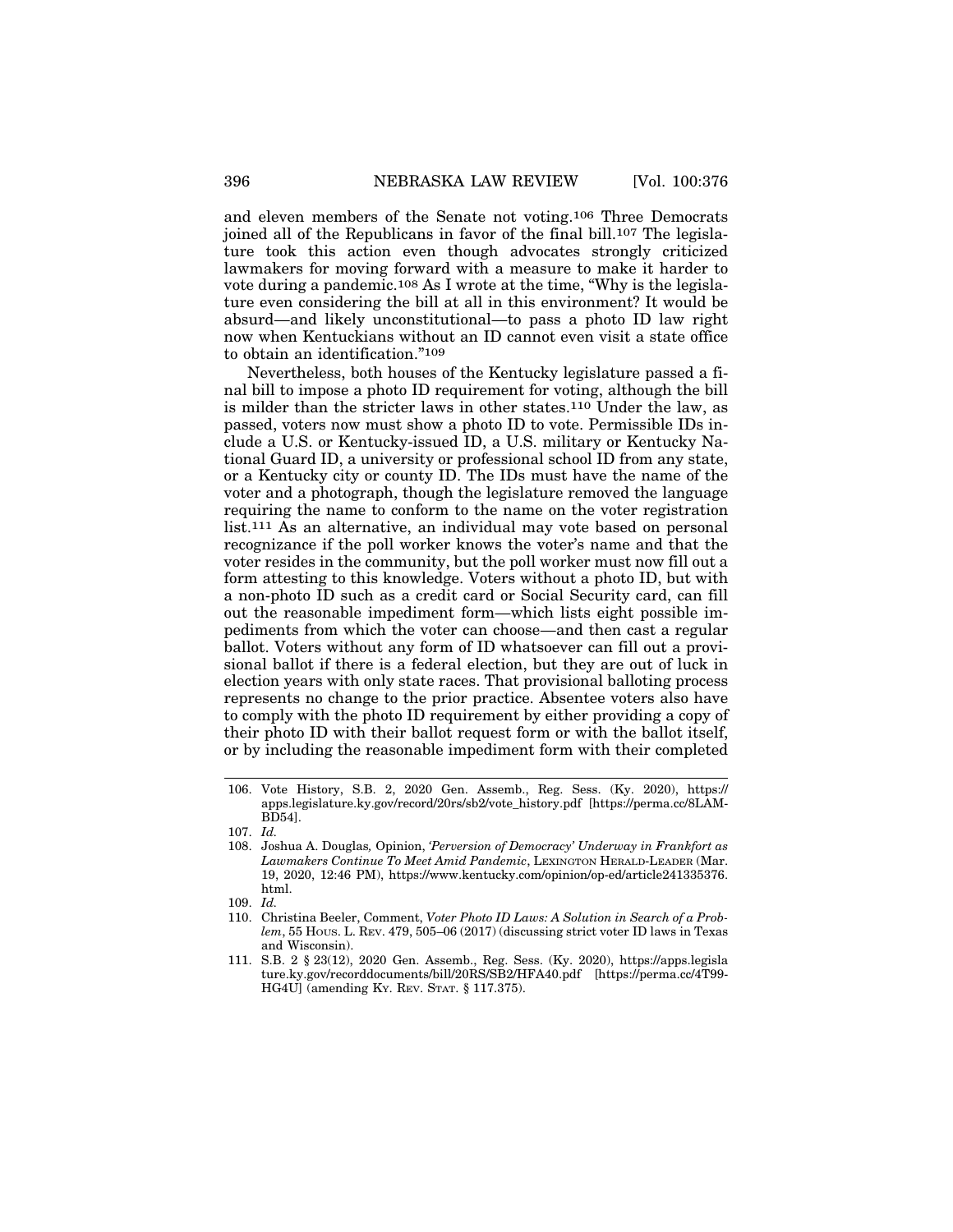ballot. The Kentucky State Board of Elections eventually approved a regulation to allow voters to provide their driver's license info on the online absentee ballot request portal to satisfy the requirement.112

Democratic Governor Andy Beshear was not involved much in the legislative debate up to this point: he said that he opposed any measure that would make it harder to vote but wanted to see what version of the law passed before he commented further.113 On April 3, 2020, Governor Beshear vetoed the bill. His veto statement read, in its entirety,

I am vetoing Senate Bill 2 because the provisions of the law would create an obstacle to the ability of Kentuckians to exercise their right to vote, resulting in fewer people voting and undermining our democracy. Furthermore, no documented evidence of recent voter fraud in the form of impersonation in Kentucky has been presented in support of Senate Bill 2 and, therefore, the legislation would be attempting to resolve a problem that does not exist. The provisions of Senate Bill 2 would also likely threaten the health and safety of Kentuckians by requiring them to obtain an identification during the novel coronavirus (COVID-19) pandemic, a public health emergency. During this time, the offices that would provide this identification are not open to in-person traffic, which would be necessary to create the actual identification.  $\overline{114}$ 

The bill then went back to the legislature, which could override the Governor's veto by a majority of those elected (not just those present) in both houses.<sup>115</sup> The legislature overrode the veto easily, by a  $27-6$ vote in the Senate and a  $60-29$  vote in the House, with all Republicans and two Democrats voting to override the veto.116 The measure is now law.

One interesting aspect of this legislative enactment is that once Republican Michael Adams became the secretary of state, under a campaign promise of supporting a voter ID law, opponents seemed resigned to the fact that the state would enact a stricter photo ID requirement for voting. The main goal for many opponents was to influence the debate about what actually went into that law. Thus, the

<sup>112.</sup> Emergency Administrative Regulation from Andy Beshear, Kentucky Governor, 31 KY. ADMIN. REGS. 4:19OE § 11 (2020), https://newsroom.ky.gov/SOS/PressReleasesAttachments/Attachments/311/SBE%20Covid19%20Emergency%20Regulation.pdf [https://perma.cc/76Q7-S3RR].

<sup>113.</sup> Joe Sonka, *Voter Photo ID Bill Passes Kentucky Legislature, Heads to Gov. Beshear's Desk*, LOUISVILLE COURIER J. (Mar. 19, 2020, 9:44 PM), https://www.courier -journal.com/story/news/politics/2020/03/19/voter-photo-id-bill-passes-legislaturehead-gov-andy-beshear/2881374001/ [https://perma.cc/3KAJ-7U57].

<sup>114.</sup> Veto Message from Andy Beshear, Kentucky Governor, *Veto Message from the Governor of the Commonwealth of Kentucky Regarding Senate Bill 2 of the 2020 Regular Session* (Apr. 3, 2020), https://apps.legislature.ky.gov/record/20rs/sb2/ veto.pdf [https://perma.cc/P6QH-3Z87].

<sup>115.</sup> KY. CONST. § 88.

<sup>116.</sup> Vote History, S.B. 2, 2020 Gen. Assemb., Reg. Sess. (Ky. 2020), https:// apps.legislature.ky.gov/record/20rs/sb2/vote\_history.pdf [https://perma.cc/8LAM-BD54].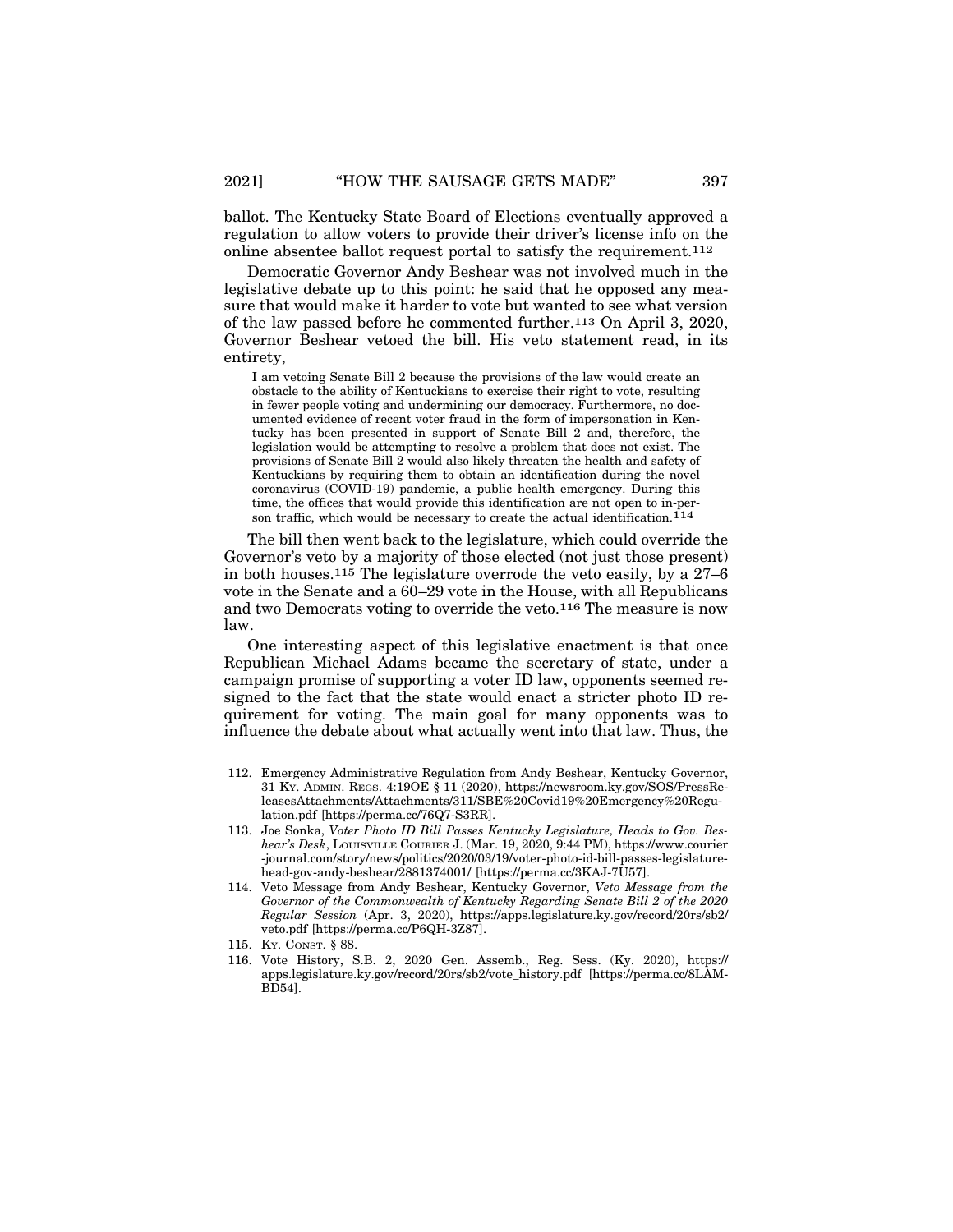advocacy was less about derailing the bill in its entirety and instead focused on adding as many fail-safe mechanisms for voters as possible.

Another enlightening part of the debate was that the coronavirus pandemic had little effect on the legislative action given that the bill had proceeded so far before the pandemic hit. That reality contrasts significantly with another Republican-backed bill, H.B. 596, which was intended to ease Kentucky election law by, among other things, easing the voter registration deadline, expanding polling hours, and adding to the excuses allowed for absentee voting.117 That bill, initially scheduled for a committee hearing in March 2020, never saw the light of day. But the legislature pushed forward undeterred with the photo ID bill. Secretary Adams repeatedly affirmed that his goal was to make it "easy to vote and hard to cheat" in Kentucky elections.118 He claimed that the photo ID bill would make it hard to cheat, even though he could cite no evidence of in-person impersonation. Thus, the photo ID bill remained a priority, but once the pandemic hit, his main concern shifted away from the easy-to-vote bill and instead to the upcoming primary election. Secretary Adams worked to delay the May 19, 2020 primary to June 23, 2020, and adopt new, one-time rules for that primary to allow any voter to cast an absentee ballot without an excuse. Yet because the photo ID bill was so close to the finish line, Secretary Adams continued to advocate for the legislature to pass and then override the Governor's veto of what he saw as a signature accomplishment.119

The new photo ID requirement took effect on July 15, 2020. Even amidst cries that the legislature was acting inappropriately during a pandemic, the state planned to implement it for the first time during the November 2020 election.120

<sup>117.</sup> H.B. 596, 2020 Gen. Assemb., Reg. Sess. (Ky. 2020), https://apps.legislature. ky.gov/recorddocuments/bill/20RS/hb596/orig\_bill.pdf [https://perma.cc/UZ6E-6CBP].

<sup>118.</sup> Adams, *supra* note 14.

<sup>119.</sup> KY Senate Majority (@KYSenateGOP), TWITTER (Apr. 14, 2020, 8:46 PM), https:// twitter.com/KYSenateGOP/status/1250224053555773447 [https://perma.cc/ U6D7-5W7B].

<sup>120.</sup> Joe Sonka & Morgan Watkins, *Kentucky Legislature Overrides 5 of Gov. Beshear's Vetoes, Passes Marsy's Law*, LOUISVILLE COURIER J. (Apr. 15, 2020, 9:42 AM), https://www.courier-journal.com/story/news/politics/2020/04/14/kentucky-legislature-overrides-five-beshear-vetoes-passes-marsys-law/2990434001/ [https:// perma.cc/JWK4-NEDF].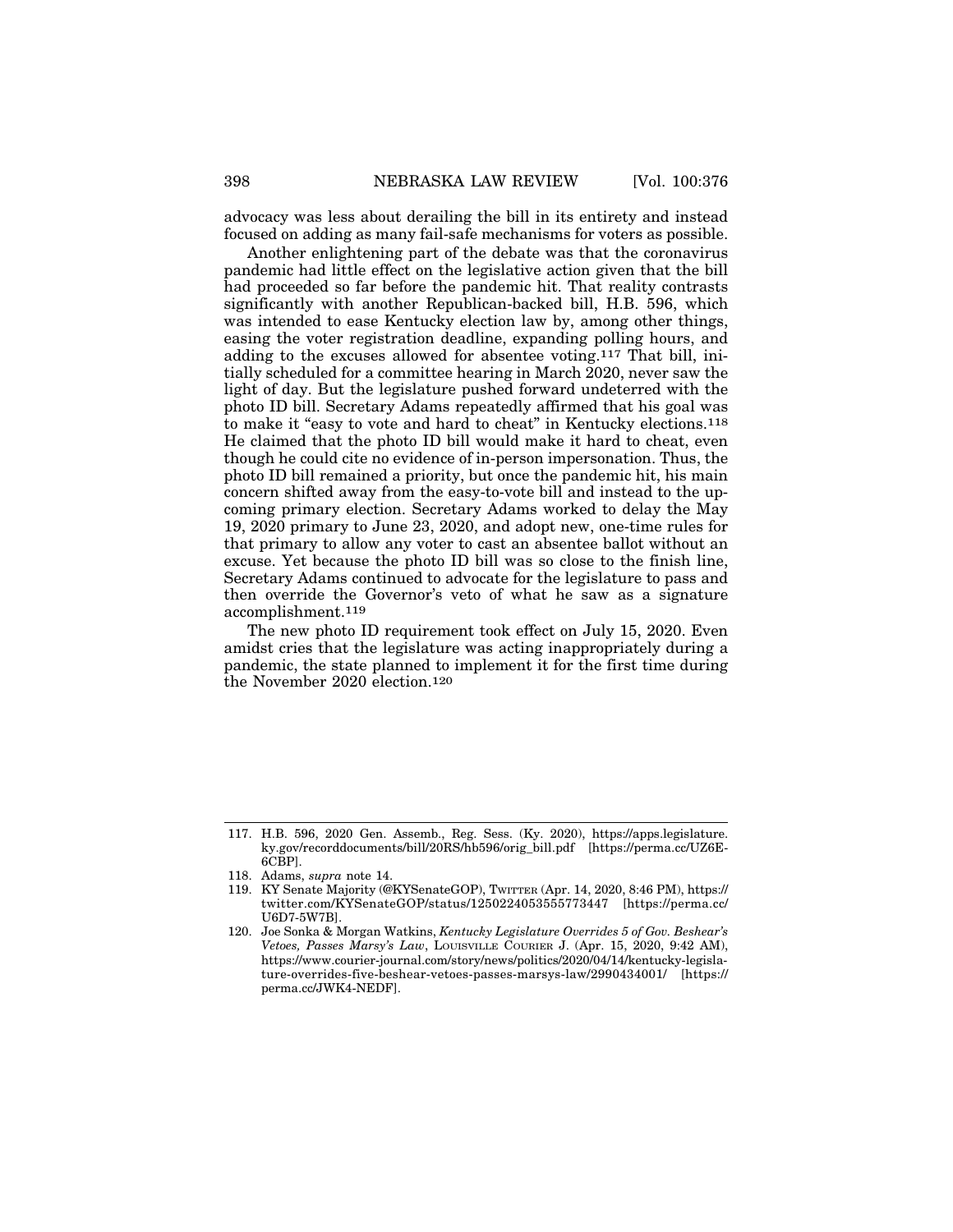#### III. EVERY GOOD LAW STORY NEEDS SOME LITIGATION: THE LAWSUIT AND THE SUBSEQUENT CHANGES FOR THE NOVEMBER 2020 ELECTION DUE TO THE PANDEMIC

On May 27, 2020, just six weeks after the legislature overrode the Governor's veto of S.B. 2, a coalition of plaintiffs filed suit.121 This coalition included the ACLU of Kentucky, the League of Women Voters of Kentucky, the Kentucky State Conference of the NAACP, and the Lawyers' Committee for Civil Rights Under Law.122 The complaint included two claims: first, that Kentucky should use the same relaxed absentee voting rules it adopted for the upcoming June 2020 primary in the November 2020 election, and second, that the court should prevent the state from implementing the new photo ID law, which would be in effect for the first time in November 2020.123

On the photo ID bill, the complaint alleged that "S.B. 2, enacted in the midst of a global pandemic, places a severe burden on Kentuckians' fundamental voting rights by mandating dangerous or impossible actions to vote by mail-in absentee ballot."124 The complaint noted that the state had closed DMV offices during the pandemic and that, even when these offices opened, they would not have the capacity to deal with a deluge of requests for new IDs.125 The complaint also challenged the requirement that absentee voters include a copy of their photo ID:

Practically, this means that, in the middle of a pandemic, voters will be forced to choose between entering public businesses or libraries—many of which are not yet open—to use copying and printing equipment, a possible vector for contracting COVID-19, or losing the "precious" and "fundamental" right to vote.126

Echoing the concerns about the removal of the catch-all portion of the reasonable impediment form, the complaint noted that "S.B. 2's Impediment Requirement does not provide a basis for excusing the requirements of the Photo ID Law if the COVID-19 pandemic prevents the voter from obtaining a photo ID or procuring a copy of their photo ID."127

The relief the plaintiffs sought was somewhat limited: they asked the court to enjoin the use of the new photo ID requirement "while the risk of community transmission of COVID-19 continues to threaten

<sup>121.</sup> Complaint, Collins v. Adams, No. 3:20-CV-375-CRS, 2020 WL 2747371 (W.D. Ky. May 27, 2020).

<sup>122.</sup> *Id.*

<sup>123.</sup> *Id.*

<sup>124.</sup> *Id.* para. 194.

<sup>125.</sup> *Id.* para. 200.

<sup>126.</sup> *Id.* para. 202 (citations omitted).

<sup>127.</sup> *Id.* para. 205.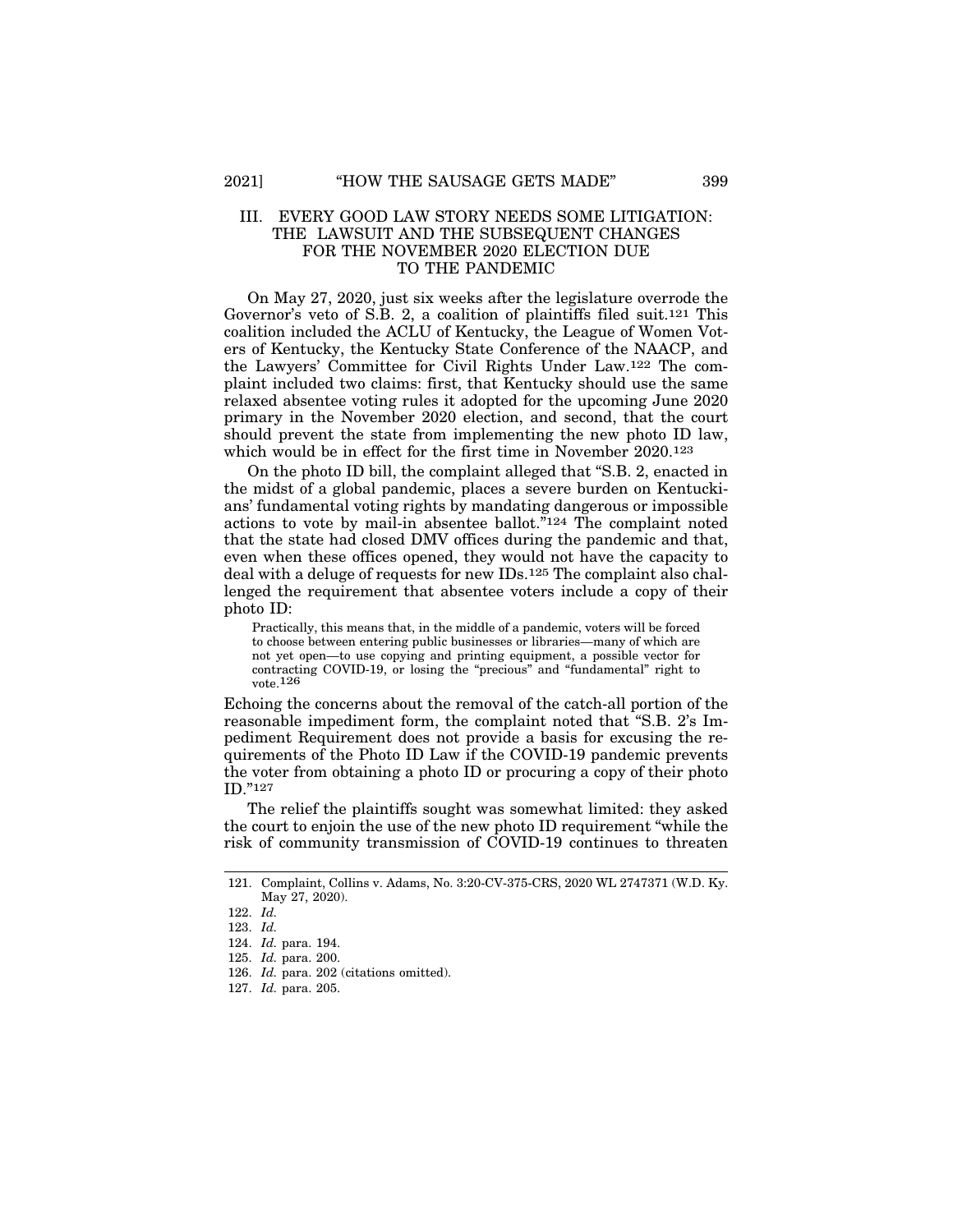the health and safety of Kentucky voters."128 The plaintiffs challenged the law under the First Amendment and the Fourteenth Amendment's Equal Protection Clause—essentially, the constitutional right to vote.129 Despite evidence that photo ID requirements disproportionately impact minority voters, the plaintiffs did not challenge S.B. 2 under the Voting Rights Act. Nor did the plaintiffs challenge the law in its general application outside of the pandemic. That is, the plaintiffs seemed to recognize that the photo ID law, as a general matter, would likely pass legal muster, and therefore they focused their arguments on its implementation during the pandemic. This challenge was probably narrow because the law included several fail-safe mechanisms not present in many other states' strict photo ID requirements, which would minimize its negative impact. Of course, the litigation posture does not mean that opponents agreed the law would not have an adverse impact on minorities and others. Instead, the litigants focused on the pandemic as the best course to challenge the law for the 2020 election.

The timing of the lawsuit raised some eyebrows. Kentucky's 2020 primary was initially scheduled for May 19.130 The Governor and secretary of state used their emergency powers during a state of emergency to delay the primary until June 23.131 Yet the plaintiffs brought suit in late May, almost a month before they even knew if the June primary—for which the Governor and secretary of state altered the state's rules to allow anyone to vote via absentee ballot without an excuse—would be successful. Perhaps the plaintiffs were concerned that a court would fault them if they filed suit too close to November's election day under the *Purcell* Principle, which dictates that courts should not change election rules too close to the election.132 These timing issues ultimately rendered the lawsuits moot once the Governor and secretary of state issued new rules for the November 2020 election, as discussed below.

There was also litigation in state court, with plaintiffs filing suit on July 7, 2020, under the Kentucky Constitution, which provides that

<sup>128.</sup> *Id.* at *Requested Relief,* para. C.

<sup>129.</sup> *Id.* para. 16.

<sup>130.</sup> Daniel Desrochers, *Kentucky's Primary Election Pushed Back Until June amid COVID–19 Outbreak*, LEXINGTON HERALD-LEADER (Mar. 16, 2020, 6:58 PM), https://www.kentucky.com/news/politics-government/article241243426.html.

<sup>131.</sup> *Id.*

<sup>132.</sup> *The* Purcell *Principle: A Presumption Against Last-Minute Changes to Election Procedures*, SCOTUSBLOG, https://www.scotusblog.com/educational-resources/ the-purcell-principle-a-presumption-against-last-minute-changes-to-election-pro cedures/ [https://perma.cc/DX6Z-PQE3] (last visited Sept. 14, 2021); Richard L. Hasen, *Reining in the* Purcell *Principle*, 43 FLA. STATE U. L. REV. 427 (2016).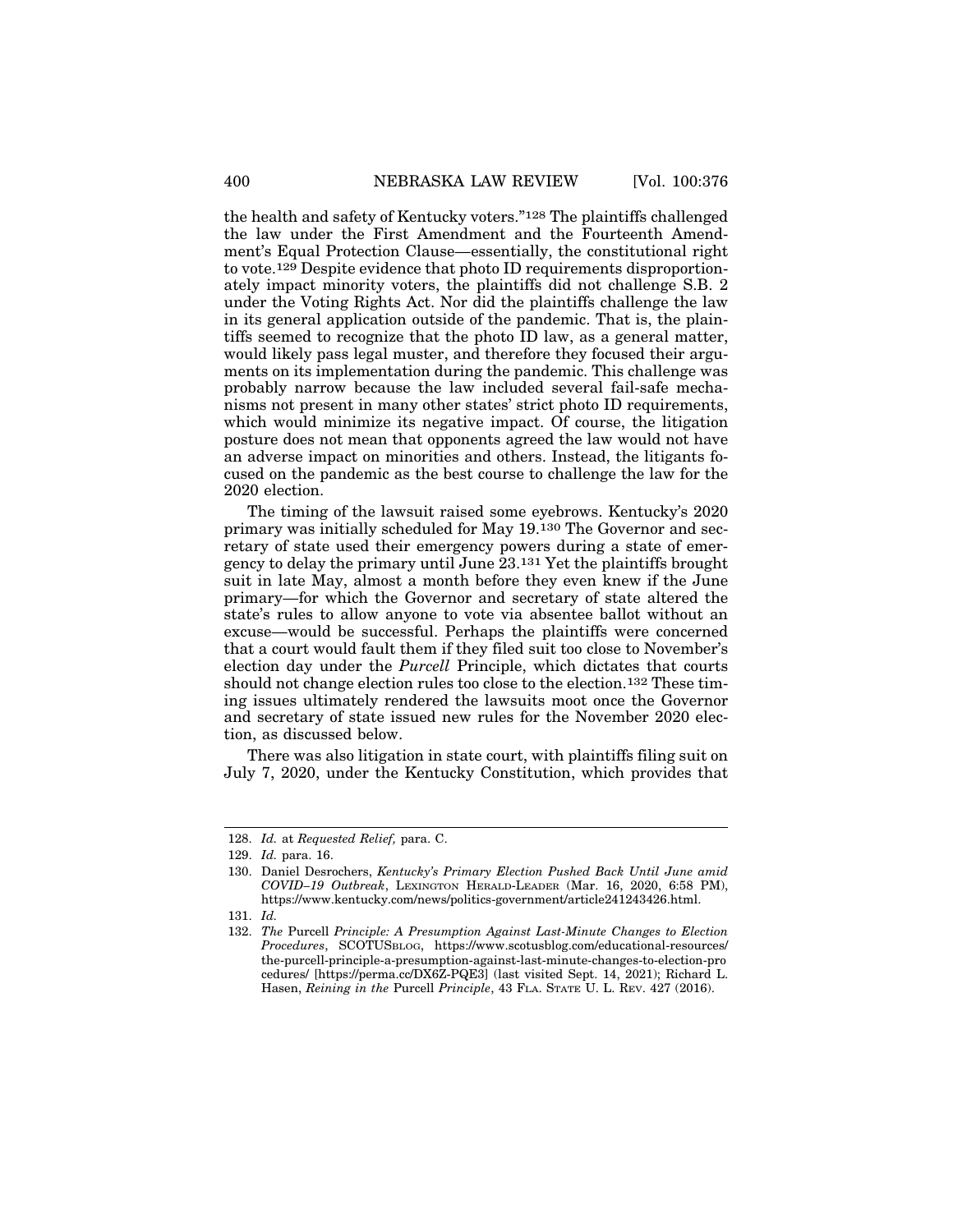"all elections shall be free and equal."133 The plaintiffs made the same basic arguments as the ones in the federal lawsuit but couched their litigation on the more explicit protection of voting rights under the Kentucky Constitution.

Yet neither the federal nor state courts ultimately weighed in on the issue, as the Governor and secretary of state promulgated new rules for the November 2020 election that resolved the controversy. On August 14, Secretary of State Michael Adams delivered to Governor Andy Beshear his recommendations for emergency rules for the November election due to the pandemic.134 In addition to allowing anyone with concerns about COVID-19 to vote via absentee ballot, the emergency regulations—adopted by the Kentucky State Board of Elections—eased the photo ID law significantly. First, an absentee voter could comply with the photo ID requirement by providing their driver's license info on the new online portal when requesting an absentee ballot.135 The online system allowed the voter registration database to verify a person's identity through DMV records, so a voter would not need to do anything else—such as printing out a copy of their photo ID to include with an absentee ballot. Second, the regulations expanded several definitions on the reasonable impediment form to take account of the fact that some voters could not obtain an ID due to the pandemic. The regulation defined "disability or illness"136 on the reasonable impediment form to include

an inability to procure photographic proof of identification due to office closure, temporary work stoppage, or backlog of issuing authorities of such photographic proof of identification, as caused by the COVID-19 pandemic; or, possession of a health condition or vulnerability that the voter believes subjects the voter to unacceptable risk of harm from the novel coronavirus, including unacceptable risk of transmission of the virus from the voter to others.137

The regulation also expanded the definition of "[i]nability to obtain his or her birth certificate or other documents needed to show proof of identification"138 to include "the inability to provide a copy of proof of identification possessed by the voter."139 Thus, a voter who showed up to vote in person without a photo ID could present a non-photo ID and

<sup>133.</sup> Complaint at 3, Sterne v. Adams, No. 20-CI-00538 (Cir. Ct. Ky., July 7, 2020) (citing KY. CONST. § 6), https://clearinghouse.net/chDocs/public/VR-KY-0011- 0001.pdf [https://perma.cc/V3DZ-XZ33].

<sup>134.</sup> Letter from Michael Adams, Ky. Sec'y State, to Andy Beshear, Ky. Governor (Aug. 14, 2020), https://governor.ky.gov/attachments/SOS%20General%20Election%20Manner%20Recommendation.pdf [https://perma.cc/4BB4-Z5PG].

<sup>135.</sup> Emergency Administrative Regulation, *supra* note 112.

<sup>136.</sup> *Id.* at § 2(2) (expanding KY. REV. STAT. § 117.228(1)(c)(8)(e)).

<sup>137.</sup> *Id.*

<sup>138.</sup> *Id.* at § 2(3).

<sup>139.</sup> *Id.*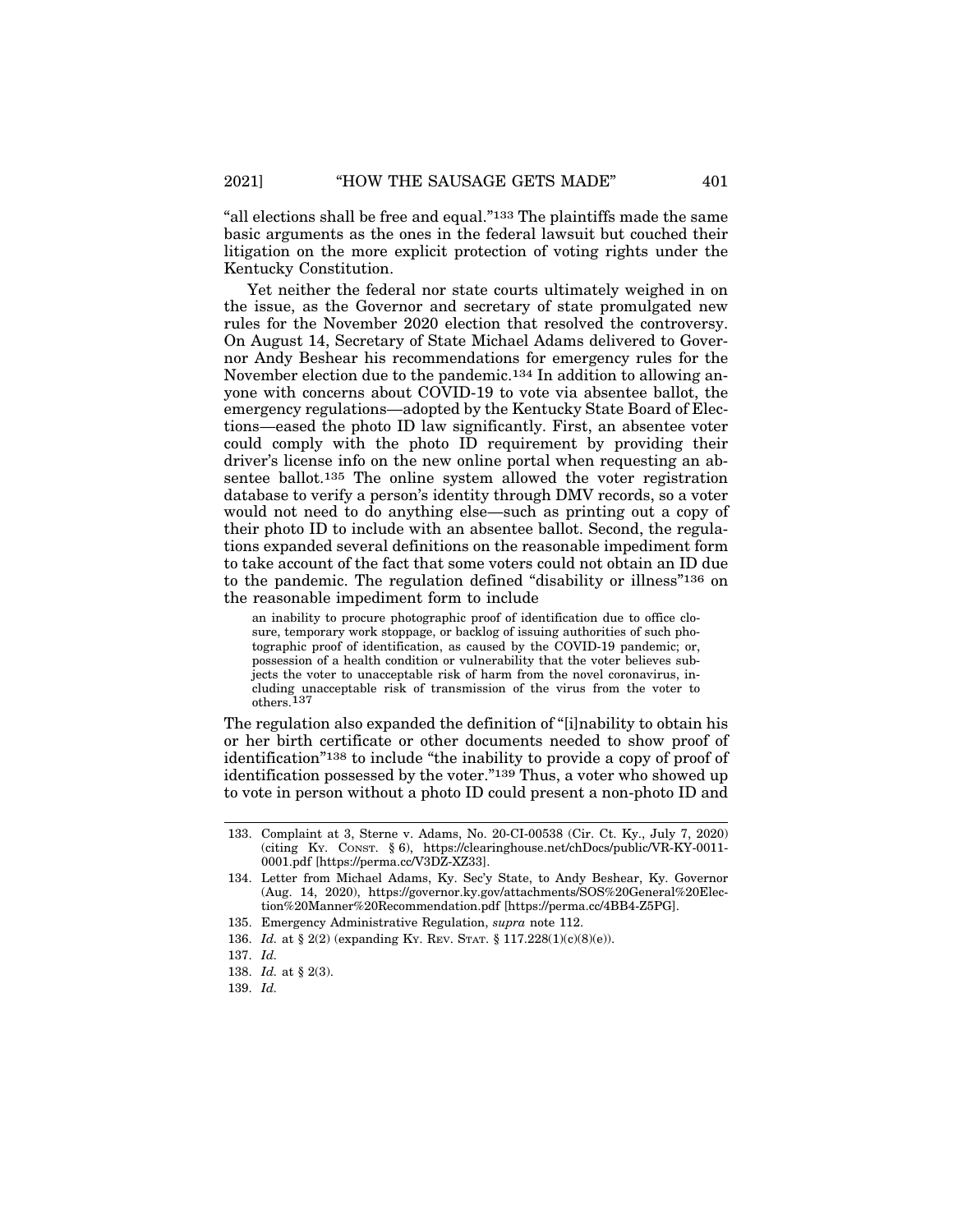then fill out a new voter affirmation form,140 which included these expanded definitions to account for the pandemic. The form itself allowed a voter to attest "[t]he following impediment has prevented me from obtaining proof of identification as defined under KRS 117.375" and select one of eight checkboxes, including: "Disability or illness (including risks associated with transmission of COVID-19)."141

These new rules for November 2020 essentially rendered the litigation moot: the state had changed its rules to allow for expanded absentee voting and also implemented the new photo ID requirement while easing its burdens. Most voters who wanted to vote by mail would request an absentee ballot through the online portal and submit their driver's license information, satisfying the photo ID requirement. The portal also provided an online affirmation that served as a reasonable impediment form if a voter did not input their driver's license information. In-person voters without a photo ID could show a non-photo ID, select among an expanded list of reasons for not presenting a photo ID on a Voter Affirmation Form, and then cast a regular ballot. It was probably difficult for the plaintiffs to identify voters who they could prove would suffer disenfranchisement under these rules. A few days after the state issued these new guidelines for the November election, the plaintiffs in the federal case issued a press release celebrating the new rules as a "great victory for voting rights and public health in Kentucky" and crediting the pending lawsuit for helping to achieve these changes.142 Both the federal and state plaintiffs then dismissed their lawsuits.

The new voting mechanisms for the November 2020 election, such as early voting and increased access to absentee ballots, entailed the most lenient voting rules Kentucky has ever seen. Kentucky law requires an excuse to vote via absentee ballot and does not allow for noexcuse early voting.143 The Governor and secretary of state's emergency regulation, which enhanced voter access in the name of public safety, allowed anyone to vote via absentee ballot if they stated they had concerns about COVID-19, offered three weeks of early voting (including three Saturdays), and mandated countywide vote centers for in-person voting on election day. Voter turnout was high, with over 2.15 million Kentuckians casting a ballot, for a turnout of 64.9% (com-

<sup>140.</sup> Voter Affirmation Form, Ky. State Bd. Elections Form 71 (2020) (on file with author).

<sup>141.</sup> *Id.*

<sup>142.</sup> *Kentucky Drops Requirements That Put Voters in Harm's Way During COVID–19 Pandemic*, ACLU KY. (Aug. 20, 2020), https://www.aclu-ky.org/en/press-releases/ kentucky-drops-requirements-put-voters-harms-way-during-covid-19-pandemic [https://perma.cc/6A9W-9EQY].

<sup>143.</sup> KY. REV. STAT. ANN. § 117.085 (West 2020) (amended 2021).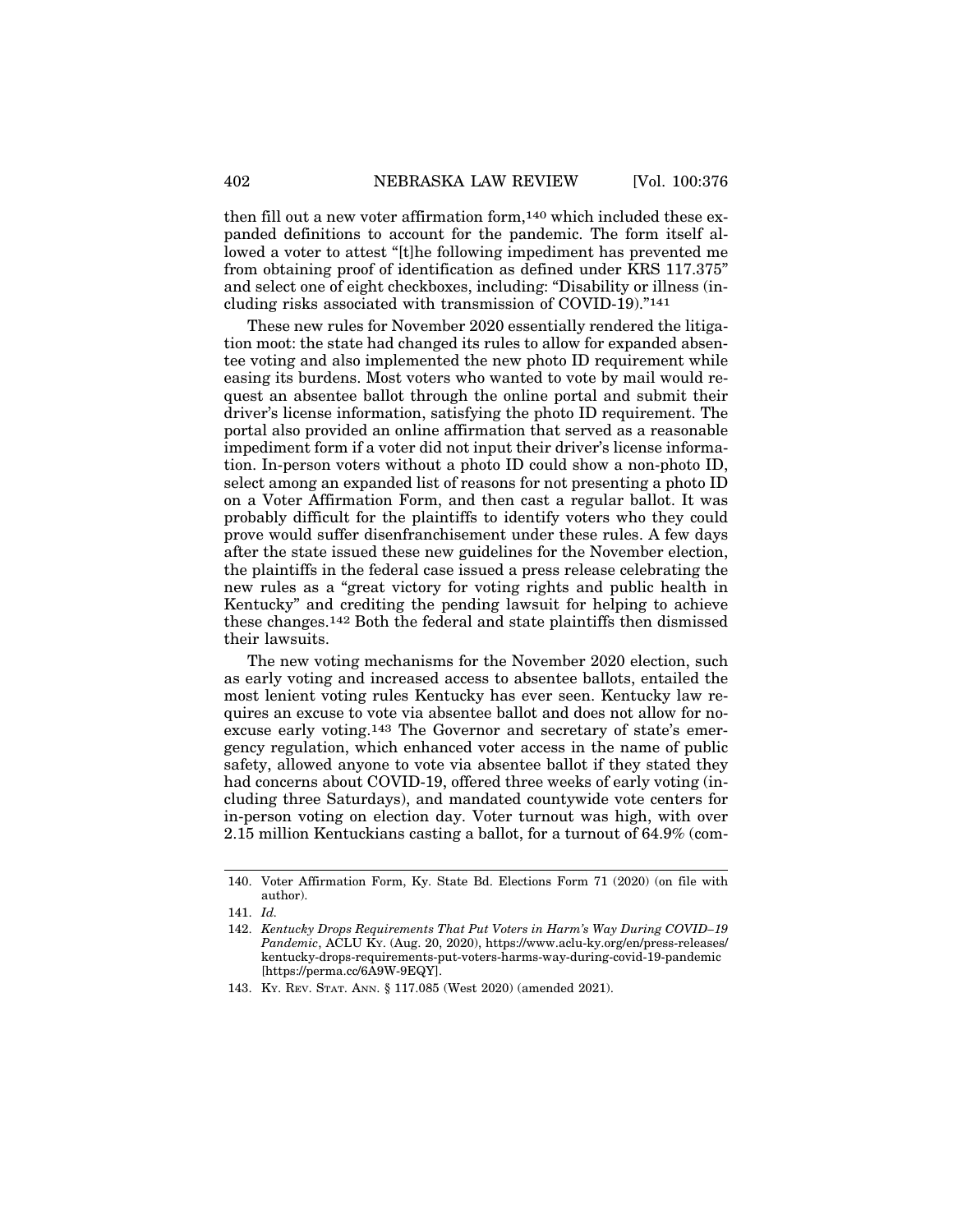pared to 1.95 million votes, or 59.6% turnout, in 2016).144 And the new photo ID law appeared to impede few voters: according to the Kentucky Secretary of State's office, just 0.04% of all voters (757 voters in total) used the reasonable impediment form after presenting a nonphoto ID.145 Of those 757 voters, 507 showed their Social Security card, 167 presented their credit card, 68 offered a county ID without a photograph, and 15 showed a public assistance card. In addition, 1,933 voters, or about 0.129%, checked in to vote using personal recognizance, with the poll worker signing an affidavit to confirm the voter's identity.146

Of course, these numbers cannot capture the potential deterrent effect of the new photo ID law on voters who chose not to show up at all. The fact of higher turnout and few voters using the reasonable impediment form should not minimize the potential harm of the photo ID law on any particular voter. If the law disenfranchised even one person, that is one too many given that the law provided no benefit whatsoever to election integrity.

That said, we should celebrate the Kentucky developments for what they were: The minimization of greater harm to voters during a particularly vitriolic time in our politics and an overall expansion of voting opportunities during the pandemic. We are more polarized than ever, so it is poignant that a state with a Democratic Governor and Republican secretary of state was able to come to an agreement that gave both officials a political win and also protected voters and the election. Moreover, Republicans could have enacted a much stricter photo ID law but instead moderated their approach in the face of opposition and advocacy. The next Part situates this story within the broader theory of deliberative democracy, offering a path forward for other states—and courts—to follow.

#### IV. LESSONS FROM THE KENTUCKY EXPERIENCE

The debate over Kentucky's photo ID law offers best practices for legislatures to employ when they consider new voting laws—as well as a few pitfalls to avoid. The process was not perfect, but the end product was a law that both sides could generally accept. Although we should not just acquiesce to rules that will lead to voter suppression, a mild photo ID law that likely passes constitutional muster under cur-

<sup>144.</sup> Michael P. McDonald, *2020 November General Election Turnout Rates*, U.S. ELECTIONS PROJECT, http://www.electproject.org/2020g [https://perma.cc/ZA7L-NKVN] (Dec. 7, 2020); Michael P. McDonald, *2016 November General Election Turnout Rates*, U.S. ELECTIONS PROJECT, http://www.electproject.org/2016g [https://perma.cc/W7M6-5CX9] (Sept. 5, 2018).

<sup>145.</sup> Telephone Interview with Michael G. Adams, Ky. Sec'y of State (Dec. 15, 2020). 146. *Id.*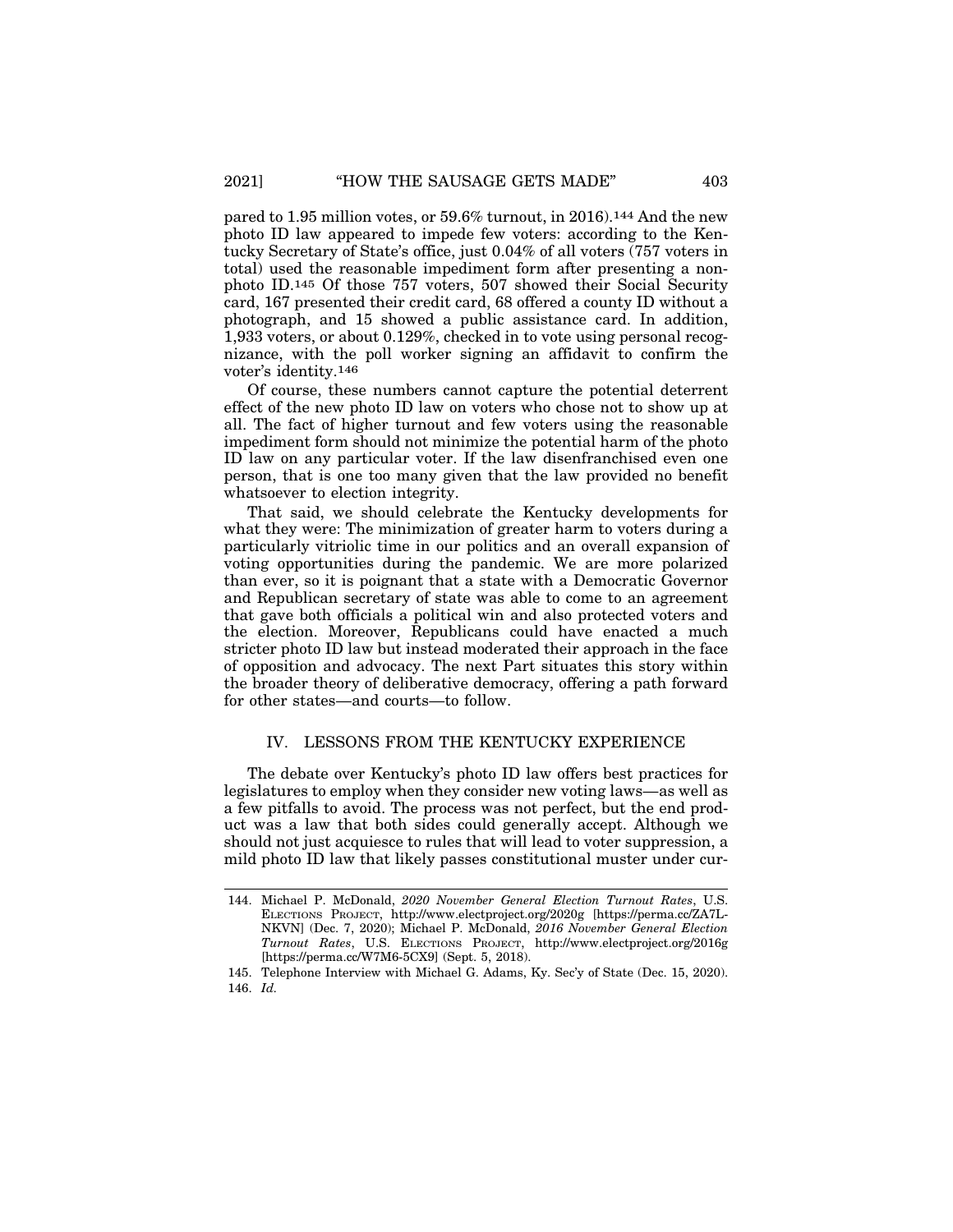rent jurisprudence147 may be the price to pay for an accompanying measure to expand voter access.148 Indeed, in 2020 the Kentucky legislature was set to consider a bill to ease the voter registration deadline and expand polling hours, which many saw as a companion to the new photo ID law.149 The voter expansion bill died in committee after the pandemic hit, but the momentum for a pro-voter measure carried into 2021. That year, the legislature enacted a bipartisan voterfriendly bill that made permanent some of the election law reforms from the pandemic, such as early voting and the online portal to request absentee ballots.150 That positive development probably would not have occurred if the legislature had not enacted the 2020 photo ID law first, giving the secretary of state political capital to advocate for these changes.

Thus, seen through a long-term lens, trading a mild photo ID law for expanded voter access may be worth it so long as the photo ID law does not actually disenfranchise voters. The key is that the details of the photo ID law must be responsive to the opponents' concerns. Of course, this is not to minimize the risk of disenfranchisement, especially the historical discrimination against minority voters with measures such as strict photo ID requirements. Courts should declare unlawful any voting rule that has a disproportionate impact on minority voters. But a milder law that includes numerous fail-safes can open the door to compromise, which may also lay the groundwork for voter expansions.

Such was the case in Kentucky. The frequent meetings and genuine input that Kentucky policymakers sought from those who opposed the law helped to improve the final legislation. To be sure, the legislature's decision to ignore calls to delay the law when the pandemic arrived delegitimatized the final outcome, ultimately forcing the state to backtrack for the November 2020 election by adding additional safeguards for voters who could not obtain an ID due to COVID-19.151 Yet

<sup>147.</sup> Crawford v. Marion Cty. Election Bd*.*, 553 U.S. 181, 199 (2008).

<sup>148.</sup> *See* Daniel P. Tokaji, *Responding to* Shelby County*: A Grand Election Bargain*, 8 HARV. L. & POL'Y REV. 71, 73 (2014) ("[T]his article proposes a Grand Election Bargain: federal legislation that would expand the opportunities for voter registration (a priority for Democrats) while requiring voter identification (a priority for Republicans) in federal elections.").

<sup>149.</sup> H.B. 596, Gen. Assemb., Reg. Sess. (Ky. 2020), https://apps.legislature.ky.gov/ recorddocuments/bill/20RS/hb596/orig\_bill.pdf [https://perma.cc/3KF6-42C8].

<sup>150.</sup> H.B. 574, Gen. Assemb., Reg. Sess. (Ky. 2021), https://apps.legislature.ky.gov/re cord/21rs/hb574.html [https://perma.cc/BZ9Q-M6PR].

<sup>151.</sup> Executive Order from Andy Beshear, Kentucky Governor, Executive Order 2020- 688 (Aug. 14, 2020), https://www.sos.ky.gov/elections/Documents/2020General Election/EO-GeneralElection.pdf [https://perma.cc/C6KG-EBYJ]; Letter from Michael Adams, Ky. Sec'y State, to Andy Beshear, Ky. Governor (Aug. 14, 2020), https://www.sos.ky.gov/elections/Documents/2020GeneralElection/EO-General Election.pdf [https://perma.cc/CUM8-FGL9].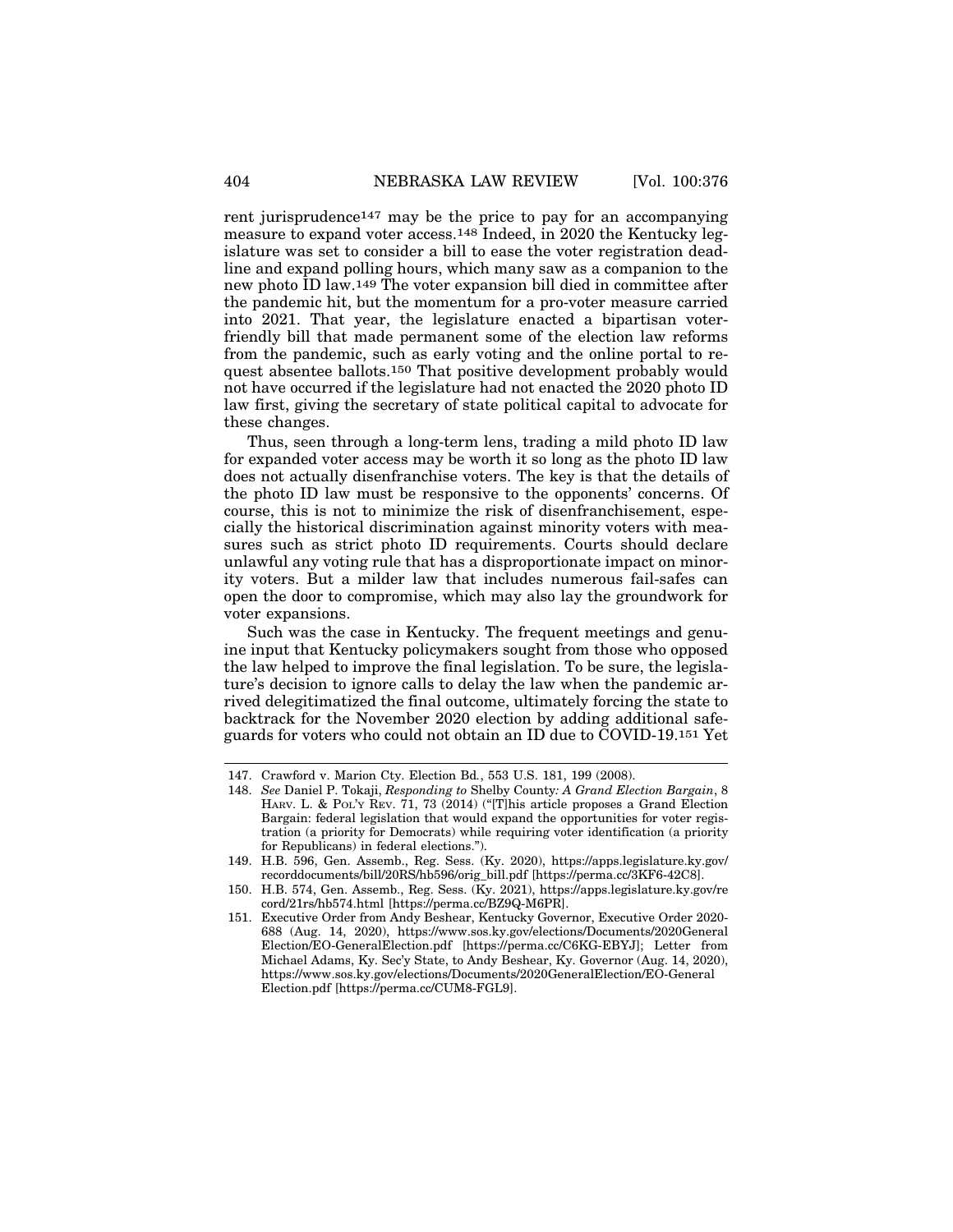from a macro perspective, the process offered a glimpse into how genuine debate and input can ease a voting rule, such that it will appease proponents while minimizing the harm to voters.

The Kentucky process was emblematic of a legislative theory known as deliberative democracy.152 This model of legislative decision making is beneficial in its own right and can also help courts facing challenges to new voting laws by providing a potential rule of thumb: a court can more readily defer to a state's voting rules when those rules are the product of deliberative democracy. This Part sketches out those thoughts on the legislative process, demonstrating how the Kentucky story is generalizable across the country.

Importantly, the Kentucky legislative story on voter ID—which included meaningful substantive changes to the law in response to critiques—differs markedly from the stricter legislation in other states, such as Texas. Texas passed a strict photo ID bill in 2011 while ignoring calls to ease the law. As Professor Gilda Daniels recounts, the Texas legislature had several amendments in front of it "that might have allowed the law to withstand legal scrutiny."153 The legislature refused those changes. "Texas's passage of the voter ID law demonstrates an inflexible and tenacious approach to pursuing disenfranchising voter legislation. In the face of arguments that the legislation could adversely affect minorities and students, the State of Texas seemed determined to implement the legislation."154 It took a court order to require changes, such as a reasonable impediment form for voters who showed up without an ID.155

The Kentucky experience also compares nicely with the North Carolina photo ID law. North Carolina enacted a strict photo ID requirement in 2013 right after the Supreme Court invalidated the preclearance regime of the Voting Rights Act in *Shelby County v. Holder*.156 The Fourth Circuit, in striking down the North Carolina law, noted the rushed legislative process, which concluded in just three days: "one day for a public hearing, two days in the Senate, and two hours in the House."157 "This hurried pace, of course, strongly suggests an attempt to avoid in-depth scrutiny. Indeed, neither this legislature—nor, as far as we can tell, any other legislature in the

<sup>152.</sup> Daniel A. Farber & Philip P. Frickey, *The Jurisprudence of Public Choice*, 65 TEX. L. REV. 873, 874 (1987).

<sup>153.</sup> Gilda R. Daniels, *Unfinished Business: Protecting Voting Rights in the Twenty-First Century*, 81 GEO. WASH. L. REV. 1928, 1949 (2013); *see* H. Rsch. Org., S.B. 14, 82nd Tex. Leg., Reg. Sess., at 11 (Tex. 2011), https://hro.house.texas.gov/pdf/ ba82R/SB0014.PDF [https://perma.cc/3JZ2-NBVW].

<sup>154.</sup> Daniels, *supra* note 153, at 1950.

<sup>155.</sup> Veasey v. Abbott, 265 F. Supp. 3d 684 (S.D. Tex. 2017).

<sup>156.</sup> Shelby County v. Holder, 570 U.S. 529 (2013); N.C. State Conf. of NAACP v. Mc-Crory, 831 F.3d 204, 228 (4th Cir. 2016).

<sup>157.</sup> *McCrory*, 831 F.3d at 228.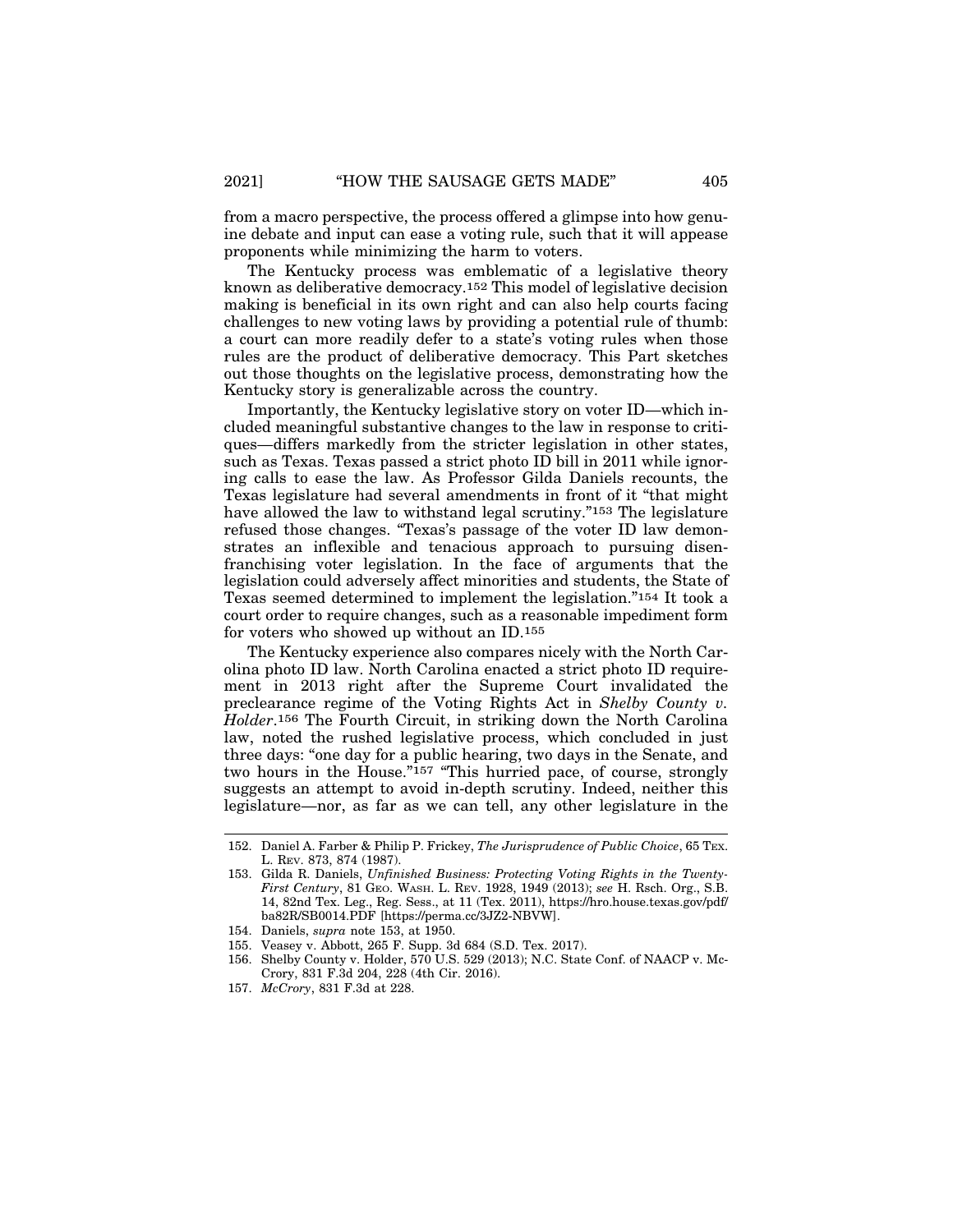country—has ever done so much, so fast, to restrict access to the franchise."158 The state's voters then enacted a state constitutional amendment to authorize a photo ID law and the legislature took on the task again, but this time at a more deliberate pace: "The 2018 Voter-ID Law underwent five days of legislative debate and was permitted time for public comment."159 Opponents also successfully offered several amendments to the bill.<sup>160</sup> As just one example, a Democratic senator introduced an amendment—which passed—to ensure that voter education materials would explain:

All registered voters will be allowed to vote with or without a photo ID card. When voting in person, you will be asked to present a valid photo identification card. If you do not have a valid photo ID card, you may obtain one from your county board of elections prior to the election, through the end of the early voting period. If you do not have a valid photo ID card on election day, you may still vote and have your vote counted by signing an affidavit of reasonable impediment as to why you have not presented a valid photo ID.161

As the Fourth Circuit explained, "[i]n all, the enactment was not the 'abrupt' or 'hurried' process that characterized the passage of the 2013 Omnibus Law."162 The Kentucky process also was not hurried and saw the passage of several amendments that opponents had offered.

Thus, the Kentucky legislation is important to study because it demonstrates how we are nearing an equilibrium on photo ID legislation. The final product incorporated suggestions from opponents that eased the burdens of the law and strengthened it against judicial attack. Recall that the ACLU and other organizations did not challenge the law on its substance and dismissed their lawsuits once the state added COVID-19 as a permissible reason for not showing an ID in November 2020. Kentucky, and the process of deliberative democracy it employed, can serve as a model for this kind of legislation.

#### **A. Voter ID Laws as Inherently Partisan**

It is not surprising that Kentucky passed a new photo ID law in 2020. The politics were ripe for this measure, which has been particularly popular in Republican-controlled states.163

<sup>158.</sup> *Id.*

<sup>159.</sup> N.C. State Conf. of NAACP v. Raymond, No. 20-1092, 2020 WL 7050109, at \*305 (4th Cir. Dec. 2, 2020).

<sup>160.</sup> *Id.* at \*306.

<sup>161.</sup> 2018 N.C. Sess. Laws 144, § 1.5(a)(10); https://webservices.ncleg.gov/ ViewBillDocument/2017/7562/0/S824-AST-165-V-2 [https://perma.cc/ARS6- D8A2].

<sup>162.</sup> *Raymond*, 2020 WL 7050109, at \*306. As of 2021, the North Carolina law was still subject to ongoing litigation.

<sup>163.</sup> Daniel R. Biggers & Michael J. Hanmer, *Understanding the Adoption of Voter Identification Laws in the American States*, 45 AM. POL. RSCH. 560, 562 (2017).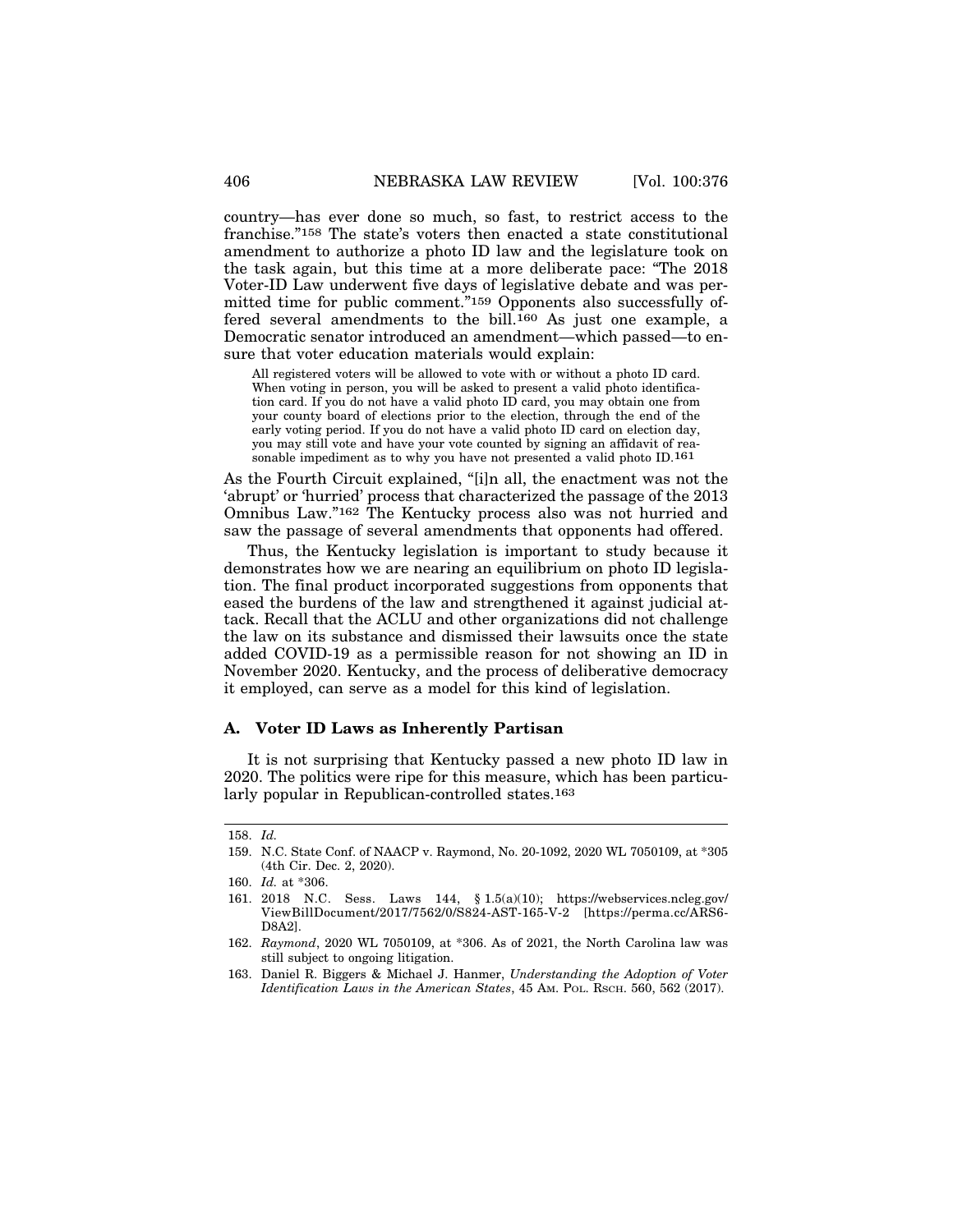In 2017, Republicans won control of the Kentucky House of Representatives for the first time since 1921.164 Republicans have enjoyed a majority in the state Senate since 2000.165 The 2017 Republican takeover of the House gave Republicans a trifecta at the time, as they controlled both houses of the legislature and the Governor's office.166

Political scientists have shown that states are much more likely to adopt strict voter ID laws after Republicans take over majority control of the legislature. As Professors Daniel R. Biggers and Michael J. Hanmer wrote after studying the introduction and passage of photo ID laws over the past several decades, "We consistently find that the propensity to adopt is greatest when control of the governor's office and legislature switches to Republicans (relationships not previously identified), and that this likelihood increases further as the size of Black and Latino populations in the state expands."167 They further note that a change to Republican control over the legislature or Governor's office "dramatically increases the likelihood a state will pass an ID law".168

This finding comports with a common belief about voter ID laws: they help Republicans and hurt Democrats in a close election.169 As another political science study of the propensity for legislatures to pass ID laws explains, "polarized partisan voting on restrictive voter ID bills is now the norm in state legislatures, as Republicans consider them to be a discrete electoral advantage."170 Those political scientists found that Republican control and relatively close elections in the state were key predictors of a new photo ID requirement for voting:

[c]ompetition coupled with the ability to bring about this kind of electoral reform is a primary factor accounting for the enactment of this restrictive voting measure. Within the context of closely fought elections, when Republican lawmakers are prominent enough to control the legislative agenda, they are much more likely to enact restrictive voter ID laws.171

<sup>164.</sup> Jack Brammer & Linda Blackford, *Republicans Take the Kentucky House After 95 Years of Democratic Control*, LEXINGTON HERALD-LEADER (Nov. 8, 2016, 9:12 PM), https://www.kentucky.com/news/politics-government/article113464563.html.

<sup>165.</sup> *Party Control of Kentucky State Government,* BALLOTPEDIA, https://ballotpedia.org/Party\_control\_of\_Kentucky\_state\_government [https://perma.cc/ Y5K3-YA7J] (last visited July 15, 2021).

<sup>166.</sup> *Id.* Democrats took over the Governor's mansion in 2019 when Democrat Andy Beshear ousted incumbent Republican Matt Bevin.

<sup>167.</sup> Biggers & Hanmer, *supra* note 163, at 560.

<sup>168.</sup> *Id.* at 562.

<sup>169.</sup> *See*, *e.g*., Michael Wines, *Some Republicans Acknowledge Leveraging Voter ID Laws for Political Gain*, N.Y. TIMES (Sept. 16, 2016), https://www.nytimes.com/ 2016/09/17/us/some-republicans-acknowledge-leveraging-voter-id-laws-for-political-gain.html [https://perma.cc/EBV3-W227].

<sup>170.</sup> William D. Hicks, Seth C. McKee, Mitchell D. Sellers, & Daniel A. Smith, *A Principle or a Strategy? Voter Identification Laws and Partisan Competition in the American States*, 68 POL. RSCH. Q. 18, 21 (2015).

<sup>171.</sup> *Id.* at 29.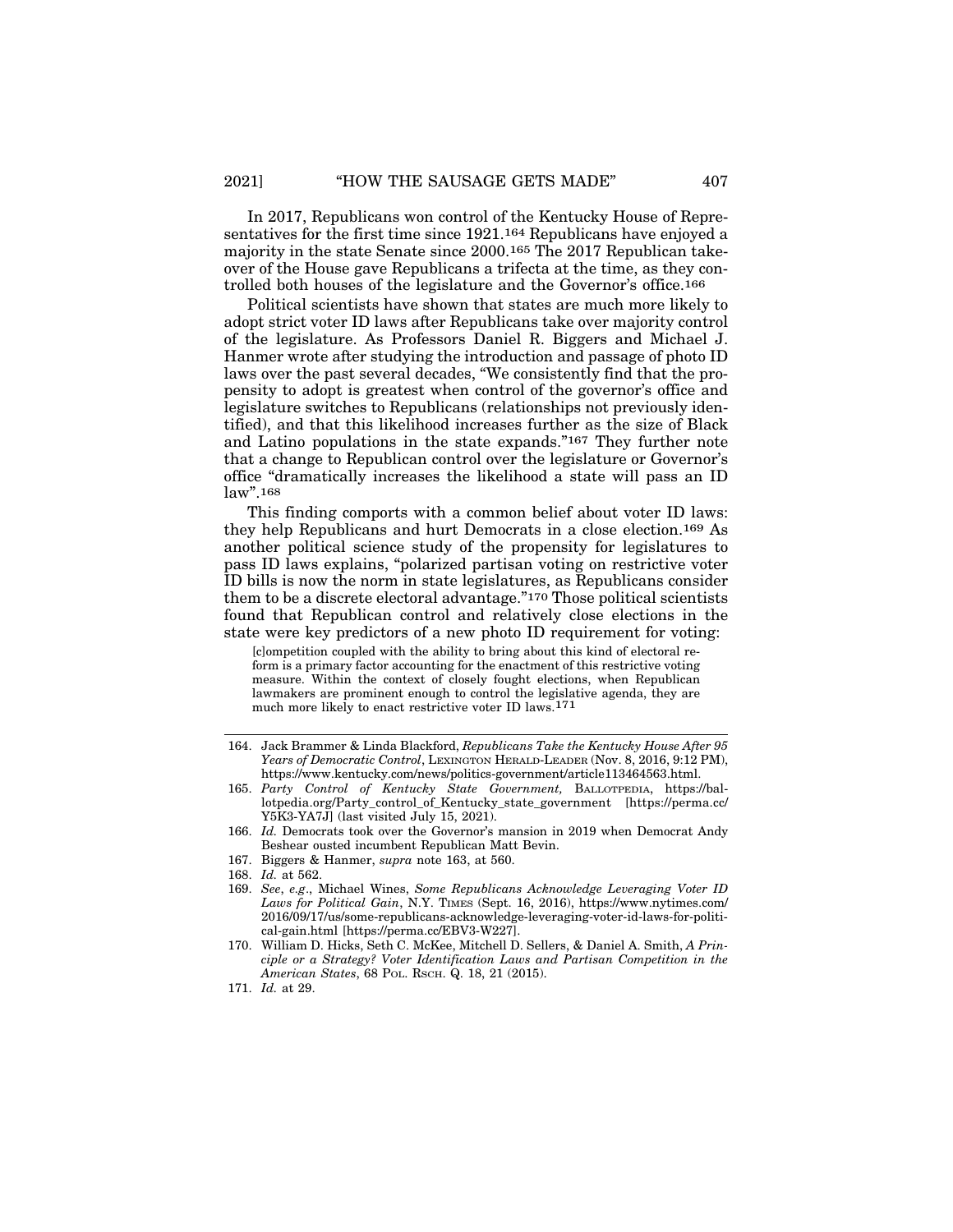One might wonder, then, why Kentucky Republicans did not push for a photo ID law in 2017 after they won control of the entire legislature with a Republican also in the Governor's mansion. The Biggers and Hanmer findings would suggest that this new unified control would likely lead to a voter ID law.172 The answer may be that, at that time, Republicans did not believe that upcoming elections in the state would be particularly competitive. As the political scientists explain, "While the prevalence of Republican lawmakers strongly and positively influences the adoption of voter ID laws in electorally competitive states, its effect is significantly weaker in electorally uncompetitive states."173 At the time, Kentucky seemed to be turning more and more "red," thereby not satisfying the competitiveness condition of other states that have enacted new strict voter ID requirements.

Three things changed in 2020 to create a stronger environment for the Republican-controlled Kentucky legislature to make voter ID a priority. First, the incumbent Republican Governor, Matt Bevin, lost a very close re-election campaign to Democrat Andy Beshear. Bevin lost by 5,136 votes out of more than 1.4 million votes cast.174 This result may have prompted Republicans to recognize that the state is still competitive, at least in certain races, such that small changes in who can vote might sway an election. Second, Republican Michael Adams campaigned on the promise of a new voter ID law during his successful bid for secretary of state.175 Thus, there was now a champion for voter ID who could direct the legislation as the state's chief election official. Third, Senator Mitch McConnell was up for re-election in 2020, facing off against Democrat Amy McGrath, who had "smashed" fundraising records,176 and Republicans may have been concerned about that 2020 election as being potentially competitive given Mc-Grath's fundraising prowess.177 As the political scientists note, "The

<sup>172.</sup> Biggers & Hanmer, *supra* note 163.

<sup>173.</sup> Hicks et al.*, supra* note 170, at 18; *see also* Biggers & Hanmer, *supra* note 163, at 564–66 ("We argue that the probability of ID law adoption is amplified when the respective branch of government switches to Republican control. That is, we believe that the motivation for innovation is stronger when a party newly comes into power, as it reflects a new level of competition that spurs greater interest in maintaining power as well as apprehension about future electoral prospects.").

<sup>174.</sup> Campbell Robertson, *In Kentucky, a Governor Who Picked Fights Loses a Big One*, N.Y. TIMES (Nov. 14, 2020), https://www.nytimes.com/2019/11/14/us/kentucky-governor-race-matt-bevin.html [https://perma.cc/MXW3-LALQ].

<sup>175.</sup> Adams, *supra* note 14.

<sup>176.</sup> Karl Evers-Hillstrom, *Democrats' Kentucky Senate Hopeful Smashes Fundraising Records, but Can She Win the Primary?*, OPEN SECRETS (June 16, 2020, 4:08 PM), https://www.opensecrets.org/news/2020/06/kentucky-senate-race-could-be-mostexpensive-ever/ [https://perma.cc/KU5N-6NS5].

<sup>177.</sup> As it turned out, McGrath lost by almost twenty points. *See* State Board of Elections, *Results: 2020*, COMMONWEALTH KY., https://elect.ky.gov/results/2020-2029/ Pages/2020.aspx [https://perma.cc/BNU6-6ZL6] (last visited Sept. 16, 2021).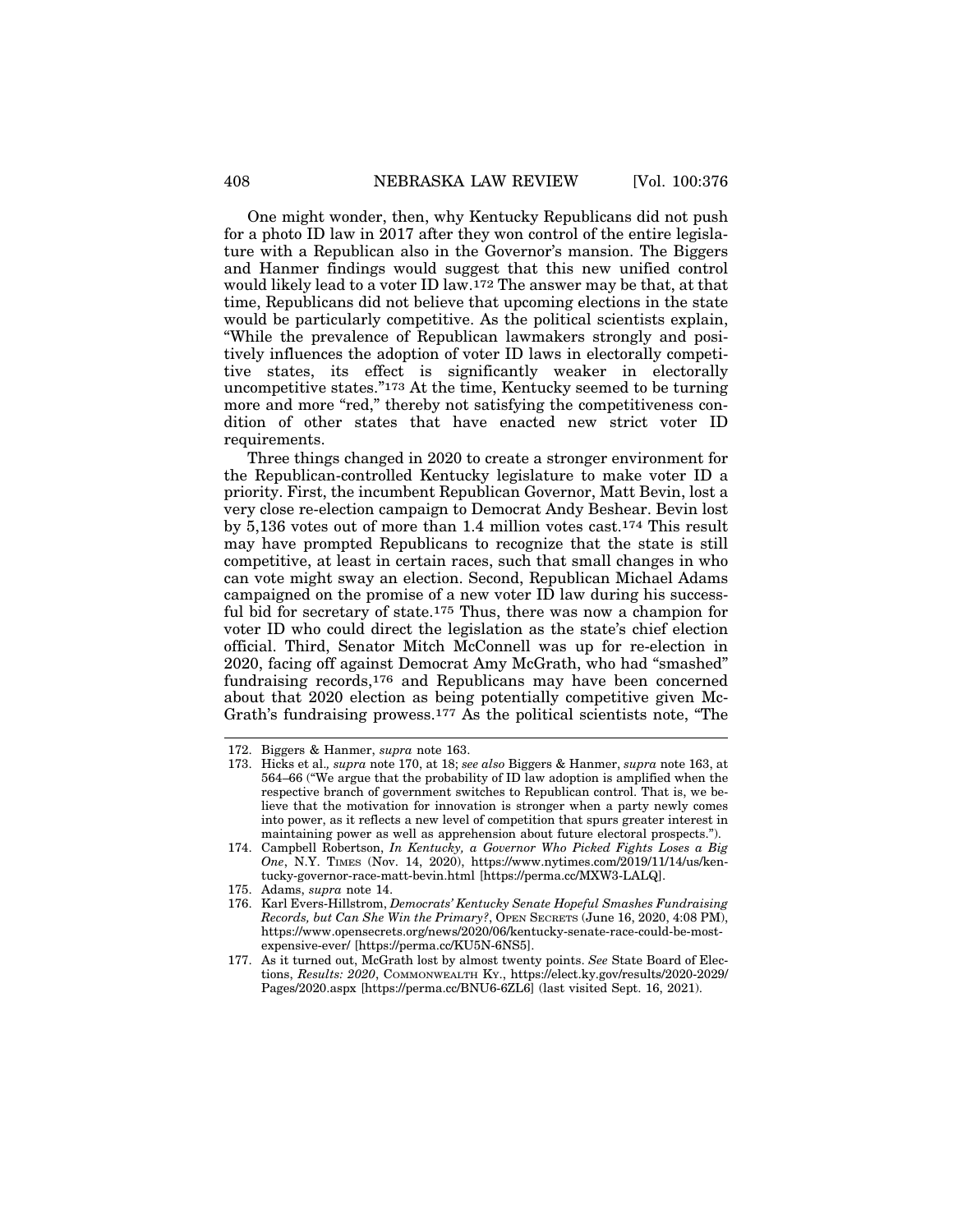political party in control of state government might try to change a state's electoral rules as a way to reduce participation among supporters of the opposing party in the short term—even if such rules might include long-term electoral costs for their own party."178

These factors—Republicans winning a majority of the state House and retaining their Senate majority in 2017, the competitive nature of the 2019 gubernatorial election, and the prospective of a tough re-election fight for the Republican senior U.S. Senator—created an ideal environment for a new photo ID law in 2020, and it is therefore not surprising that Republicans made it their second-most-important priority that year (second only to an immigration law).179 But why didn't the legislature then go for broke and enact the most restrictive photo ID law Republicans could craft? They had the political motivation and the legislative votes. Politics alone cannot explain it, as the Republican-controlled legislature had enough votes to pass whatever law it wanted and then override the Governor's veto. So why was the resulting law much more reasonable than in other states?

The answer takes us to the second aspect of this story, in that Republican leaders mostly acted within a legislative theory of deliberative democracy. That process added legitimacy, offering lessons for Republicans in other states to follow if they choose to enact their own new voter ID requirement or other law that impacts the right to vote.

#### **B. Deliberative Democracy**

As explained above, Republicans in Kentucky could have rammed through the strictest form of a photo ID law they could conjure, following states like North Carolina, Texas, and Wisconsin.180 But they took a different path, in part because they sought to avoid protracted litigation over a new law.181 That path provided greater legitimacy—both procedurally and substantively—to the final result.

Legislation scholars define deliberative democracy as a process in which decision makers hear from all sides of a debate, resulting in legislation that meaningfully incorporates ideas from those voices:

<sup>178.</sup> Hicks et al., *supra* note 170, at 18.

<sup>179.</sup> Sonka, *supra* note 33.

<sup>180.</sup> John W. Vaudreuil, *Voting Rights Under Attack in North Carolina, Wisconsin, and Texas*, AM. CONST. SOC'Y (Feb. 13, 2019), https://www.acslaw.org/expertforum/voting-rights-under-attack-in-north-carolina-wisconsin-and-texas/ [https://perma.cc/5MZ9-K8RF].

<sup>181.</sup> *House Elections, Constitutional Amendments and Intergovernmental Affairs Committee* (Kentucky Educational Television broadcast Feb. 20, 2020), https:// www.ket.org/legislature/archives/?nola=WGAOS+021122&stream=AHR0cHM 6Ly81ODc4ZmQxZWQ1NDIyLnN0cmVhbWxvY2submV0L3dvcmRwcmVzcy9f ZGVmaW5zdF8vbXA0OndnYW9zL3dnYW9zXzAyMTEyMi5tcDQvcGxheWxpc 3QubTN1OA=&jwsource=CL [https://perma.cc/TZA2-7E3Y] (Secretary Adams stating his desire to avoid litigation over S.B. 2).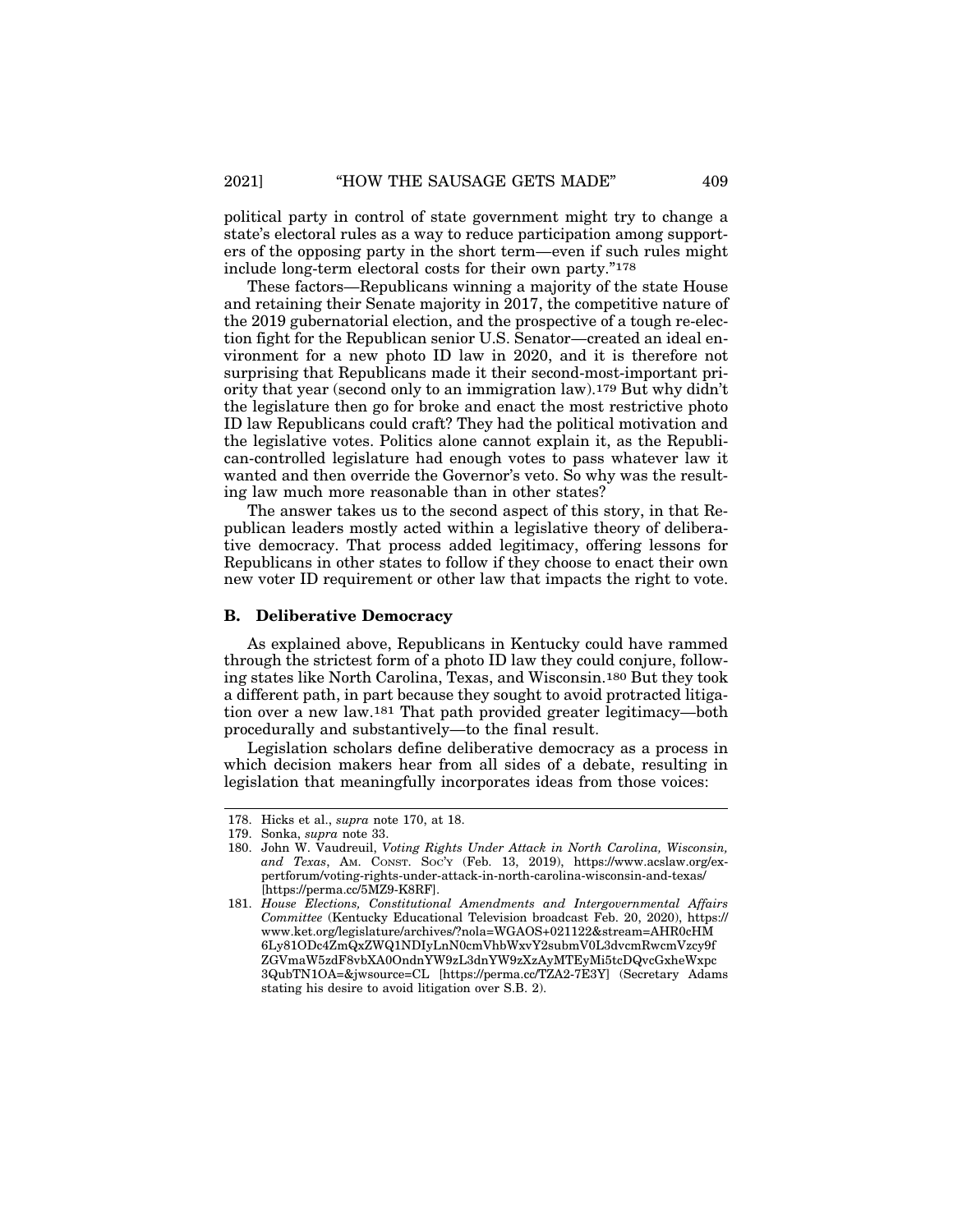Deliberative democrats hold that political decisions are more legitimate if they are made in consultation with all who will be affected by them. Whether the decision-makers are elected officials or bureaucrats, there are multiple avenues for democratic elites to reciprocally consult with the people who will be affected by their decisions. Not only can input from citizens serve an important advisory role, aiding in the crafting and implementation of public policy, citizens who have been given an opportunity to serve in this advisory capacity will likely regard the eventual decisions made as more legitimate.<sup>182</sup>

An alternative theory of legislative decision making—and one that can make the final outcome of legislation less legitimate in the eyes of opponents—is pluralism: "Under the view of the political process that often is called 'pluralism,' legislative outcomes simply reflect the equilibrium of private political power."183 Pluralism can often lead to a process in which opponents feel cut out entirely. Their voices do not matter because they are in the minority.

A third school of thought derives from economics, or public choice theory, which sees the legislative process "as a microeconomic system in which 'actual political choices are determined by the efforts of individuals and groups to further their own interests.'"184 Of course, none of these theories fully explain all legislation; as Professors Daniel A. Farber and Philip P. Frickey note, "Our best picture of the political process, then, is a mixed model in which constituent interest, special interest groups, and ideology all influence legislative conduct."185

Even though legislation has various theoretical underpinnings, and one theory cannot describe all legislative enactments, the Kentucky voter ID story demonstrates how deliberative democracy should be a driving force any time a legislature considers a voting law with partisan implications. Both the public's acceptance of the final law and the actual content of the new requirements will benefit from greater deliberation of all voices. Deliberative democracy as a procedure, and the resultant substantive compromises, are a better path for voting laws than a pluralistic model where the current majority enacts rules simply intending to entrench itself in power.186

<sup>182.</sup> Green, Kingzette & Neblo, *supra* note 6; *see also* Miriam Seifter, *Countermajoritarian Legislatures*, COLUM. L. REV. (forthcoming), https://papers.ssrn.com/sol3/ papers.cfm?abstract\_id=3782224 [https://perma.cc/AK9R-996M] ("[C]ompared to the other branches, legislatures differ in their 'sheer numbers,' which builds in the possibility of pluralism and deliberation." (citation omitted)).

<sup>183.</sup> Farber & Frickey, *supra* note 152, at 875.

<sup>184.</sup> *Id.* at 878 (citing Gary S. Becker, *A Theory of Competition Among Pressure Groups for Political Influence*, 98 Q.J. ECON. 371, 371 (1983)).

<sup>185.</sup> *Id.* at 900.

<sup>186.</sup> *See* Samuel Issacharoff & Richard H. Pildes, *Politics as Markets: Partisan Lockups of the Democratic Process*, 50 STAN. L. REV. 643, 647–48 (1998) (arguing that when "there is an appropriately robust market in partisan competition, there is less justification for judicial intervention," but that when "courts can discern that existing partisan forces have manipulated these background rules, courts should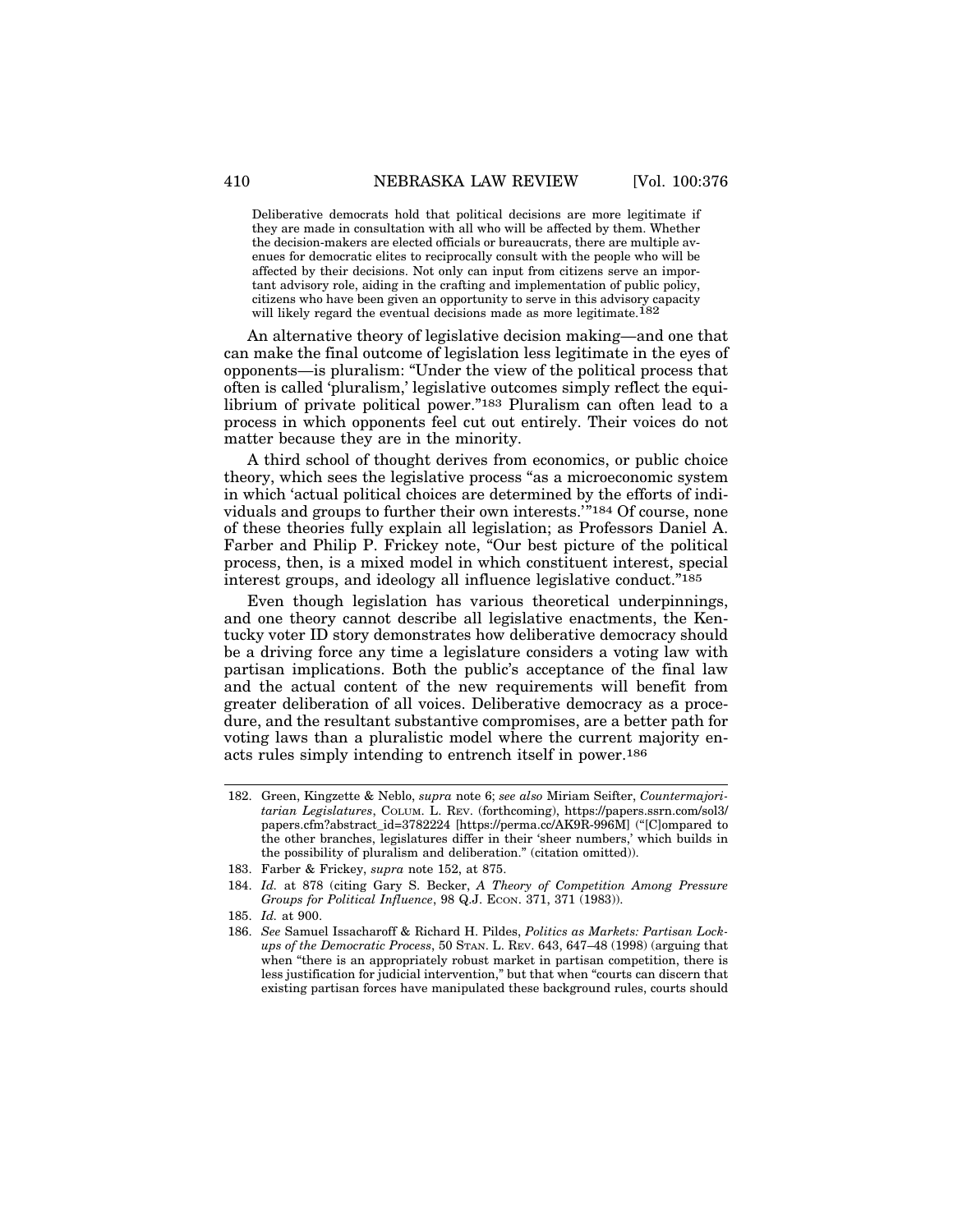### *1. Procedure*

The Kentucky legislature heard from multiple voices during its deliberations over a new voter ID law, including active opponents. The procedure exhibited various indicia of deliberative democracy, at least until the very end, when the legislature then abandoned its deliberative focus in favor of ramming the bill through final passage when the most pressing issue was responding to a burgeoning pandemic.

As three political scientists explain, legislation enacted through deliberative democracy can ultimately enjoy greater legitimacy:

First, it provides an opportunity for citizens to voice their opinions up the ladder of power and to demand that lawmakers be held accountable for their decisions, contributing to the procedural legitimacy of government authority prima facie. Whatever decisions are actually made, that they were made in consultation with the public is important. Second, deliberation may be instrumental in achieving better outcomes at various sites in the democratic system. Sometimes, deliberation may lead to individual reflection and clarification, helping people render their own belief systems more coherent.187

Under this view, legislatures gain legitimacy because of their deliberative abilities: "'[t]he legislative arena, at least in theory, is the clearest institutionalized setting for democratic deliberation'—the arena in which 'participants of deliberation, before counting votes, are open to transform their preferences in the light of well-articulated and persuasive arguments.'"<sup>188</sup>

The Kentucky process mostly followed these guidelines. Early in the development of the law, Secretary of State Michael Adams consulted with the ACLU of Kentucky, the League of Women Voters of Kentucky, the state's NAACP leaders, a local group called Kentuckians for the Commonwealth, another local group called Together Frankfort, and me as an election law scholar. Secretary Adams invited representatives from each of the advocacy groups to his office for meetings. Individuals from those organizations also testified before the legislative committee that considered the bill. And perhaps most importantly, the legislation went through several drafts in an attempt to respond to the opponents' most salient points. The legislative sponsors listened for ways to make the law more palatable.

For instance, in late February 2020, Secretary Adams emailed Corey Shapiro, the legal director of the ACLU of Kentucky, to explain

strike down those manipulations in order to ensure an appropriately competitive partisan environment").

<sup>187.</sup> Green, Kingzette & Neblo, *supra* note 6, at 3.

<sup>188.</sup> *See* Seifter, *supra* note 182, at 22 (citing Samuel Issacharoff, *Democracy's Deficits*, 85 UNIV. CHI. L. REV. 485, 519 (2018)). Seifter (and Issacharoff) note, however, that deliberative democracy does not always occur in practice. As Seifter puts it, "It is not clear that today's state legislatures are significantly more deliberative than the coordinate branches, or that there is typically meaningful crossparty deliberation or cross-party voting on significant policy issues." *Id.*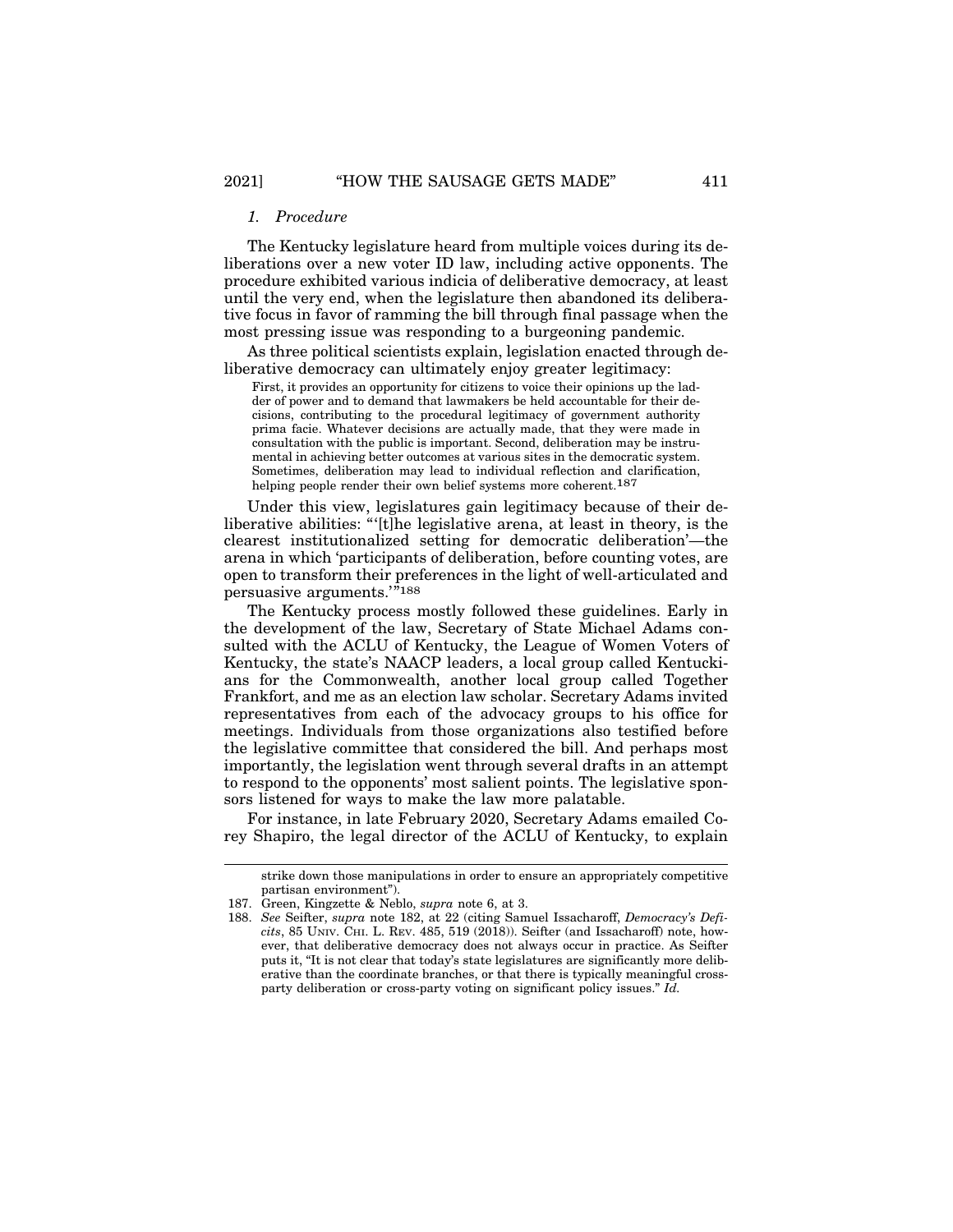that the photo ID law "was posted for House floor action two days ago but I persuaded House leadership to yank it at the last minute so that your concerns could receive further consideration by the GOP caucus."189 Shapiro had already threatened litigation over the law if the legislature did not make various changes. He sent a quick response back to Adams and added, "Any communication is always helpful, and I hope you did not take the brevity of my response to mean I do not appreciate your ongoing outreach."190 Adams and Shapiro disagreed on whether the legislation was even necessary—and they would become opponents in the ensuing litigation—but they still engaged in cordial negotiations over the scope of the bill. In fact, after Adams said he might support some of the proposed changes to the law that I had suggested in my testimony—especially if that might avoid litigation once the law was in force—Shapiro wrote to Adams that though he would reserve the right to litigate situations where the law might infringe a voter's rights (such as if the state sought to implement the law in full during a pandemic), "I can confirm that these changes make it extremely unlikely that we would bring a pre-enforcement facial challenge."191

It is impossible to know whether opponents would have felt the same about the final outcome had they been shut out of the negotiations entirely, without Secretary Adams and Republican legislators practicing deliberative democracy. But it is at least plausible that the legislative approach reduced tensions between opposing sides and helped opponents feel that the process was more legitimate than it otherwise might have been.

Cutting the other way, however, was the lack of transparency at times. Most saliently, Secretary Adams and the legislative sponsors worked behind the scenes to amend the bill, releasing new versions just before the committee hearings. That process made it difficult for advocates to study the changes and respond accordingly. Several members of the public had to comment on a proposed law that contained updates they had not yet reviewed, making their testimony less informed through no fault of their own. A procedure that is fully committed to deliberative democracy would ensure greater transparency or at least give advance notice of changes before legislators debate and vote on a new version of a proposed bill. Although Secretary Adams and legislators expressed a willingness to meet with and consider views from opposing organizations, this lack of transparency under-

<sup>189.</sup> Email from Michael Adams, Ky. Sec'y of State, to Corey Shapiro, Legal Dir., ACLU of Ky. (Feb. 27, 2020) (on file with author).

<sup>190.</sup> Email from Corey Shapiro, Legal Dir., ACLU of Ky., to Michael Adams, Ky. Sec'y of State (Feb. 27, 2020) (on file with author).

<sup>191.</sup> Email from Corey Shapiro, Legal Dir., ACLU of Ky., to Michael Adams, Ky. Sec'y of State (Feb. 21, 2020) (on file with author).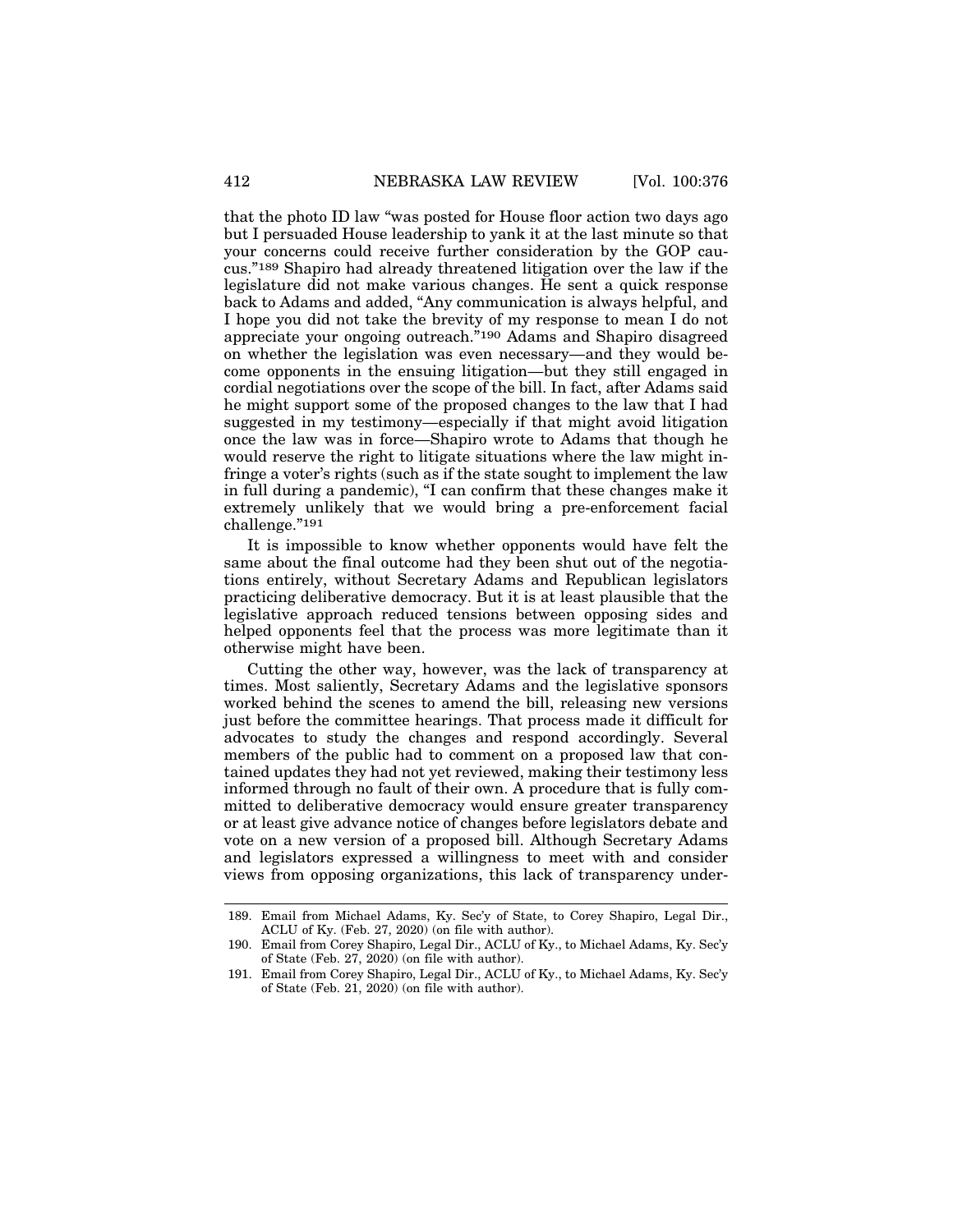mined the full value of a deliberative democracy approach: members of the public could not meaningfully offer their thoughts.

In addition, the very end of the legislative process took away some of the goodwill, as the legislature abandoned a deliberative democracy approach in favor of using its majority power without listening to new concerns based on new circumstances. As the coronavirus pandemic struck, the Kentucky legislature continued to meet, pushed the bill through to final passage, and then overrode the Governor's veto. Obviously, the circumstances of running an election had changed dramatically, but the Republican caucus essentially acted as if everything was normal so as to secure final enactment. The time for deliberation and negotiation had apparently passed, even though the world was upended virtually overnight. The Republicans had garnered some goodwill from opponents, but that dissipated when they insisted on moving forward even though the pandemic had changed so much. This final move was more in the line of pluralism, in that Republicans held political power and used it to their advantage.

Thus, although the legislative process mostly exhibited deliberative democracy, that approach was missing at the end: the Republican majority refused to step back to consult with all stakeholders and determine whether they needed to make changes to respond to the coronavirus outbreak. In fact, had they made substantive changes before a final vote, they could have both reduced the likelihood of the ensuing litigation (and its costs to the state) and the need for an emergency rule to ease the new law for the November 2020 election.

Even in this one law, then, we see different theories of legislation at play. But setting aside the breakdown of deliberative democracy at the end, most of the bill's evolution tracked this stronger approach to legislation, in that many voices were part of the process. That holistic methodology provided greater legitimacy and produced meaningful, substantive changes.

In fact, the Kentucky voter ID law itself could serve as a model for other states that decide to enact a photo ID law for voting. Of course, most scholars agree that photo ID laws are unnecessary, so it would be better for legislatures not to pass them in the first place.192 But we already know, from the political science literature mentioned above, that Republicans are likely to champion these laws if they gain legislative control and if elections are competitive in their state. We should recognize that reality and focus on advocacy to limit the disenfranchising effects of the rules, as the Kentucky law mostly does. The Kentucky law is one of the most reasonable photo ID laws in the country because it was the product of deliberative democracy.

<sup>192.</sup> *See* Douglas, *supra* note 3; *see also* Beeler, *supra* note 110, at 507.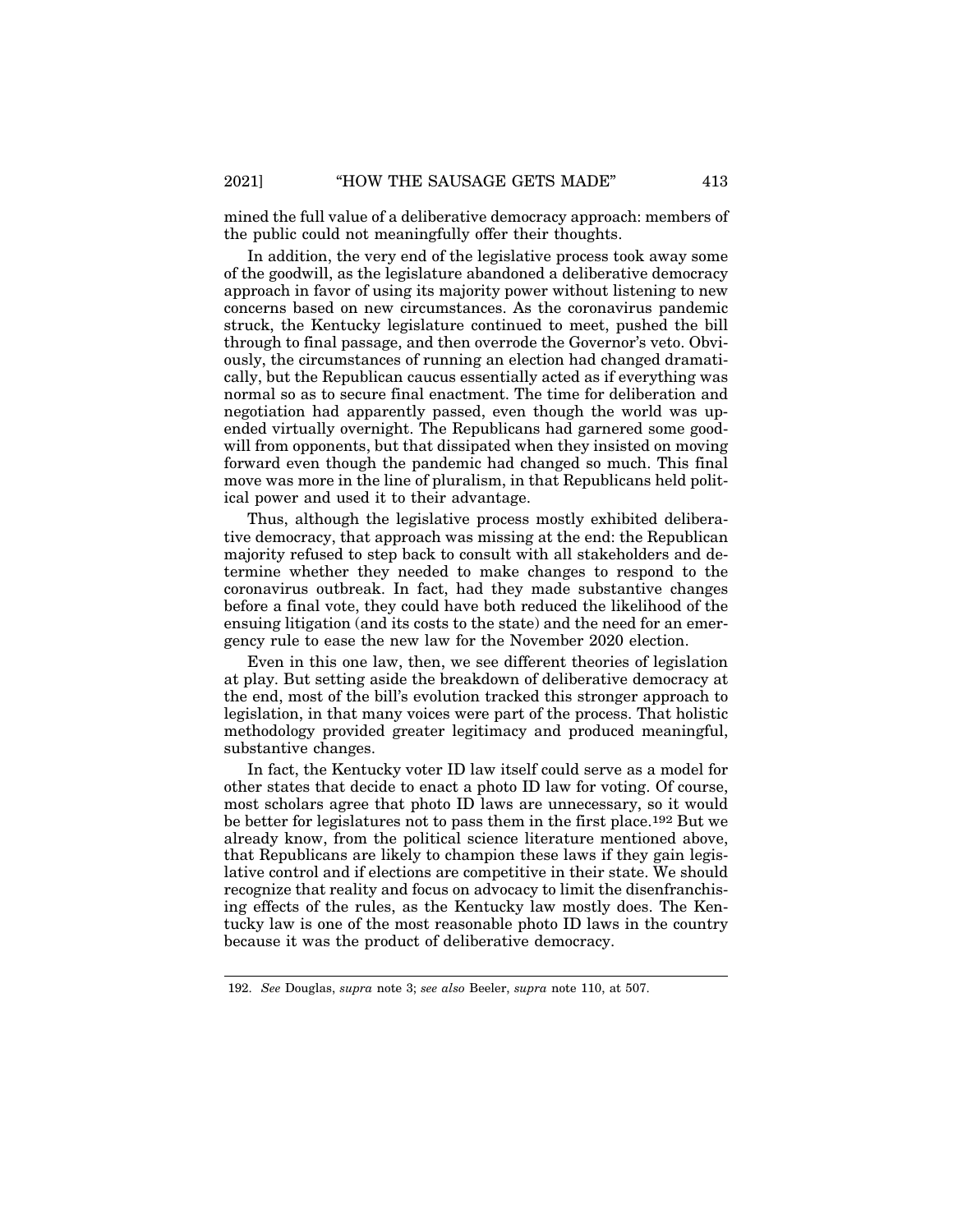#### *2. Substance*

The new Kentucky photo ID law has several fail-safe protections for voters, which should limit its disenfranchising effect. The law, though strict in that it requires voters to show a photo ID, is more reasonable than similar laws in many other states. Perhaps that is why plaintiffs such as the ACLU of Kentucky sued only to delay the law due to the pandemic and did not otherwise challenge its underlying provisions.

First, the kinds of IDs that suffice are fairly broad. Any ID issued by the state or local government that has the voter's name and photo is sufficient. Any ID issued by any college or university in the United States also qualifies. IDs need not have an expiration date. Voter ID laws in other states are not as expansive. For instance, the Indiana law requires IDs to be current or at least expired no later than the last federal election.193 Texas does not count student identifications as voter IDs.194 Importantly, as introduced, Kentucky's law would have been stricter—it required expiration dates on all IDs, for example but the process of deliberative democracy helped to soften the law.

Second, the reasonable impediment process for those who do not have a photo ID is more expansive than in other states. In some states, such as North Carolina, voters using the reasonable impediment declaration may cast only a provisional ballot.195 Election officials count the ballot only after further review, and the vote might be invalid if the voter made a mistake on the provisional ballot form. But Kentucky's new law allows a voter to cast a regular ballot at the polls after showing a non-photo ID and filling out the reasonable impediment form. This is better for voters: it treats them like any other voter who showed a photo ID. The Kentucky process still refers the reasonable impediment forms to the commonwealth's attorney and county attorney after election day—a provision that some opponents thought dangerous in its potential to intimidate valid voters. But it is still better than state laws that require voters to fill out provisional ballots, which force voters to take additional steps and ultimately might not count. The original version of the Kentucky bill would have required these voters to cast provisional ballots as well, but through the process of deliberative democracy, the legislature eased the law by allowing these voters to cast regular ballots at the polls.

Third, the reasonable impediment form underwent changes during the legislative deliberation. In particular, the legislature expanded the reasons listed on the form for a voter who cannot present a photo ID. The legislature initially narrowed some of the listed reasons before

<sup>193.</sup> IND. CODE ANN. § 3-5-2-40.5(3) (West 2021).

<sup>194.</sup> TEX. ELEC. CODE ANN. § 63.0101 (West 2018).

<sup>195.</sup> N.C. GEN. STAT. ANN. § 163A-1145.1(c) (West 2018).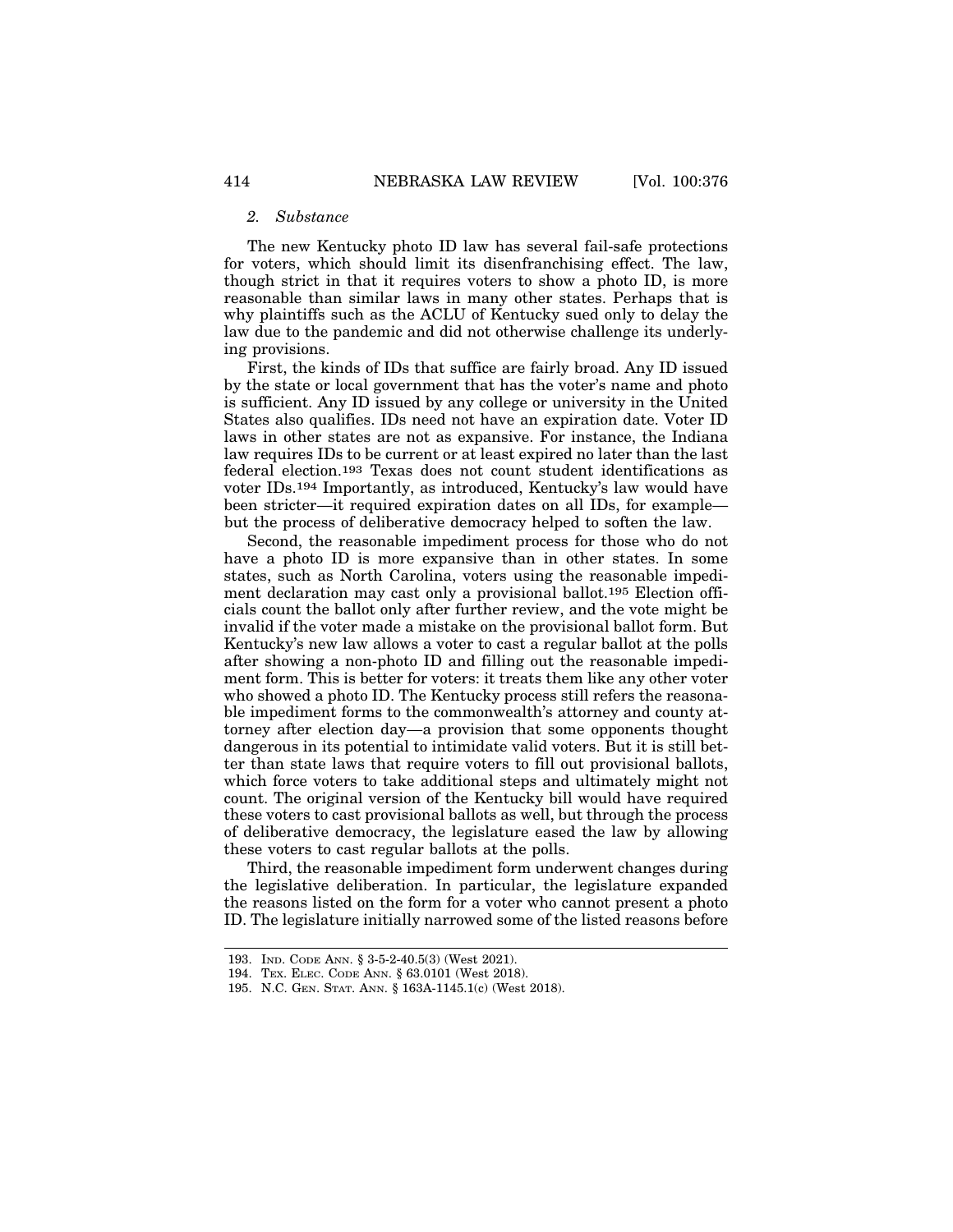expanding them once again during the negotiations, thanks to advocacy from various groups and individuals. Unfortunately, the legislature took out one important provision at the last minute. This provision was a catch-all that would have allowed a voter to provide another reason not already on the list. That catch-all would have been particularly useful once the pandemic hit. Under a catch-all, a voter could have stated, "I don't have an ID because of the pandemic" as a justification for using the reasonable impediment form. The legislature's removal of the catch-all possibility before final passage required the Governor and secretary of state to adopt this more expansive language in an emergency regulation in response to COVID-19 for the November 2020 election.

Fourth, the new Kentucky law retained the ability of voters to verify their identify through personal recognizance if the poll worker knows them. The initial version of the law had eliminated this possibility. This is an important practice in rural counties where everyone knows each other. The law now requires poll workers to fill out their own form about voters that they check in based on personal recognizance. Although the proponents initially eliminated this aspect of Kentucky law, after listening to advocates, the legislature recognized the need to put this process back in.

Thus, although the Kentucky law is unnecessary given that it does not address any real problem of voter fraud, it is milder than strict photo ID laws in many other states. That is likely one reason why groups such as the ACLU of Kentucky challenged only the implementation of the law during a pandemic and did not otherwise litigate the substance of the provisions. Virtually all voters would have one of the permissible forms of ID, would know a poll worker, or could validly use the reasonable impediment form and cast a regular ballot.196 Few voters would suffer disenfranchisement. Of course, *any* voter who cannot vote because of an onerous law with no fraud-reducing benefits is one voter too many. And voters should not have to jump through additional hoops, such as filling out an extra form, to exercise their fundamental right to vote. But at least the Kentucky law will likely impact fewer voters than otherwise had the legislature not made these important changes during its deliberations. The statistics from the 2020 election bear this out, with only 757 voters out of 2.15 million needing to use the reasonable impediment form.197

Kentucky's law is similar to North Carolina's, which the Fourth Circuit upheld in the face of a claim that the law violates the Voting

<sup>196.</sup> Email from Corey Shapiro, Legal Dir., ACLU of Ky., to Michael Adams, Ky. Sec'y of State (Feb. 21, 2020) (on file with author).

<sup>197.</sup> *See* Telephone Interview with Michael G. Adams, *supra* note 145.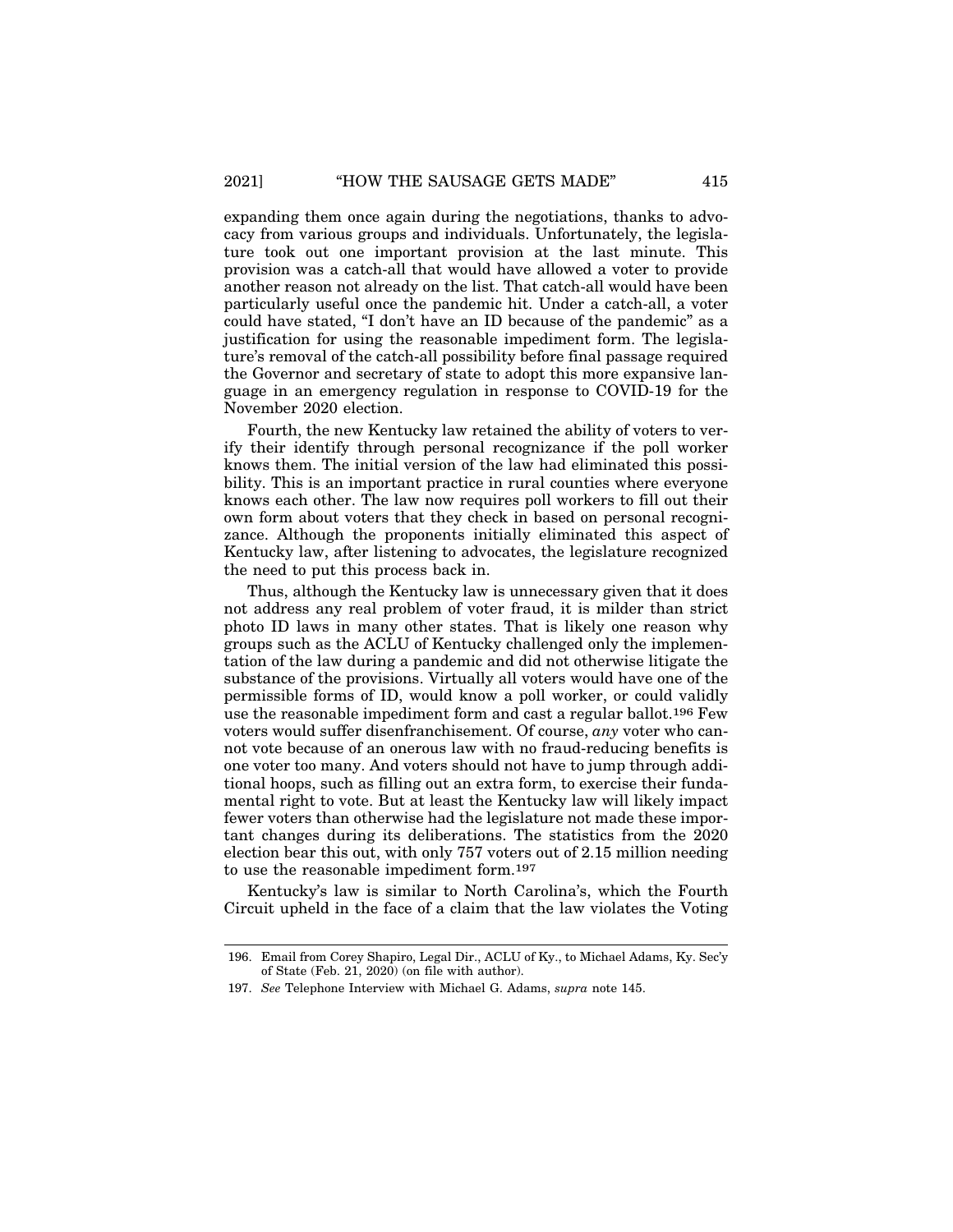Rights Act.198 The court highlighted several fail-safe mechanisms that are intended to help voters without an ID. First, the law requires counties to provide free IDs without the need for voters to show any other documentation. Second, counties must offer IDs at "one-stop" early voting locations, allowing people to obtain an ID and vote at the same time.199 Third, voters without an ID on election day can fill out a reasonable impediment affidavit and then cast a provisional ballot, which election officials must count unless the five-member county board of elections unanimously finds that there are "grounds to believe the affidavit is false."200 These fail-safe mechanisms help to mitigate the negative effects of the law by essentially ensuring that those without an ID can still vote.201

None of these laws are perfect. The North Carolina voter ID rule includes a catch-all on the reasonable impediment form while Kentucky's does not. Kentucky allows voters who use the reasonable impediment form to cast a regular ballot but North Carolina voters in this situation must fill out a provisional ballot. But most of their substantive provisions are similar. And, of course, the very requirement to show an ID or fill out an additional form can deter some valid voters for no real purpose. That said, the North Carolina law, like Kentucky's, demonstrates the kinds of photo ID laws that will likely pass judicial scrutiny. But perhaps more importantly, these laws show a semblance of a substantive equilibrium on this issue, offering a path to enact a law that also includes various safeguards for voters. Opponents of a photo ID law can then trade off that milder form for other pro-voter measures.

Strict photo ID laws are unnecessary: they do not root out any fraud that exists in our system and they make it harder for some valid voters to participate in our democracy. They can have a discriminatory impact on minority voters.202 But we already know from the political science research that Republican legislatures are going to enact these laws, especially if they take over a majority of the legislature or if elections become more competitive in their state.203 Like it or not, photo ID laws are here to stay. However, the Kentucky law can serve as a model, at least in most of its provisions, thanks to deliberative democracy that created meaningful changes to the bill during the legislative process.

<sup>198.</sup> N.C. State Conf. of NAACP v. Raymond, No. 20-1092, 2020 WL 7050109 (4th Cir. Dec. 2, 2020).

<sup>199. 2018</sup> N.C. Sess. Laws 144, § 1.2(a).

<sup>200.</sup> *Id.*

<sup>201.</sup> *See Raymond*, 2020 WL 7050109. As mentioned earlier, as of this writing the North Carolina law is still subject to litigation in state court.

<sup>202.</sup> *See* Kuk, Hajnal & Lajevardi, *supra* note 55, at 7.

<sup>203.</sup> Hicks et al., *supra* note 170, at 24.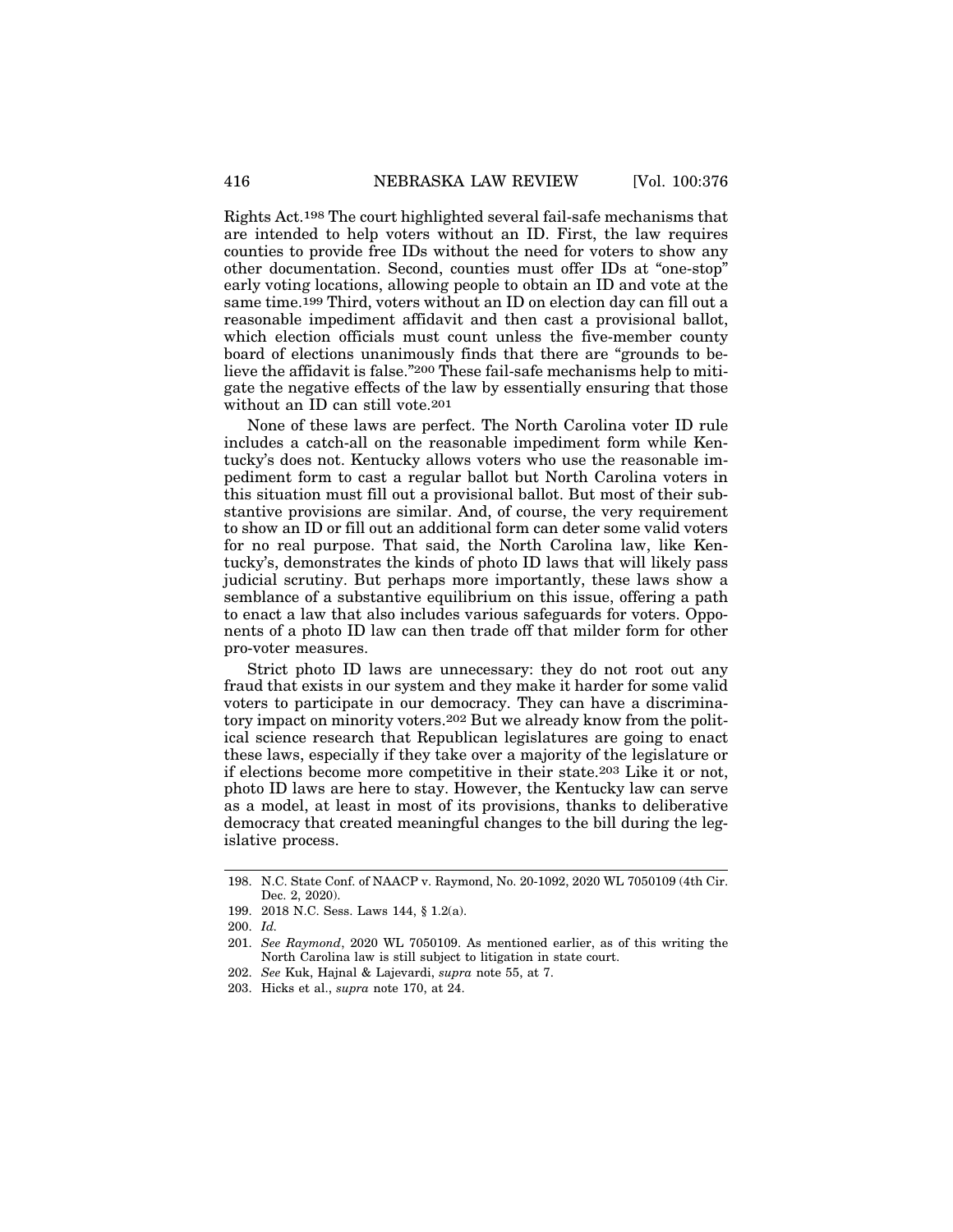Both opponents and advocates must be willing to compromise. In a state such as Kentucky with one-party control, where a new law is all but certain to pass, most opponents did not attempt to derail the proposal entirely but instead tried to make the bill more reasonable. Proponents of the law were willing to negotiate and did not demand the strictest version of their proposal. Both of these truths limited the scope of the lawsuit that eventually resulted from Kentucky's new photo ID rule, which did not challenge the law in general but instead only sought a delay of its implementation because of the pandemic. In fact, minimizing the risk of a successful lawsuit was likely a major motivating factor for Republicans, showing the importance of litigation (and its threat) to the legislative process. Although opponents would never agree on the need for the photo ID requirement as a general matter, the process of deliberative democracy produced nuances within the law that both sides could accept—and which ultimately created a better final enactment. Perhaps the Kentucky law is a model that can set the outer bounds of what is an acceptable form of a photo ID requirement for voting.

#### *3. Judicial Review*

The theory of deliberative democracy may also be useful to courts that review voting rules. Courts should carefully scrutinize any rules that infringe upon the fundamental right to vote.204 Unfortunately, Supreme Court case law offers too much deference to state election rules in finding they do not impose a "severe burden" on voters.205 The Court has said that states need deference to be able to run their elections without too much judicial oversight.206 As the Court declared,

To deem ordinary and widespread burdens like these severe would subject virtually every electoral regulation to strict scrutiny, hamper the ability of States to run efficient and equitable elections, and compel federal courts to rewrite state electoral codes. The Constitution does not require that result, for it is beyond question "that States may, and inevitably must, enact reasonable regulations of parties, elections, and ballots to reduce election- and campaignrelated disorder."207

- 204. *See* Joshua A. Douglas, *(Mis)Trusting States To Run Elections*, 92 WASH. U. L. REV. 553, 557 (2015); Franita Tolson, *Protecting Political Participation Through the Voter Qualifications Clause of Article I*, 56 B.C. L. REV. 159, 162 (2015); Henry L. Chambers, Jr., *Technological Change, Voting Rights, and Strict Scrutiny*, 79 MD. L. REV. 191, 212 (2019).
- 205. Anderson v. Celebrezze, 460 U.S. 780, 788–89 (1983); *see also* Burdick v. Takushi, 504 U.S. 428, 434 (1992) (holding that the standard for reviewing "state election law depends upon the extent to which [the] challenged regulation burdens First and Fourteenth Amendment rights").
- 206. *See* Clingman v. Beaver, 544 U.S. 581, 593 (2005).
- 207. *Id.* at 593 (citing Timmons v. Twin Cities Area New Party, 520 U.S. 351, 358 (1997)).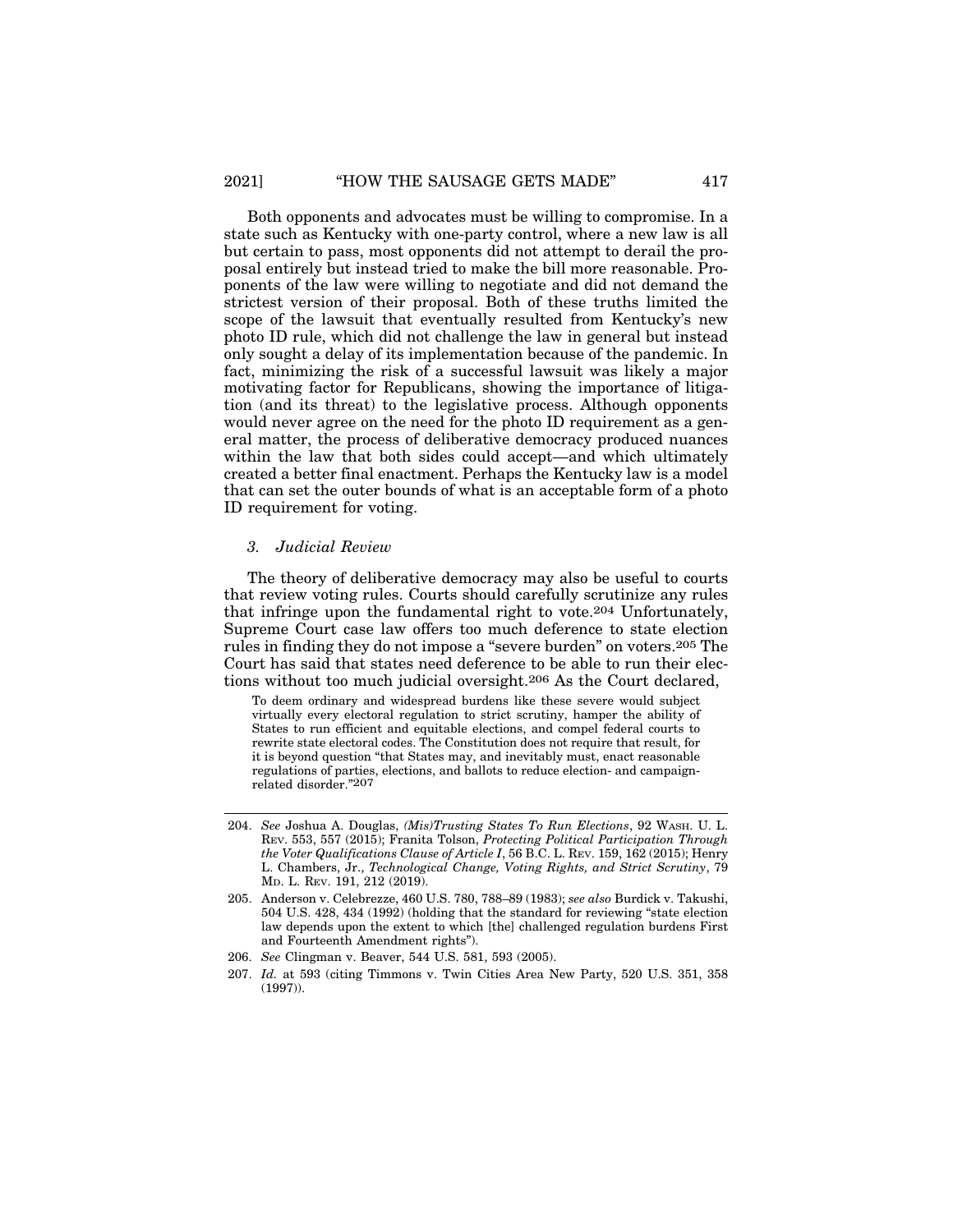But that justification rings hollow when it is clear that a partisan majority's true goal is to shape the electorate to entrench itself in power, even if it also claims the rule is intended to run an "efficient and equitable" election.

Deliberative democracy, however, offers a potential justification for slightly greater deference to a legislature, so long as it does not sanction an infringement of the constitutional right to vote. Essentially, courts might consider putting a thumb slightly on the scale of a nonburdensome law if that law is a product of deliberative democracy. That judicial gloss could have the positive effect of encouraging legislatures to engage in deliberative democracy and soften their new laws.

There are shades of deference for deliberative democracy in the Supreme Court's jurisprudence. For instance, Justice Stevens wrote, albeit in dissent:

I see no reason why the character of [Congress's] procedures may not be considered relevant to the decision whether the legislative product has caused a deprivation of liberty or property without due process of law. . . . [I]t seems to me that judicial review should include a consideration of the procedural character of the decisionmaking process.208

Professors Farber and Frickey noted in 1987:

The contemporary Supreme Court has fully embraced neither rigid pluralism nor the deliberative alternative. The Court's various constitutional strategies—sometimes creating rights immune from legislative interference, at other times protecting politically powerless minorities from disadvantageous statutes, occasionally attempting to promote more careful deliberation about public policy, and frequently deferring to the legislature's judgment—reflect an appreciation of the richness and complexity of public policy formation.209

Professors Farber and Frickey then advocate for judicial review that takes into account the legislative process leading up to the new law:

Despite its weaknesses, the legislative deliberation model sometimes may be useful. The prima facie unconstitutionality of some classes of legislation should be rebuttable, if at all, only by clear and persuasive congressional deliberation. At least, if evidence establishes that Congress did not make a deliberate choice, otherwise "suspect" legislation should receive even less judicial deference. Thus, at the constitutional margin, this model may be useful.210

They acknowledge, however, that purely focusing on deliberative democracy is "insufficiently sensitive to institutional reality."<sup>211</sup>

Other writers, too, have suggested that courts can oversee the legislative process to encourage greater deliberation, mostly focusing on judicial review of congressional enactments. Hans Linde suggested that courts are better suited to craft "'a blueprint for the due process of deliberative, democratically accountable government' than of as-

<sup>208.</sup> Fullilove v. Klutznick, 448 U.S. 448, 550–51 (1980) (Stevens, J., dissenting) (footnotes omitted).

<sup>209.</sup> Farber & Frickey, *supra* note 152, at 876–77 (footnotes omitted).

<sup>210.</sup> *Id.* at 919.

<sup>211.</sup> *Id.* at 920.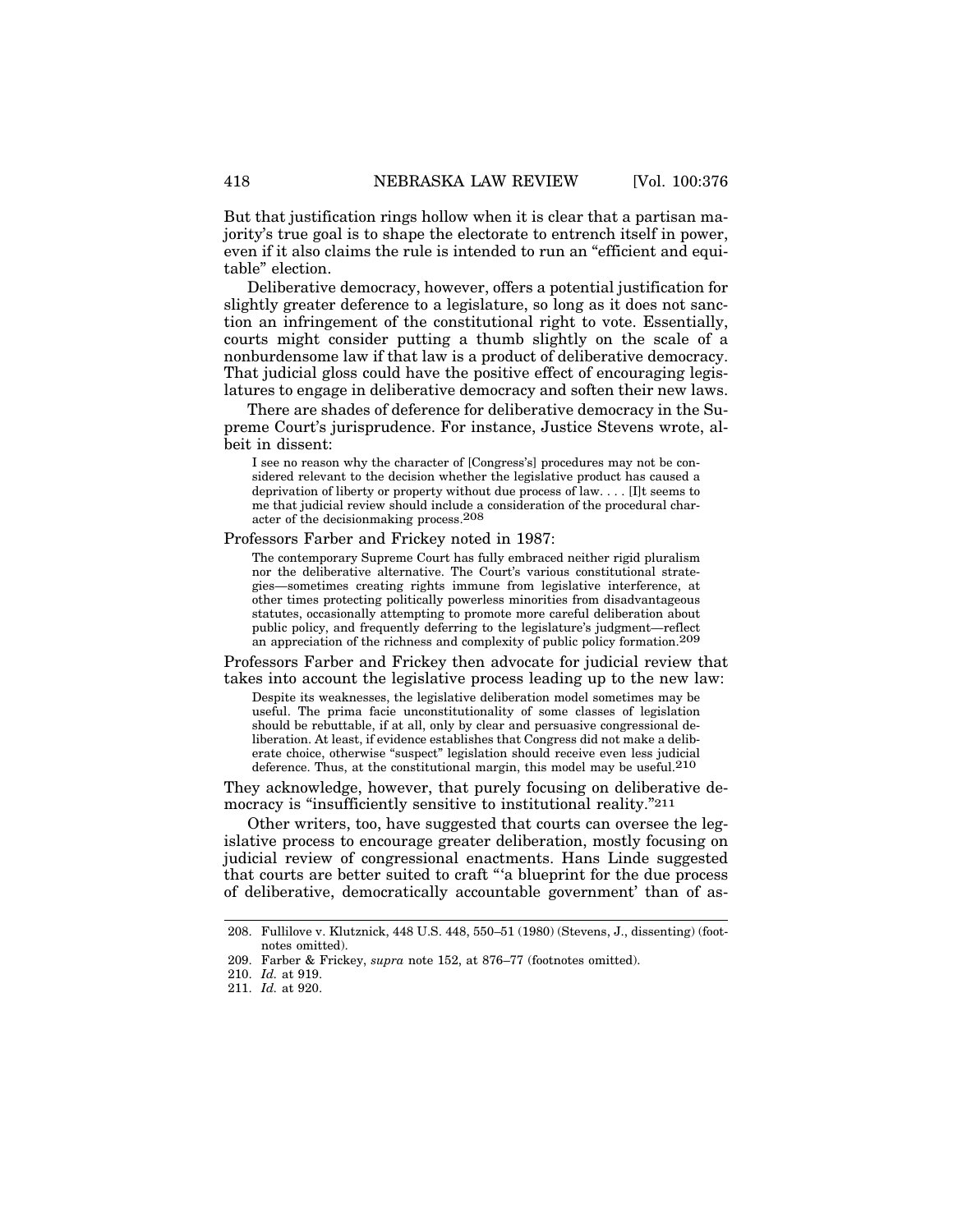sessing whether particular statutes promote public values."212 Professor Laurence Tribe has similarly promoted a concept of "structural due process."213 Professors Philip P. Frickey and Steven S. Smith explore—and strongly critique—a "legislative deliberation model" of judicial review, seen in several cases about federalism, in which "courts [can] scrutinize the quality of the decisionmaking processes within the legislature that led to the statute under review."214 That process "reflect[s] the idea that judges can force more democratically legitimate actors to improve the quality of their decisionmaking processes."215 Professor Eric Berger, focusing on death penalty cases, suggests that the Supreme Court should analyze a policy's "democratic pedigree," which considers "the political authority and epistemic authority underlying the policy."216 That inquiry would justify deference to a state law if it "results from properly functioning democratic and administrative processes helping to 'ensure broad participation in the processes[,] . . . distributions,' and benefits of government."217 In a poignant Note, Victor Goldfeld advocates for "legislative due process," whereby "[c]ourts might be able to help ensure minimal congressional deliberation by reviewing the legislative process that led to a policy's enactment."218 Goldfeld argues that "if Congress is required to deliberate at least minimally before enacting legislation, important benefits can inure to the legislative process."219 Goldfeld suggests that courts could consider several factors:

Is there any evidence in the legislative record suggesting that the consequences of the challenged policy received any consideration by Congress? Was there any floor debate? Were hearings held or studies commissioned? Are there formal findings in the legislative record? Were alternate means of achieving policy goals considered?220

Professors Amy Gutmann and Dennis Thompson, in their book *Why Deliberative Democracy?*, go a step further than these process-

<sup>212.</sup> *Id.* at 915 (quoting Hans Linde, *Due Process of Lawmaking*, 55 NEB. L. REV. 197, 253 (1976)).

<sup>213.</sup> Laurence Tribe, *Structural Due Process*, 10 HARV. C.R.-C.L. L. REV. 269, 269 (1975).

<sup>214.</sup> Philip P. Frickey & Steven S. Smith, *Judicial Review, the Congressional Process, and the Federalism Cases: An Interdisciplinary Critique*, 111 YALE L.J. 1707, 1710 (2002).

<sup>215.</sup> *Id.*

<sup>216.</sup> Eric Berger, *In Search of a Theory of Deference: The Eighth Amendment, Democratic Pedigree, and Constitutional Decision Making*, 88 WASH. U. L. REV. 1, 39  $(2010)$ 

<sup>217.</sup> *Id.* (citing JOHN HART ELY, DEMOCRACY AND DISTRUST: A THEORY OF JUDICIAL RE-VIEW 87 (1980)).

<sup>218.</sup> Victor Goldfeld, Note, *Legislative Due Process and Simple Interest Group Politics: Ensuring Minimal Deliberation Judicial Review of Congressional Processes*, 79 N.Y.U. L. REV. 367, 370 (2004).

<sup>219.</sup> *Id.* at 369.

<sup>220.</sup> *Id.* at 383.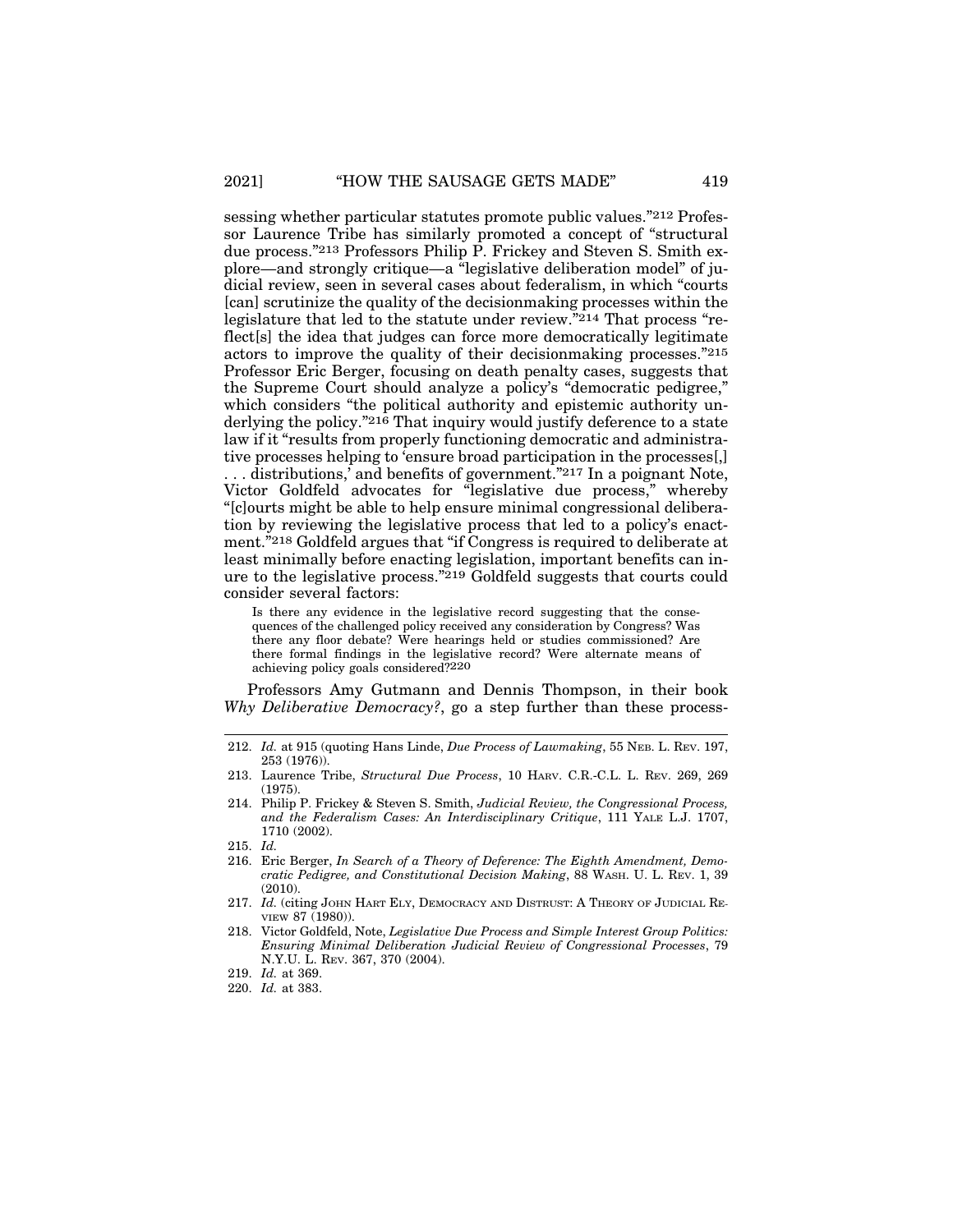based considerations, noting that deliberative democracy should have both procedural and substantive components.221 On the substantive front, they argue that true deliberative democracy should include a mechanism to foster valid rationales for an enactment:

Reciprocity holds that citizens owe one another justifications for the mutually binding laws and public policies they collectively enact. The aim of a theory that takes reciprocity seriously is to help people seek political agreement on the basis of principles that can be justified to others who share the aim of reaching such an agreement.222

The goal of substantive deliberative democracy is to ensure that the rationales for a law that will bind people are "just": "The reason-giving process is necessary for declaring a law to be not only legitimate but also just."223 The Kentucky story, however, entails mostly procedural deliberative democracy, as there was little agreement on core principles underlying the right to vote. Even still, focusing on the process of lawmaking—ensuring that opponents had a seat at the table—offers a positive step toward achieving this more holistic goal.

Although these writers mostly focused on congressional deliberation in explicating a theory of deliberative democracy, there are hints of a similar approach to state legislatures in state courts. The single subject rule, a requirement within forty-one state constitutions, says that state legislation may include only a single substantive issue.224 This procedural requirement, the impetus for frequent litigation, is intended to prevent legislative shenanigans such as logrolling and to enhance political transparency.225 Forty states also require that a bill's title express the subject of the law.226 Thus, judicial review under these doctrines is less about the substance of the underlying law and more about the procedural mechanism by which the legislature enacted it, all in an effort to ensure fairness.

This model, to use judicial review to encourage deliberative democracy as a procedural matter, may be particularly useful for election

<sup>221.</sup> AMY GUTMANN & DENNIS THOMPSON, WHY DELIBERATIVE DEMOCRACY? 95 (2004). 222. *Id.* at 98–99.

<sup>223.</sup> *Id.* at 101 ("Actual political deliberation at some time is required to justify the law for this society at this time. The reason-giving process is necessary for declaring a law to be not only legitimate but also just. The process is necessary to give assurance that (substantive or procedural) principles that may be right in general are also right in the particular case or rightly applied to this particular case.").

<sup>224.</sup> Michael D. Gilbert, *Single Subject Rules and the Legislative Process*, 67 U. PITT. L. REV. 803, 806 (2006). Forty-one states include this requirement for all legislation while Arkansas and Mississippi apply it only to appropriations bills. *Id.* at 812 n.41.

<sup>225.</sup> *Id.* at 808.

<sup>226.</sup> Daniel N. Boger, Note, *Constitutional Avoidance: The Single Subject Rule as an Interpretive Principle*, 103 VA. L. REV. 1247, 1249 (2017) (citing Brannon P. Denning & Brooks R. Smith, *Uneasy Riders: The Case for a Truth-in-Legislation Amendment*, 1999 UTAH L. REV. 957, app. A at 1005–23).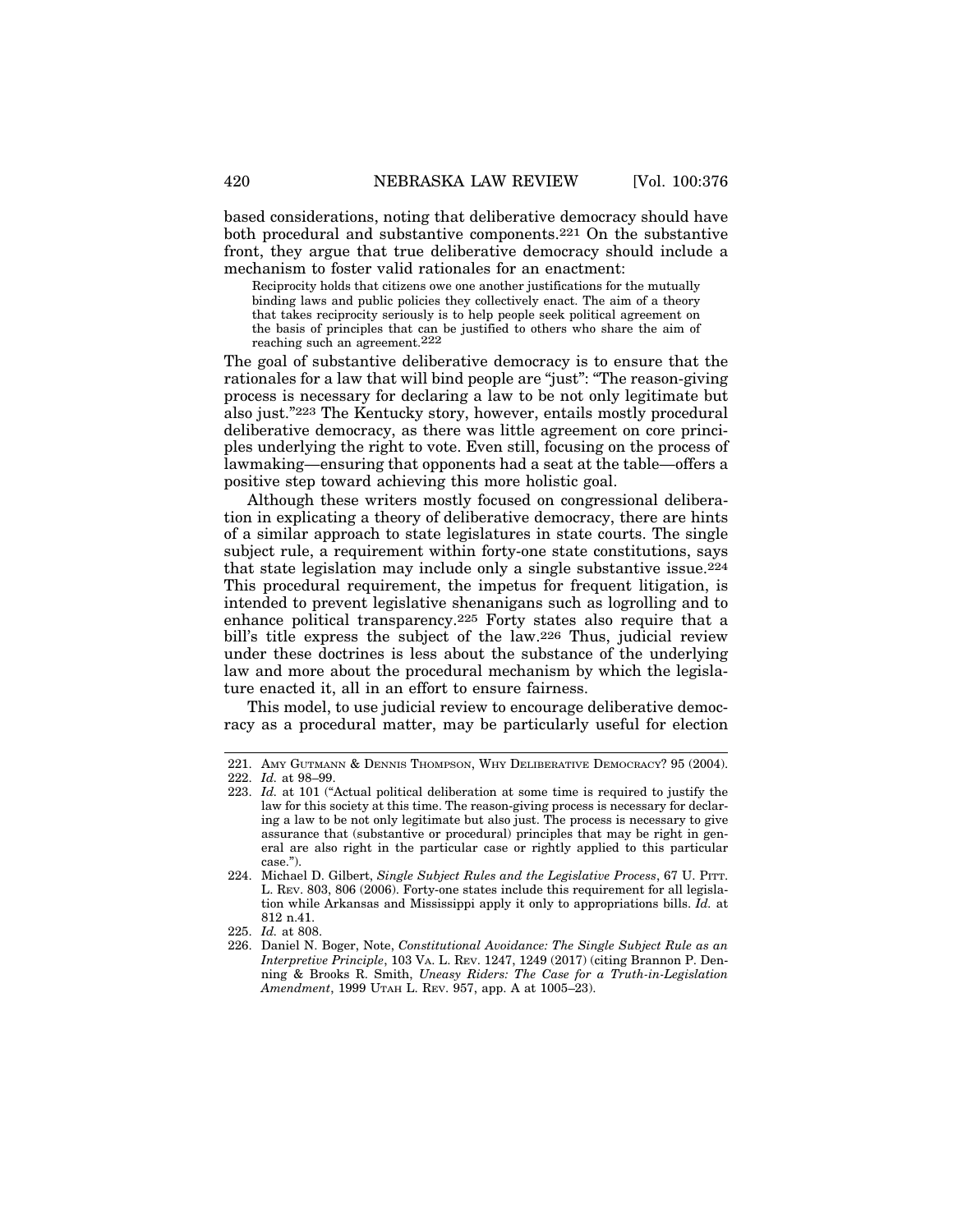laws, which are inherently political and have a unique tendency for abuse given their potential to entrench the current majority in power.227 As Professor Terrance Sandalow suggested, "if governmental action trenches upon values that may reasonably be regarded as fundamental, that action should be the product of a deliberate and broadly based political judgment. The stronger the argument that governmental action does encroach upon such values, the greater the need to assure that it is the product of a process that is entitled to speak for the society."228 The right to vote, of course, is perhaps the most fundamental right in our democracy,229 so a law that makes it harder to vote should be the product of an appropriate legislative process. Judicial review to require some form of deliberative democracy can help to ensure that these laws at least engage with and are responsive to minority party and opponent viewpoints. As Professor John Hart Ely wrote in his iconic *Democracy and Distrust*, judicial review "involves tasks that courts, as experts on process and (more important) as political outsiders, can sensibly claim to be better qualified and situated to perform than political officials."230

The Fourth Circuit invoked concepts of deliberative democracy in upholding North Carolina's revised photo ID law after criticizing the first iteration of the law in part because of its procedural anomalies.231 The court noted that "four Democratic legislators joined their Republican colleagues in voting for the 2018 Voter-ID Law."232 The court also explained that the legislative process for the 2018 version included the introduction of twenty-four amendments, with thirteen winning approval, which "include[d] several proposed by the law's opponents."233 The court made these observations in the context of an inquiry into whether the legislature enacted the law with a discrimi-

<sup>227.</sup> There is a separate question as to the level of scrutiny warranted for laws passed by the voters themselves. Indeed, several states have enacted new photo ID requirements for voting through ballot initiatives. For a discussion of judicial review of laws passed through direct democracy, see Michael E. Solimine, *Judicial Review of Direct Democracy: A Reappraisal*, 104 KY. L. J. 671, 684 (2016).

<sup>228.</sup> Terrance Sandalow, *Judicial Protection of Minorities*, 75 MICH. L. REV. 1162, 1188 (1977).

<sup>229.</sup> Reynolds v. Sims, 377 U.S. 553, 561 (1964); *see, e.g.*, Joshua S. Sellers, *Political Participation, Expressive Association, and Judicial Review*, 69 AM. U. L. REV. 1617, 1623–24 (2020) ("The right to vote is fundamental—in both the colloquial and constitutional senses—and is the cornerstone of our democracy; the voting process should therefore be highly regulated. That said, its designation as a fundamental right ostensibly elevates the burden on government to sustain such regulations.").

<sup>230.</sup> ELY, *supra* note 217, at 88.

<sup>231.</sup> N.C. State Conf. of NAACP v. Raymond, No. 20-1092, 2020 WL 7050109 (4th Cir. Dec. 2, 2020).

<sup>232.</sup> *Id.* at \*306.

<sup>233.</sup> *Id.*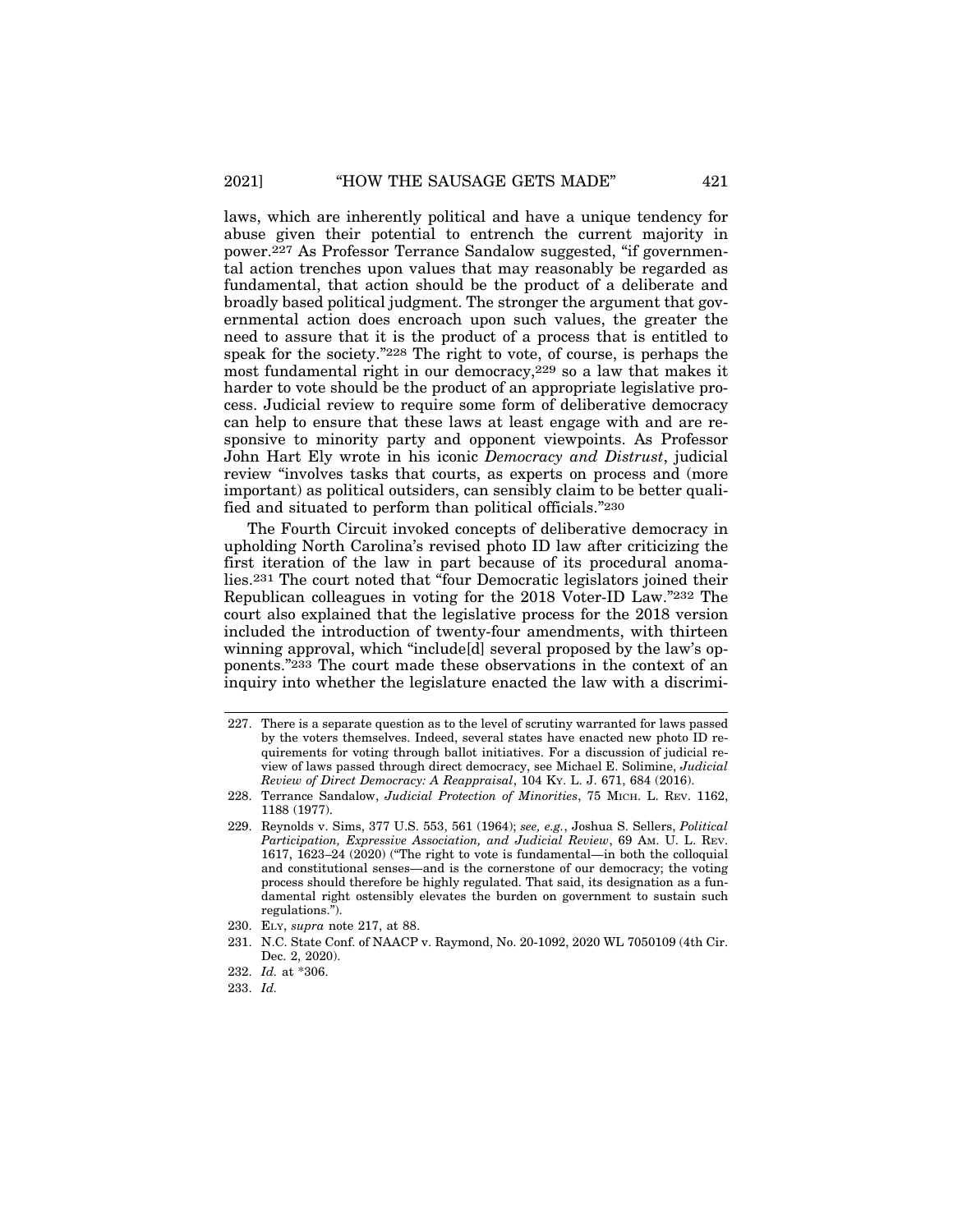The devil is in the details, of course, and determining whether there has been sufficient deliberative democracy is no easy task. At a minimum, a court applying this theory to election statutes might consider:

- 1. Did legislative leaders bring in individuals and groups with opposing views as they crafted the legislation? Were underrepresented voices heard? Did these individuals and groups have a meaningful role in the negotiations from the start?
- 2. Did the law meaningfully change during the legislative process in response to the substantive concerns—especially regarding the likelihood of disenfranchisement and the potential that the law would help the majority party entrench itself in power?
- 3. Was there sufficient time for debate from the minority party and other opponents? Did advocates believe that their voices were heard?
- 4. Was the process bipartisan?

Of course, identifying metrics to satisfy these indicia of deliberative democracy is itself no easy task. In particular, courts would have to determine what it means to have a bipartisan process. Would it be sufficient to allow the opposition party enough time during the floor debate? Might there need to be a threshold of votes from both sides to qualify as bipartisan? Would bipartisanship have to include elements of substantive deliberative democracy, as Gutmann and Thompson suggest, such that the underlying principles behind the law must have valid justifications—that go beyond entrenchment—to support regulating the right to vote?234 Because these questions are themselves amorphous, it seems that a totality of the circumstances approach is best and that courts could consider any of these factors, though the specific contours may need further explication.

A court that finds indicia of deliberative democracy might defer slightly more to a legislative determination on the need for the law. Again, deliberative democracy cannot serve as a bulwark against an otherwise unconstitutional rule. But it provides a better reason for slightly more legislative deference than courts otherwise employ, which typically involves courts simply accepting platitudes from the state about administering an election.235 Moreover, by offering slightly more deference for voting rules that are the product of deliber-

<sup>234.</sup> *See* GUTMANN & THOMPSON, *supra* note 221.

<sup>235.</sup> Douglas, *supra* note 204; Joshua A. Douglas, *Undue Deference to States in the 2020 Election Litigation*, 30 WM. & MARY BILL OF RIGHTS J. (forthcoming 2021), https://papers.ssrn.com/sol3/papers.cfm?abstract\_id=3720065 [https://perma.cc/ X8M3-5QCW].